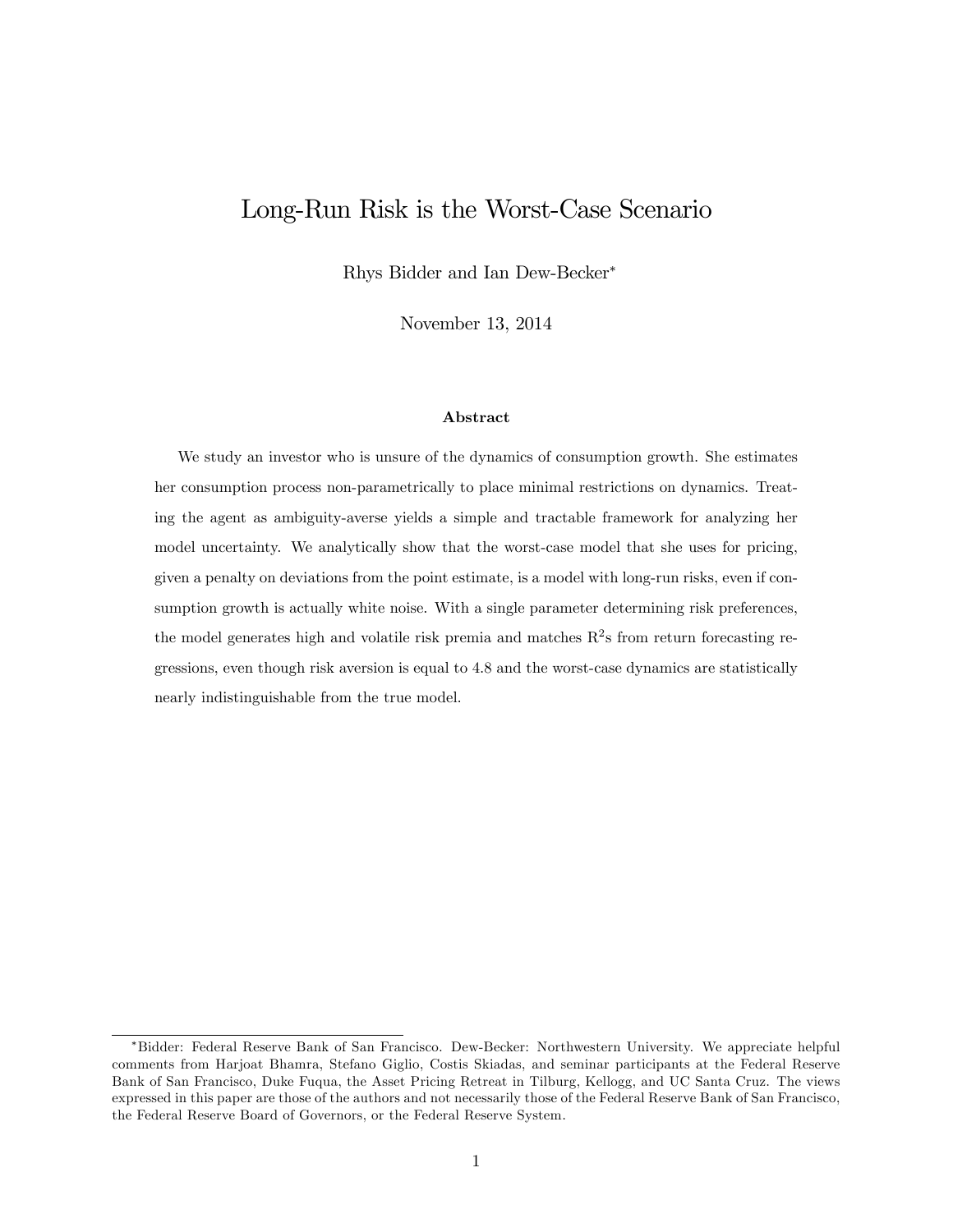# 1 Introduction

Economists do not agree on the dynamic properties of the economy. There has been a long-running debate in the Önance literature over how risky consumption growth is in the long-run (e.g. Bansal et al. (2012) and Beeler and Campbell (2012)), and it is well known that long-run forecasting is econometrically difficult (Müller and Watson, 2013). It is likely that the average consumer is also unsure of the true model driving the world. This paper studies the behavior of such an agent.

We analyze an investor who considers a set of models of the economy that is only weakly constrained. Rather than just being uncertain about the parameters in a specific model, or putting positive probability on a handful of models, our agent considers an infinite-dimensional space of stationary autoregressive moving average (ARMA) models. Our goal is to understand the behavior of this agent, in particular how she prices financial assets.

Technically, the question we ask is, for an agent who has  $E$ pstein $-Z$ in (1991) preferences, what model of consumption growth yields the lowest lifetime utility, subject to a constraint on the plausibility of the model? Ambiguity aversion in our setting is expressed by the investor pricing assets using such a pessimistic model that yields low lifetime utility. The headline result is that for an ambiguity-averse agent whose point estimate is that consumption growth is white noise, the worst-case model used for decision making, chosen from the entire space of ARMA models, is an  $ARMA(1,1)$  with a highly persistent trend – literally the homoskedastic version of Bansal and Yaron's (2004) long-run risk model. More generally, whatever the investor's point estimate, the worst-case model simply adds a long-run risk component to it. A criticism of the long-run risk model has always been that it depends on a process for consumption growth that is difficult to test for. We turn that idea on its head and argue that it is the difficulty of testing for and rejecting long-run risk that actually makes it a sensible model for investors to focus on.

The long-run risk model – a combination of Epstein–Zin (1991) preferences with a consumption process featuring persistent trend shocks  $-\bar{\text{is}}$  a leading explanation for a wide range of asset pricing puzzles. We claim it is perfectly defensible for investors to price assets as though the long-run risk model holds, even if their point estimate for consumption dynamics is the random walk that has also widely been used as a benchmark (e.g. Campbell and Cochrane, 1999). If anything, our result is more extreme than that of Bansal and Yaron (2004): whereas they posit a consumption growth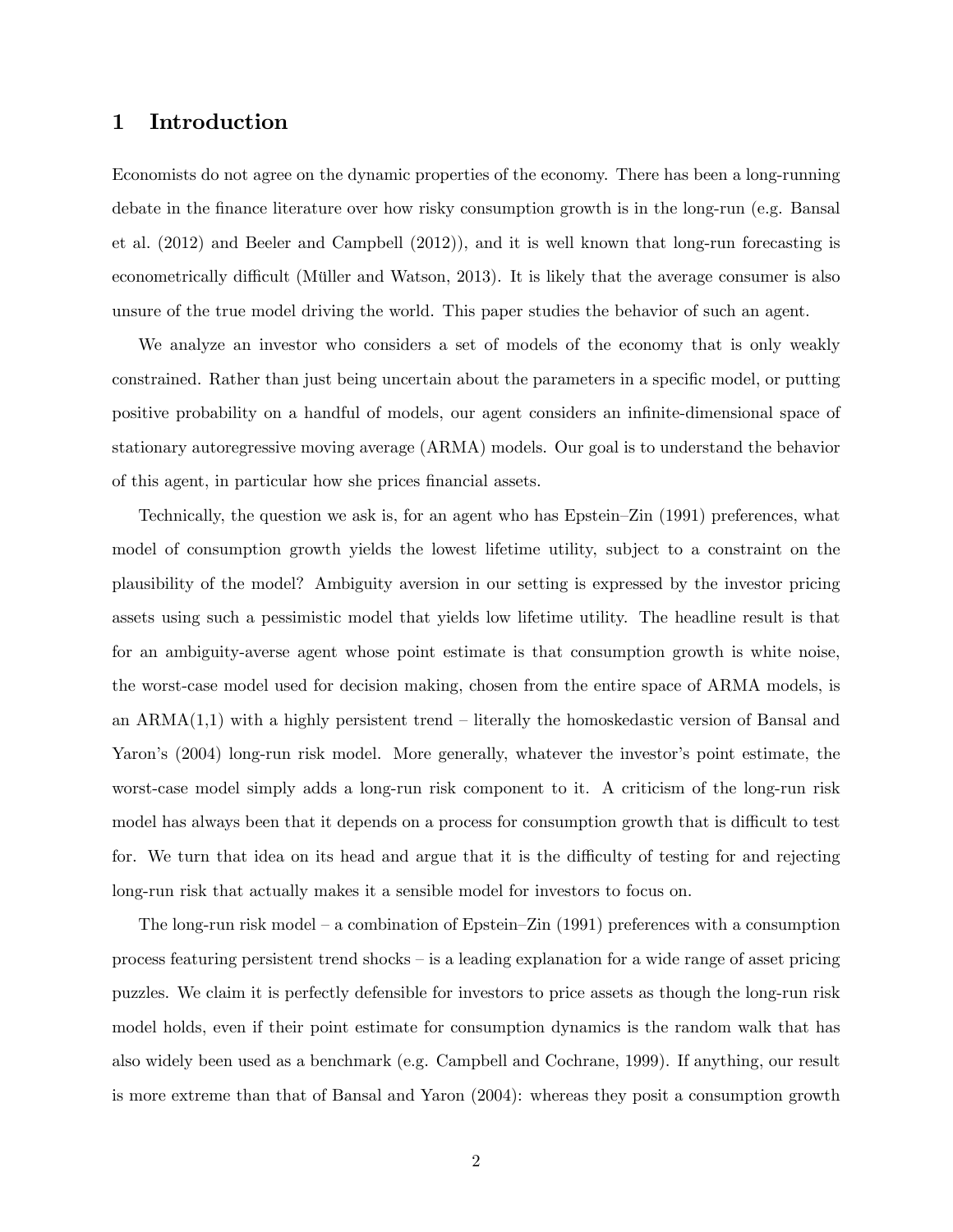trend with shocks that have a half-life of 3 years, the endogenous worst-case model that we derive features trend shocks with a half life of 70 years.

But we obtain much more general results that should be of interest to researchers outside finance who have never even heard of the long-run risk model. All of our results are in closed form, and the analytic tools used to derive them likely have wider applicability. Our first result is to derive formulas for exactly what the worst-case model is that a person might face, given any point estimate for consumption dynamics, not just in the white-noise case. Regardless of the point estimate for consumption growth dynamics, the worst-case model adds a strong low-frequency component. The statement in the title of this paper is thus not an approximation; we derive it directly. Our result is similar to that of Bidder and Smith (2013), who also develop a model where the worst-case process for consumption growth features persistence not present in the true process.

Second, our results give a clear separation between an investor's aversion to cycles in consumption growth at each frequency and her uncertainty about the power of the consumption process at that frequency. Intuitively, the worst-case model places highest power relative to the point estimate on those frequencies with the highest uncertainty and those that people are most averse to. Similar to Dew-Becker and Giglio (2013), who study how the pricing kernel depends on cycles in consumption growth of different frequencies, we find that the agent's utility depends primarily on the power in consumption growth at the very lowest frequencies. In calibrations, differences across frequencies in estimation uncertainty are quantitatively minor in comparison to differences across frequencies in the fears of the agent. So the reason that the long-run risk model appears endogenously is that it involves fluctuations at exactly the frequencies that people are most averse to. At the same time, the deviations of the long-run risk model from white noise affect consumption growth at only a narrow range of frequencies, which is what makes it difficult to reject statistically.

Finally, we derive formulas for interest rates and the prices and expected returns of levered consumption claims. In our main calibration, the model generates realistically large risk premia, a highly variable and persistent price/dividend ratio,  $R^2$ s in return forecasting regressions as large as we observe empirically, and an estimated elasticity of intertemporal substitution (EIS) from interest rate regressions of zero as measured in Campbell and Mankiw (1989), even though agents actually have a unit EIS. We also show that the price/dividend ratio implied by our model given historical data on consumption and dividends matches the observed price/dividend ratio for the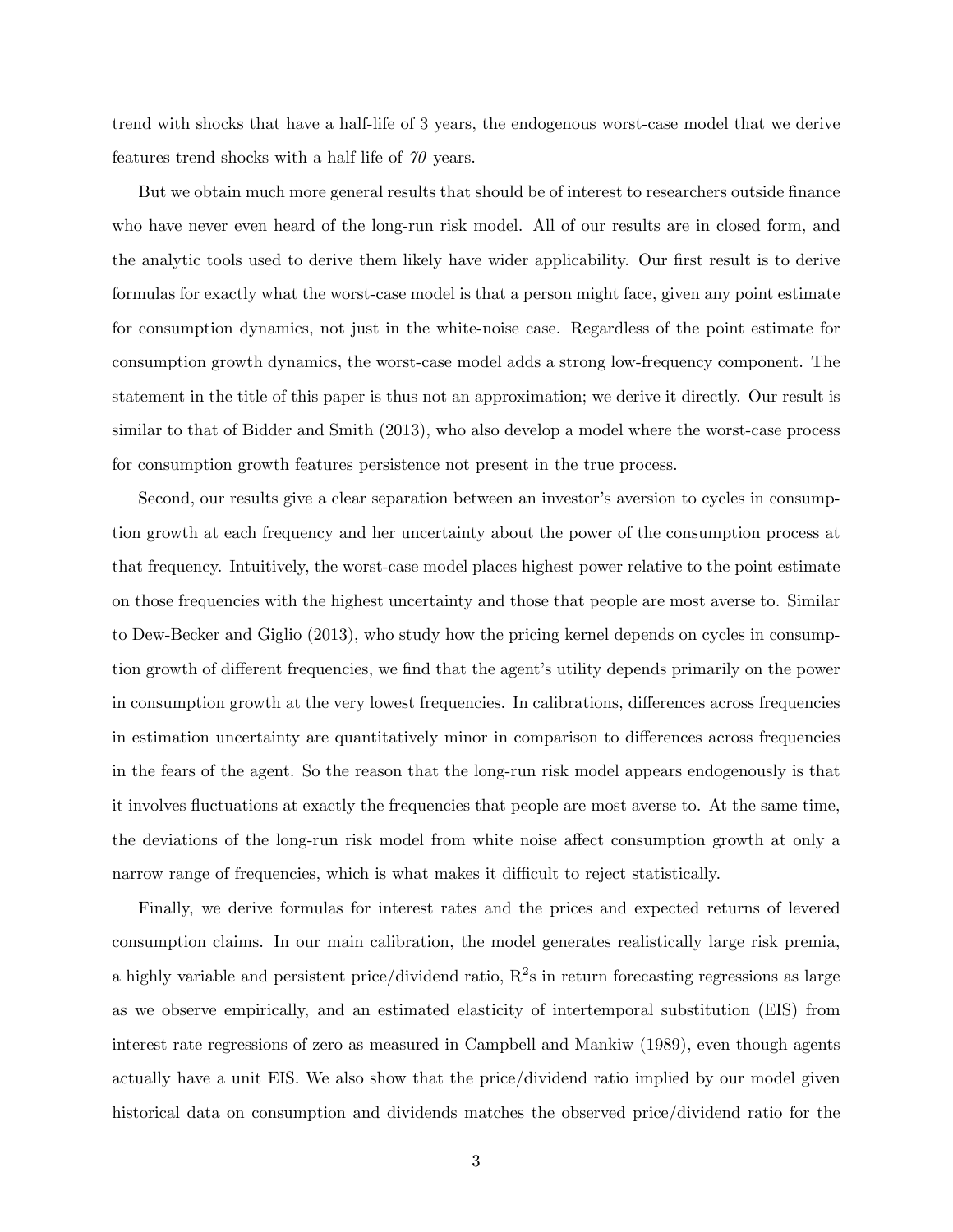market well from 1882 to the early 1990's, though it fails to capture the dynamics of the last 20 years. So by allowing for realistic uncertainty over simple consumption dynamics, we are able to match six major features of the data that the model would otherwise not replicate.

Critically, we have no more free parameters than other standard models of consumption and asset prices. We link the parameter that determines how the agent penalizes deviations from her point estimate for consumption dynamics directly to the coefficient of relative risk aversion. There is thus a single free parameter that determines risk preferences, just as in standard consumptionbased models, and it corresponds to a coefficient of relative risk aversion of only 4.8. Furthermore, the worst-case model is essentially impossible to distinguish from the true model in a 100-year sample. A person who believes that the data is driven by the worst-case model will reject that hypothesis less than 7 percent of the time at the 5 percent level.

Our analysis of the worst-case model directly builds on a number of important areas of research. First, our focus on a single worst-case outcome is closely related to Gilboa and Schmeidler's (1989) work on ambiguity aversion in that they also study agents who focus on a single worst-case model, though in a static setting. Second, we build on the analysis of generalized recursive preferences to allow for the consideration of multiple models.<sup>1</sup> In that regard, we relate most closely to the recent work of Hansen and Sargent (2010) and Ju and Miao (2012), who analyze dynamic models of ambiguity aversion in the case of uncertainty about model parameters and hidden states.<sup>2</sup> The work of Hansen and Sargent (2010) is perhaps most comparable to ours, in that they study an agent who puts positive probability on both a white-noise and a long-run risk model for consumption growth. The key difference here, though, is that rather than imposing only two possible choices for dynamics, we explicitly consider the agent's estimation problem and allow her to put weight on any plausible model. The emergence of the long-run risk model as the one that she focuses on is entirely endogenous.

The restriction in past work to specific parametric models is important.<sup>3</sup> Limiting the agent to

<sup>1</sup> See, e.g., Kreps and Porteus (1978); Weil (1989); Epstein and Zin (1991); Maccheroni, Marinacci, and Rustichini (2006); and Hansen and Sargent (2005), among many others.

<sup>&</sup>lt;sup>2</sup>There is also a large recent literature in finance that specializes models of ambiguity aversion to answer particularly interesting economic questions, such as Liu et al. (2004) and Drechsler's (2010) work with tail risk and the work of Uppal and Wang (2003), Maenhout (2004), Sbuelz and Trojani (2008), and Routledge and Zin (2009) on portfolio choice. There are also recent papers that ambiguity aversion asset pricing with learning, including Veronesi (2000), Brennan and Xia (2001), Epstein and Schneider (2007), Cogley and Sargent (2008), Leippold et al. (2008), Ju and Miao (2012) , and Collin-Dufresne et al. (2013).

<sup>3</sup> See, for example, Hansen and Sargent (2010), Ju and Miao (2012), and Collin-Dufresne, Johannes, and Lochstoer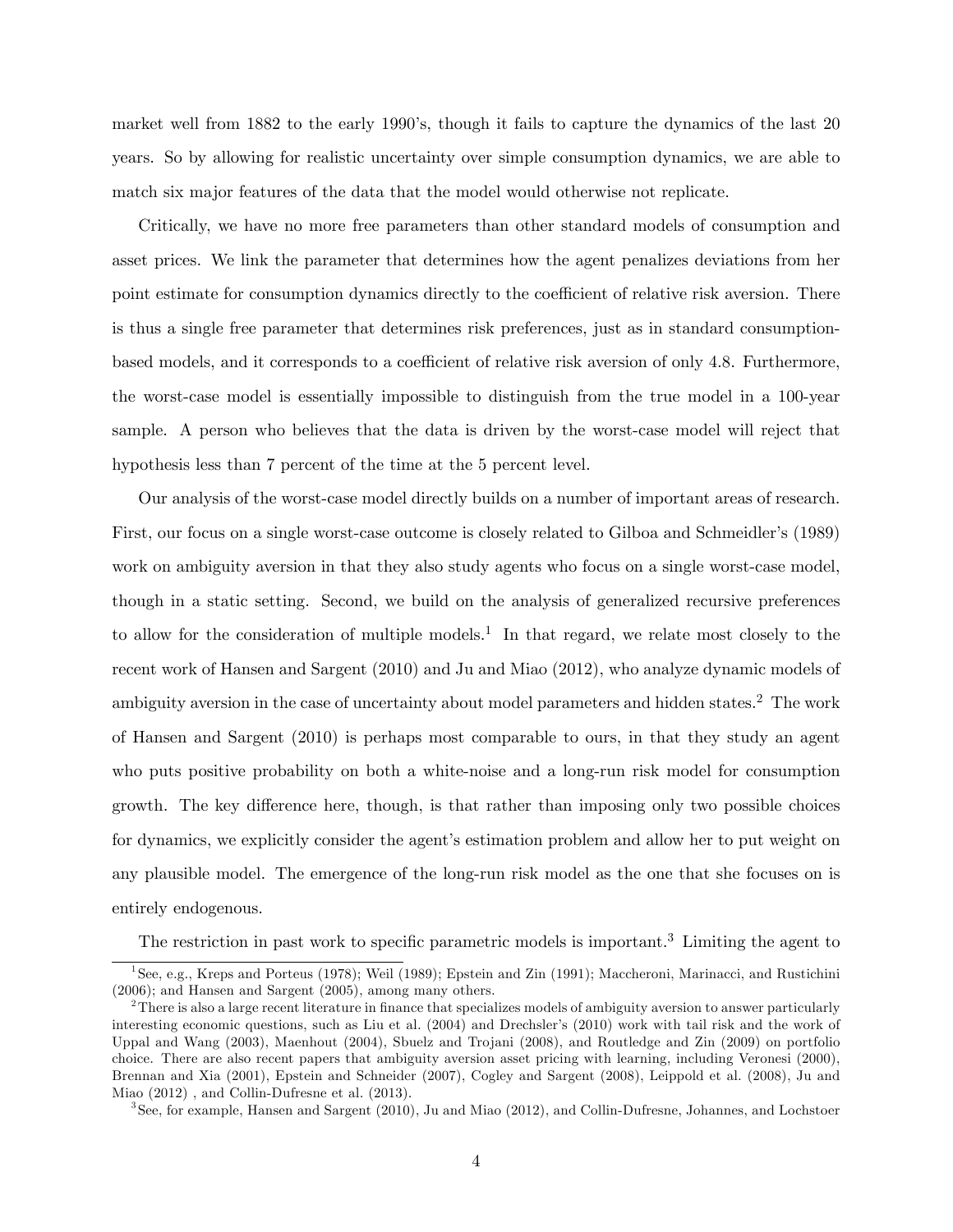only consider specific ARMA specifications can easily eliminate the true worst-case model from the space of models the agent can consider.<sup>4</sup> As an example, we show that if the agent is convinced that consumption growth is an  $AR(2)$  but she is unsure of the lag coefficients, the worst-case  $AR(2)$ model is substantially different from the worst-case unconstrained ARMA model. Intuitively, an  $AR(2)$  is not sufficiently flexible to generate the type of models with power at only very low frequency that our non-parametric agent fears.

Finally, we observe that because the worst-case model is more persistent than the agent's point estimate, pricing behavior is similar to the extrapolation implied by the "natural expectations" studied by Fuster et al. (2011): investors behave as though the endowment has a small highly persistent component, which leads them, from the perspective of an econometrician, to excessively extrapolate based on recent observations. In that regard, our paper is related to the literature on belief distortions and extrapolative expectations.<sup>5</sup>

To summarize, then, our contribution is to show that when investors have a very general form of model uncertainty and are ambiguity averse, they will tend to focus on models featuring long-run risk. We confirm that that result holds in both an endowment economy and when consumption is chosen endogenously. Our results show that in work on model uncertainty, it is important to allow people to consider models with highly persistent trends. More generally, we provide a framework for linking ambiguity aversion with non-parametric estimation, which we view as a realistic description of how people might think about the models they estimate. While investors may estimate finiteorder ARMA models of the economy, they likely understand that those models almost certainly are misspecified. So if they want to be prepared for a worst-case scenario, they need to consider very general deviations from their point estimate. We provide a way to analyze those types of deviations.

The remainder of the paper is organized as follows. Section 2 discusses the agent's estimation method. Section 3 describes the basic structure of the agent's preferences, and section 4 then derives the worst-case model. We examine asset prices in general under the preferences in section 5. Section 6 then discusses the calibration. Finally, section 7 analyzes the quantitative implications

<sup>(2013).</sup>

<sup>&</sup>lt;sup>4</sup>Hansen and Sargent (2010) allow the agent to consider both a white-noise process and an  $ARMA(1,1)$ , exactly as we would suggest (though our results would imply that the ARMA(1,1) should have been more persistent than they calibrated it to be).

<sup>5</sup> See Barsky and De Long (1993), Cecchetti et al. (1997), Fuster et al. (2011) and Hirshleifer and Yu (2012)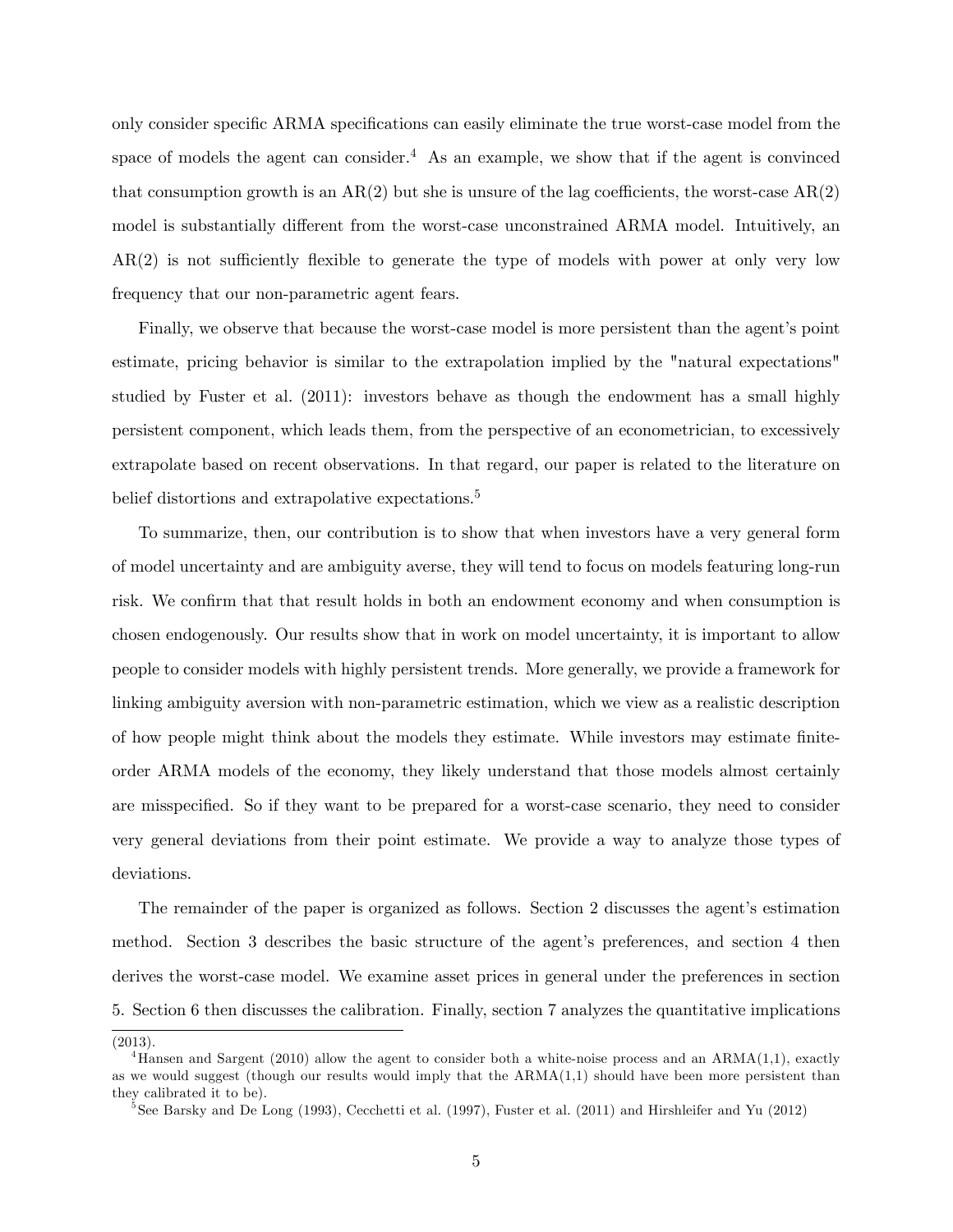of the model and explores robustness tests. Two key extensions of the analysis that we provide are to show that the results are unchanged with endogenous consumption and that when the investor is allowed to estimate volatility dynamics the worst-case model becomes the heteroskedastic version of the long-run risk model. Section 8 concludes.

# 2 Non-parametric estimation

We model investors who are uncertain about the true process driving the economy. The first step, then, is to describe the set of possible models that investors consider and how they measure their plausibility.

#### 2.1 Economic environment

We study a pure endowment economy. Investors form expectations for future consumption growth using models of the form

$$
\Delta c_t = \mu + a(L) \left( \Delta c_{t-1} - \mu \right) + b_0 \varepsilon_t \tag{1}
$$

$$
\varepsilon_t \sim N(0,1) \tag{2}
$$

where  $\mu$  is mean consumption growth,  $a(\cdot)$  is a polynomial function, L is the lag operator, and  $\varepsilon_t$ is an innovation. The change in log consumption on date  $t$ ,  $\Delta c_t$ , is a function of past consumption growth and a shock.

We restrict our attention to models with purely linear feedback from past to current consumption growth. It seems reasonable to assume that agents use linear models for forecasting, even if consumption dynamics are not truly linear, given that the economics literature focuses almost exclusively on linear models. Moreover, the Wold theorem states that any covariance stationary process can be represented in the form (1), or the associated moving average representation, with uncorrelated, though not necessarily independent Gaussian innovations  $\varepsilon_t$ . For our purposes, the restriction to the class of linear processes is important as a description of the agent's modeling method, rather than as a restriction on the true process driving consumption growth.<sup>6</sup> The as-

<sup>&</sup>lt;sup>6</sup>Allowing the agent to model heteroskedasticity in consumption growth would be an interesting extension to our results, but we do not analyze it here.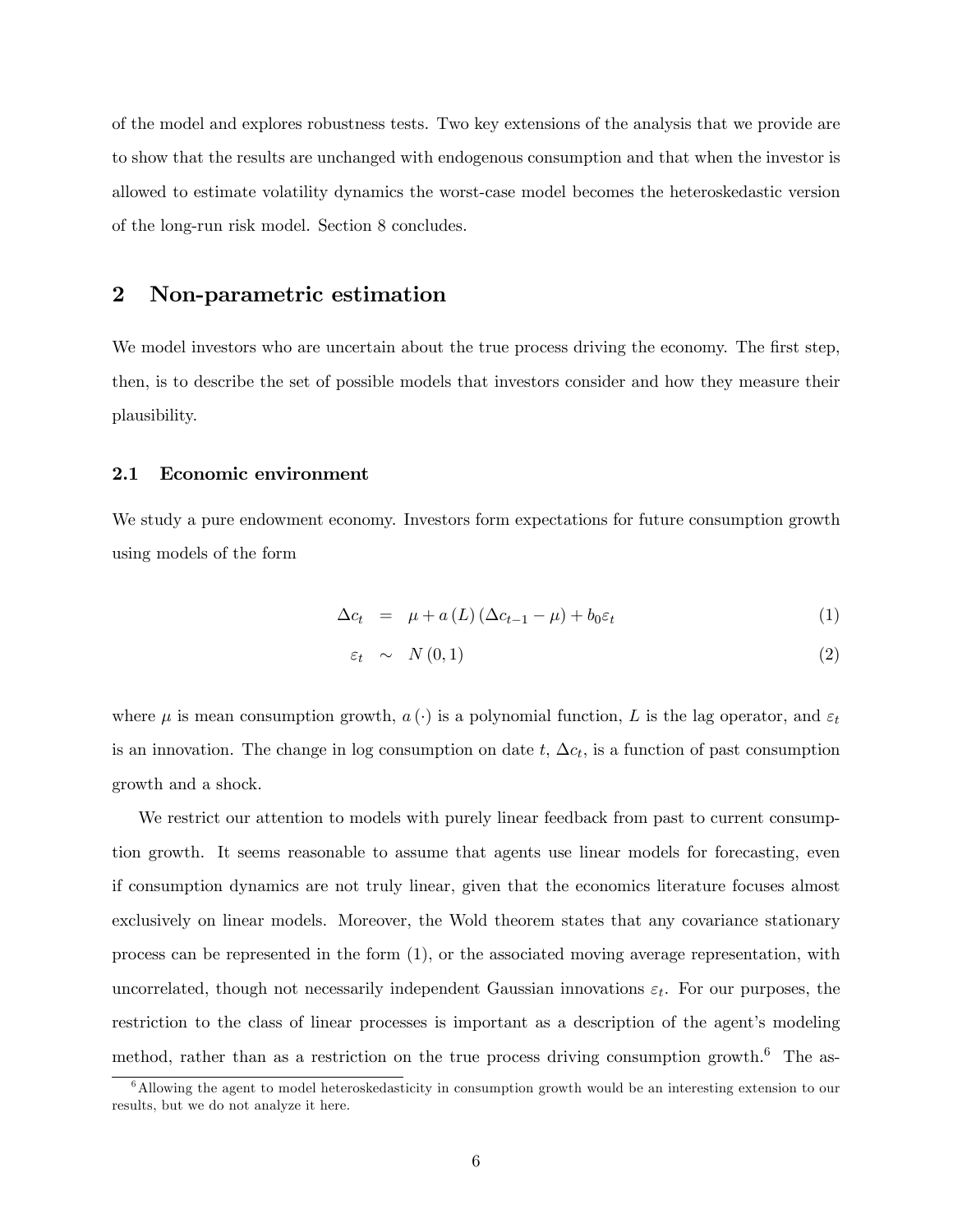sumption that  $\varepsilon_t$  is normally distributed is not necessary, but it simplifies the exposition somewhat. The appendix completes the derivation of the model for the case when  $\varepsilon_t$  is only restricted to have zero mean and be serially independent.

In much of what follows, it will be more convenient to work with the moving average (MA) representation of the consumption process (1),

$$
\Delta c_t = \mu + b(L) \varepsilon_t \tag{3}
$$

$$
b(L) \equiv (1 - La(L))^{-1} b_0 \tag{4}
$$

$$
= \sum_{j=1} b_j L^j \tag{5}
$$

We can thus express the dynamics of consumption equivalently as depending on  $\{a, b_0\}$  or just on the polynomial b. The two different representations are each more convenient than the other in certain settings, so we will refer to both in what follows. They are directly linked to each other through equation (4), so that a particular choice of  $\{a, b_0\}$  is always associated with a distinct value of b and vice versa.

There are no latent state variables. When a model  $a(L)$  has infinite order we assume that the agent knows all the necessary lagged values of consumption growth for forecasting (or has dogmatic beliefs about them) so that no filtering is required.<sup>7</sup> We discuss necessary constraints on the models below. For now simply assume that they are sufficiently constrained that any quantities we must derive exist.

We assume that the investor knows the value of  $\mu$  with certainty but is uncertain about consumption dynamics. In addition to parsimony, there are two justifications for that assumption. First, for the estimation method we model the agent as using, estimates of the coefficients  $\{a, b_0\}$ converge at an asymptotically slower rate than estimates of  $\mu$ . Second, we will model the agent as having Epstein–Zin  $(1991)$  preferences, which, as shown by Barillas, Hansen, and Sargent  $(2009)$ , can be viewed as appearing when an agent with power utility is unsure of the distribution of the innovations of consumption growth. So uncertainty about the mean will implicitly be accounted

<sup>&</sup>lt;sup>7</sup>Croce, Lettau, and Ludvigson (2014) study in detail issues surrounding filtering and the type of information available to agents in long-run risk models. Our agent has less information than in Bansal and Yaron (2004), in some sense, because she can only observe past consumption growth and no other state variables. Conditional on that a model for consumption growth, though, our agent filters optimally. Croce, Lettau, and Ludvigson (2014) suggest optimal filtering may in fact be rather difficult.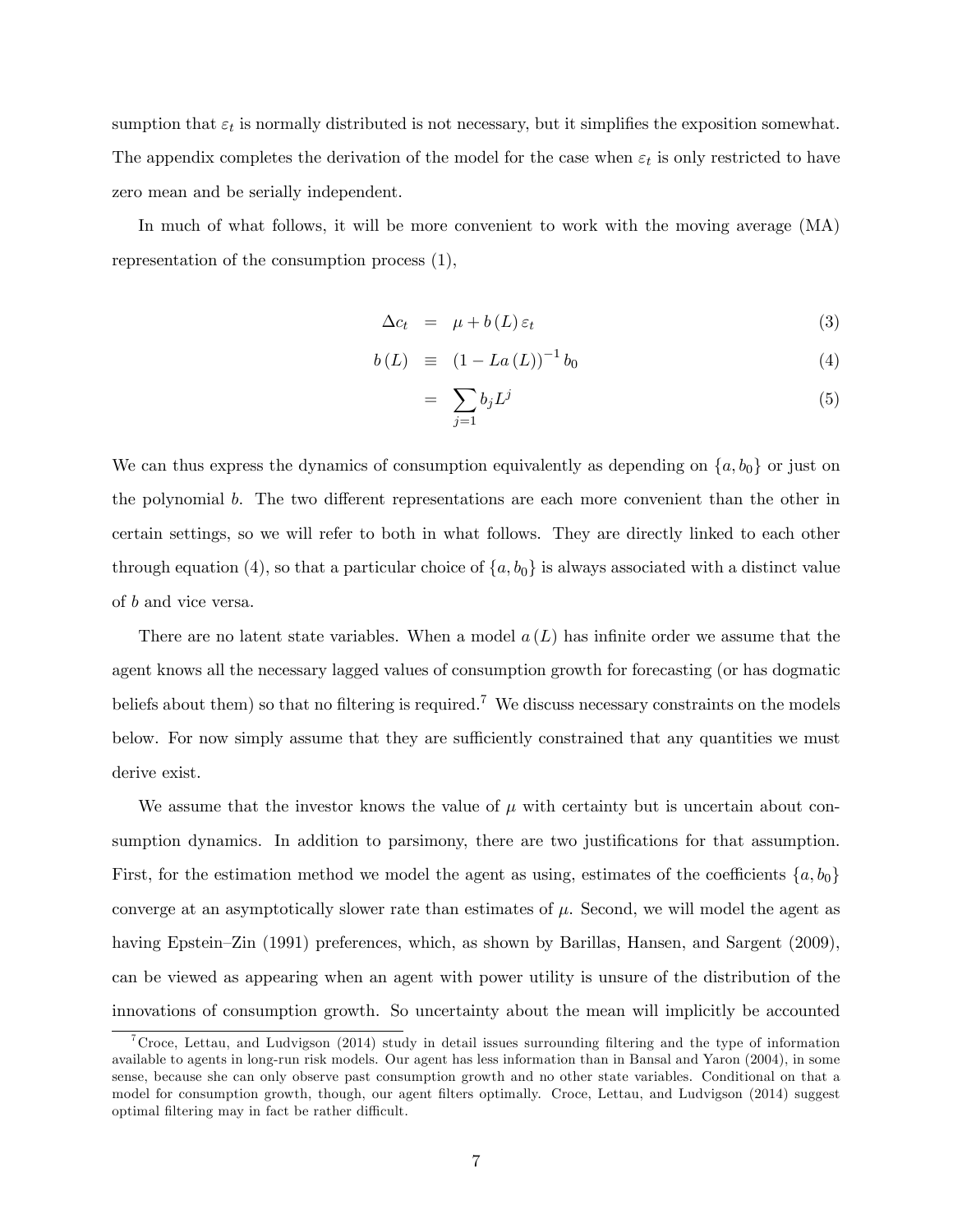for through the preferences.

### 2.2 Estimation

The agent in our model chooses among specifications for consumption growth, b, partly based on their statistical plausibility. That plausibility is measured by a function  $q(b)$ , where high values of  $g(b)$  are associated with less plausible models. As a simple example, if a person were to estimate a parameterized model, such as an  $AR(1)$ , on a sample of data, she would have a likelihood (or posterior distribution) over the autocorrelation, and she could rank different  $AR(1)$  processes by how far their autocorrelations are from her point estimate. That example, though, imposes a specific parametric specification of consumption growth and rules out all other possible models. In the spirit of modeling the agent as looking for decision rules that are robust to a broad class of potential models, we assume that she estimates the dynamic process driving consumption non-parametrically so as to make only minimal assumptions about the driving process.

Following Berk (1974) and Brockwell and Davis (1988), we assume that the investor estimates a finite-order AR or MA model for consumption growth, but that she does not actually believe that consumption growth necessarily follows a finite-order specification. Instead, it may be driven by an infinite-order model, and her finite-order model is simply an approximation. In terms of asymptotic econometric theory, the way that she expresses her statistical doubts is to imagine that if she were given more data, she would estimate a richer model. That is, the number of lags in her AR or MA model grows asymptotically with the sample size, potentially allowing eventually for a broad class of dynamics.<sup>8</sup> The agent then has a non-parametric confidence set around any particular point estimate that implicitly includes models far more complex than the actual AR or MA model she estimates in any particular sample.

Our analysis of the model takes place in the frequency domain because it will allow us to obtain a tractable and interpretable solution, but it only requires defining a single object. The transfer

<sup>&</sup>lt;sup>8</sup>We use the results from Berk (1974) and Brockwell and Davis (1988) because their method of using models with growing lag lengths delivers distributions for the lag polynomial  $b(L)$ . The results for other non-parametric spectral estimators are similar to theirs in the sense that the standard deviation of the spectrum is proportional to the level of the spectrum itself, and errors are independent across frequencies (see, e.g., Priestly (1981) and Hashimzade and Vogelsang (2008)). The problem with using other results on the distribution of the spectrum is that factoring the spectrum to obtain the lag polynomial is a complicated and non-analytic process (Priestly (1981)).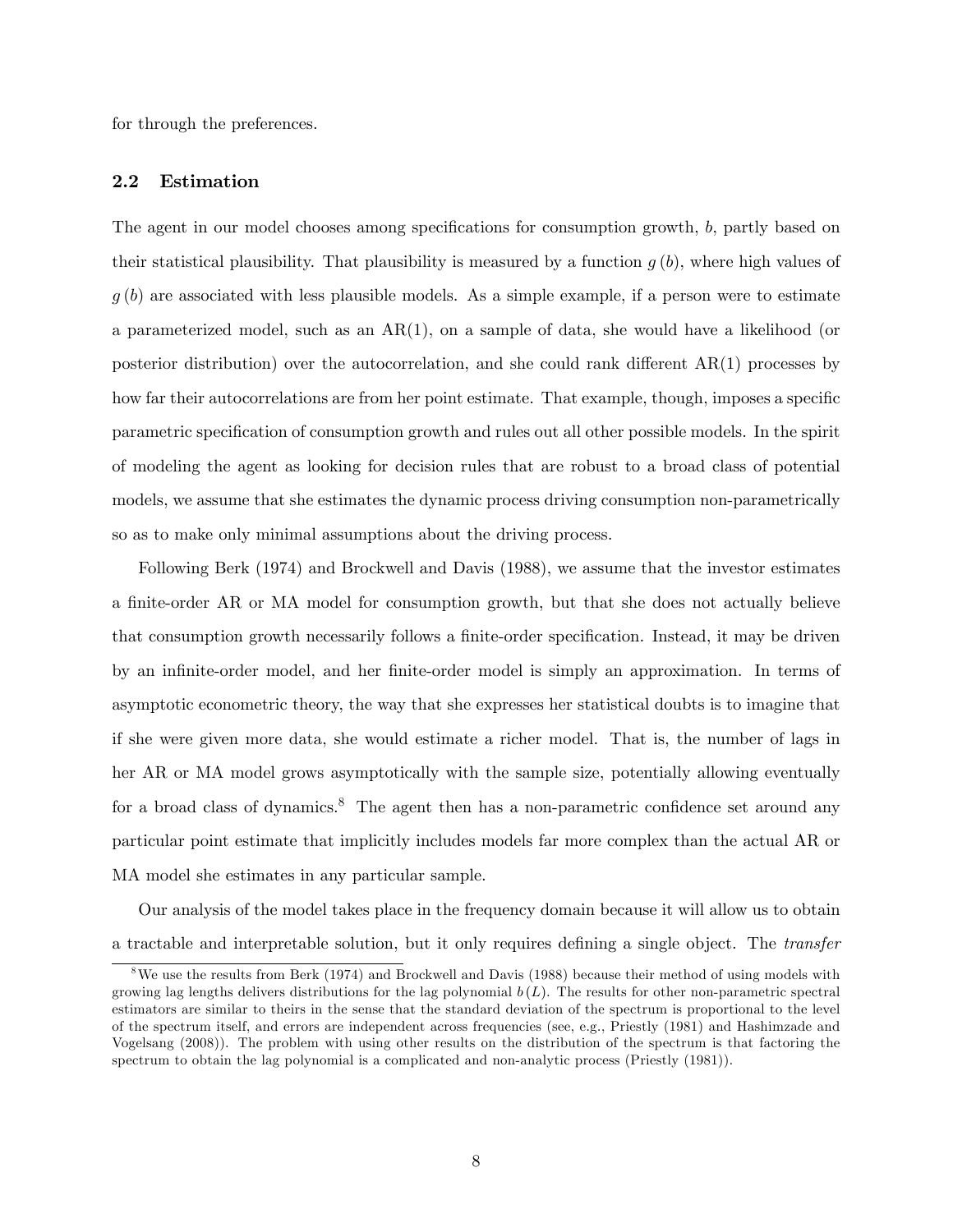function for a model is defined as

$$
B(\omega) \equiv b(e^{i\omega})\tag{6}
$$

for  $i = \sqrt{-1}$ . The transfer function measures how the filter  $b(L)$  transfers power at each frequency,  $\omega$ , from the white-noise innovations,  $\varepsilon$ , to consumption growth.  $B(\omega)$  and  $b(L)$  are a Fourier transform pair. Berk (1974) and Brockwell and Davis (1988) show that under standard conditions, estimates of the transfer function,  $\hat{B}(\omega)$ , have the following asymptotic distribution<sup>9</sup>

$$
\hat{B}(\omega) T^q \sim CN\left(B^{True}(\omega), f^{True}(\omega)\right) \tag{7}
$$

$$
cov\left(\hat{B}\left(\omega_{1}\right)-B^{True}\left(\omega_{1}\right),\hat{B}\left(\omega_{2}\right)-B^{True}\left(\omega_{2}\right)\right) = 0 \text{ for } \omega_{1} \neq \omega_{2}
$$
\n
$$
(8)
$$

where 
$$
f^{True}(\omega) = |B^{True}(\omega)|^2
$$
 (9)

where  $B^{True}(\omega)$  is the true dynamic model, CN is the complex normal distribution, T is the length of the sample used for estimation, and  $q$  is a positive constant (different values of  $q$  correspond to different assumptions about the growth rate of the order of the estimated AR model).<sup>10</sup>  $f^{True} (\omega)$ , which determines the variance of the estimates, is the spectral density of consumption growth, which measures the variance of the fluctuations in consumption growth with frequency  $\omega$ .<sup>11</sup>

Now suppose the agent has a point estimate for consumption dynamics of  $\bar{B}(\omega)$  (with associated spectral density  $\bar{f}(\omega) = |\bar{B}(\omega)|^2$ . Given the independent normal distribution for the transfer function at each frequency, a natural test statistic for a particular model is

$$
g\left(b\right) = \int \frac{\left|B\left(\omega\right) - \bar{B}\left(\omega\right)\right|^2}{\bar{f}\left(\omega\right)} d\omega \tag{10}
$$

<sup>&</sup>lt;sup>9</sup>The key condition on the dynamic process for consumption growth is that the spectral density,  $|B(\omega)|^2$  is finite and bounded away from zero. Alternatively, one may assume that the MA coefficients  $\{b_i\}$  are absolutely summable. See Stock (1994) for a discussion of the relationship between such conditions. That condition simply eliminates some pathological processes and also fractional integration. The innovations to consumption growth must have a finite fourth moment, and there are some technical conditions on the growth rate of the lag order of the model that must be satisfied. Bhansali (1997) derives a closely related consistency result (but without a distribution theory) under substantially weaker conditions on the distribution of the innovations.

The summability condition is also needed for the time-domain analysis discussed below.

 $10 q \le 1/3$ . For estimation of the mean of consumption growth, the usual rate would correspond to  $q = 1/2$ , so the estimate of consumption dynamics converges at an asymptotically slower rate than the estimate of the mean.

<sup>&</sup>lt;sup>11</sup>The original results from Berk (1974) and Brockwell and Davis (1988) include an extra restriction that we do not impose here. The asymptotics imply that the variance of the innovations,  $b_0^2$ , is estimated at a faster asymptotic rate than the other lag coefficients. Were we to impose that part of the result, we would add an extra constraint in the optimization problem that  $b_0^w = \bar{b}_0$ . The results are essentially unaffected by this constraint.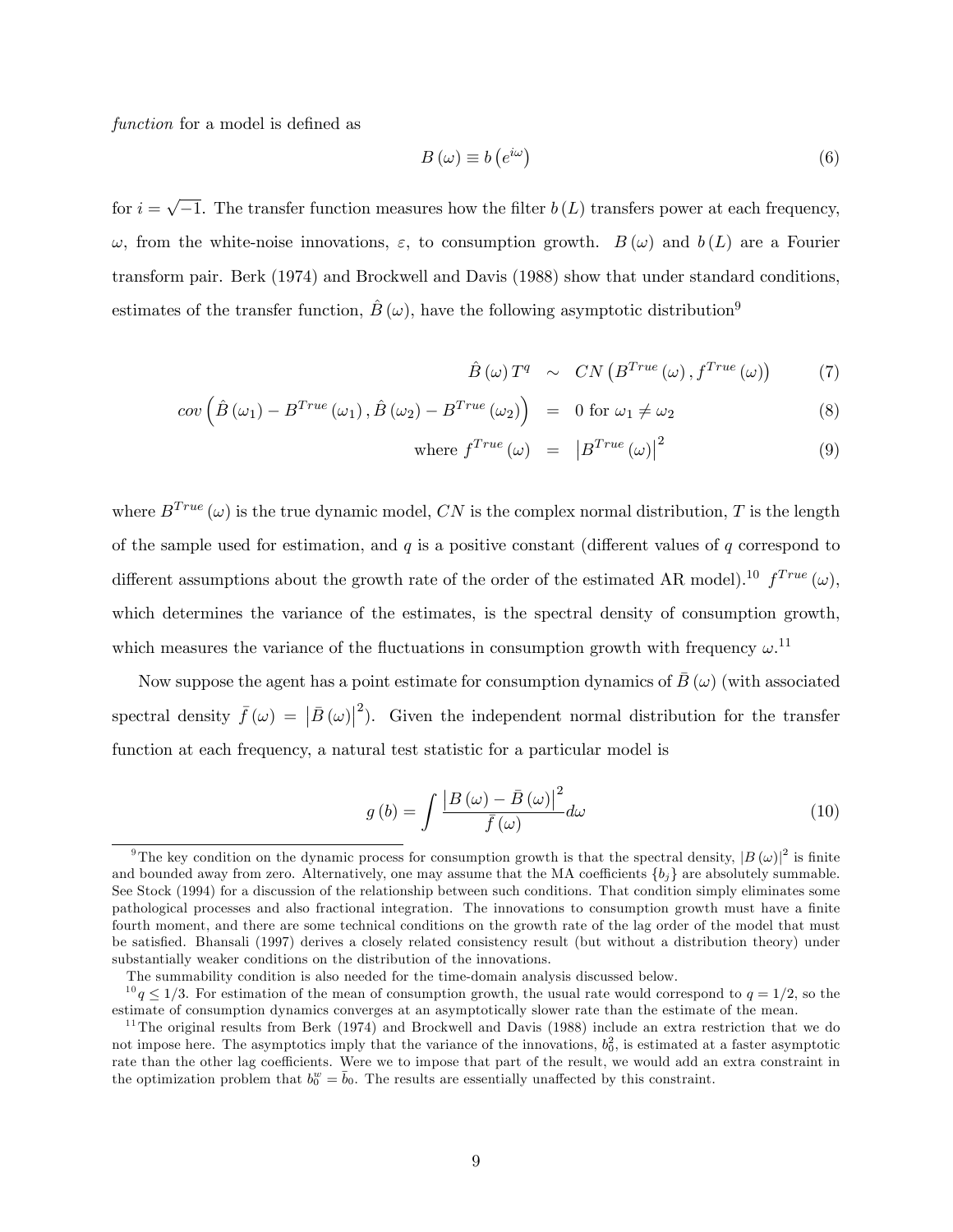(Here and below, integrals without limits denote  $(2\pi)^{-1} \int_{-}^{\pi}$  $(\pi-\pi)$ .  $g(b)$  is a  $\chi^2$ -type test statistic for the null hypothesis that  $B = \bar{B}$ <sup>12,13</sup> We are modeling the agent's beliefs about potential models by assuming that she compares possible models to a point estimate  $\bar{B}$ , which may or may not be the true model, using essentially a Wald test based on the non-parametric asymptotics of Berk (1974) and Brockwell and Davis (1988). Models that deviate from the point estimate by a larger amount on average across frequencies are viewed as less plausible.<sup>14</sup>

#### 2.3 Time-domain interpretation

While not strictly necessary to the analysis below, we now briefly discuss how  $q(b)$  can be derived as a limiting case of a standard Wald statistic. Suppose the agent were to calculate a simple Wald test of the first m coefficients of a model b, given the point estimate  $\bar{b}$ . Denote the row vector of those coefficients as  $\mathbf{b}_{1:m}$  and the variance matrix for  $\mathbf{b}_{1:m}$  as  $\Sigma_m$ . The Wald statistic is then

$$
m^{-1} \left( \mathbf{b}_{1:m} - \bar{\mathbf{b}}_{1:m} \right) \bar{\Sigma}_m \left( \mathbf{b}_{1:m} - \bar{\mathbf{b}}_{1:m} \right)'
$$
 (12)

$$
\frac{1}{2\pi} \int_0^{2\pi} \frac{\left| B\left(\omega\right) - \bar{B}\left(\omega\right) \right|^2}{\bar{f}\left(\omega\right)} d\omega = \frac{1}{2\pi} \int_{-\infty}^{\log(2\pi)} \frac{\left| B\left(\exp\left(\xi\right)\right) - \bar{B}\left(\exp\left(\xi\right)\right) \right|^2}{\bar{f}\left(\exp\left(\xi\right)\right) / \exp\left(\xi\right)} d\xi \tag{11}
$$

(the change of limits from  $[-\pi, \pi]$  to  $[0, 2\pi]$  allows for the change of measure but has no effect on the results since the functions all have period  $2\pi$ ). That is, when g(b) is written as an integral over log frequencies, the relevant measure of uncertainty becomes  $\bar{f}(\exp(\xi)) / \exp(\xi)$ , which grows to  $\infty$  at low frequencies. A similar result is obtained if the integral is written in terms of wavelengths. To the extent that economic intuition is stronger with wavelengths, this scaling may be more natural.

 $12$ Hong (1996) studies a closely related distance metric in the context of testing for general deviations from a benchmark spectral density.

 $13$ Note that the penalty function can be calculated for values of b that are ruled out under the asymptotic assumptions underlying the estimation process. Most interestingly,  $g(b)$  is well defined for certain fractionally integrated processes. The agent therefore is allowing for fractional integration in the models she considers, so if (as will be the case) we ultimately Önd that the worst-case does not involve fractional integration, that is an equilibrium result, rather than an assumption.

<sup>&</sup>lt;sup>14</sup>One potentially puzzling aspect of the results used here is that it seems as though there is an equal amount of uncertainty at all frequencies. In particular, suppose consumption growth is serially independent so that  $f(\omega)$  is flat. Then our results would imply that there is an exactly equal amount of uncertainty about consumption dynamics at all frequencies. But intuition suggests rather that there is more uncertainty at low frequencies. To see how that intuition is actually consistent with our results, note that the wavelength associated with a particular frequency is  $2\pi/\omega$ . So wavelengths are compressed more closely near frequency zero. To decompress the wavelengths and put them on an equal footing with frequencies, we can consider an integral over log frequencies, noting that the log wavelength is equal to  $\log 2\pi - \log \omega$ , so integrating over log frequencies is identical to integrating over log wavelengths. It is straightforward to show that  $g(b)$  can be rewritten in terms of log frequencies,  $\xi = \log \omega$  as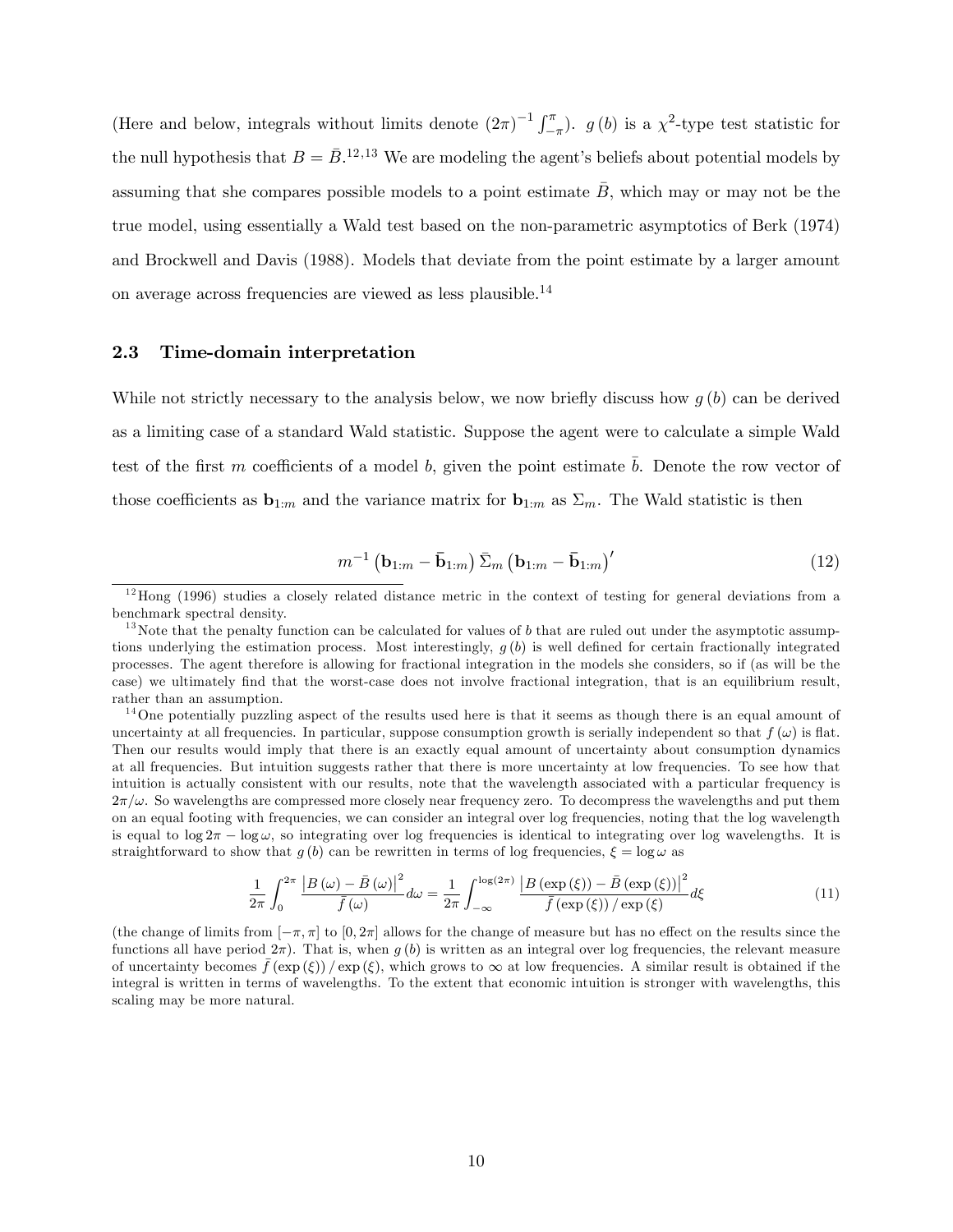Using the results from Berk (1974) and Brockwell and Davis (1988), the appendix shows that the Wald statistic converges, as  $m, T \to \infty$  (with  $m = o(T^{1/3})$ ), to the statistic,

$$
m^{-1} \left( \mathbf{b}_{1:m} - \bar{\mathbf{b}}_{1:m} \right) \bar{\Sigma}_m \left( \mathbf{b}_{1:m} - \bar{\mathbf{b}}_{1:m} \right)' \rightarrow m^{-1} \left( \mathbf{B}_m - \bar{\mathbf{B}}_m \right) \bar{F}_m^{-1} \left( \mathbf{B}_m - \bar{\mathbf{B}}_m \right)^* \tag{13}
$$

$$
\rightarrow \int \frac{\left|B\left(\omega\right) - \bar{B}\left(\omega\right)\right|^2}{\bar{f}\left(\omega\right)} d\omega = g\left(b\right) \tag{14}
$$

where  $*$  denotes a transposed complex conjugate,  $\mathbf{B}_m$  is the discrete Fourier transform vector of **<sub>1:m</sub> and**  $\bar{F}_m^{-1}$  **is the inverse of the diagonal matrix of the spectral density,**  $\bar{f}(\omega)$ **, evaluated at the** Fourier frequencies under the model  $\bar{b}$ <sup>15</sup>

We can therefore interpret the distance measure  $g(b)$  as being the limit of a Wald statistic for the MA coefficients of the hypothetical model  $b$ . This result justifies the equal weighting across frequencies implicit in  $g(b)$ . While solving our model is possible without using the Fourier transform step (i.e. simply defining  $g(b) = (\mathbf{b} - \bar{\mathbf{b}}) \bar{\Sigma}^{-1} (\mathbf{b} - \bar{\mathbf{b}})'$ ), we will see below that in that case the results become difficult or impossible to interpret.<sup>16</sup>

## 3 Preferences

#### 3.1 Utility for dogmatic beliefs

Investors face two sources of uncertainty: the innovations and the propagation mechanism. If the investor is convinced without any doubt that consumption is driven by a particular model  $\{a, b_0\}$ , her utility over the innovations  $\varepsilon_t$  is described by Epstein–Zin (1991) preferences. The reason that we use Epstein–Zin preferences is that in order for the analysis to be non-trivial, it is important that the investor's utility actually be affected by consumption dynamics. Under power utility, autocorrelations have no effect on average lifetime utility, whereas under generalized recursive preferences, we will see that they do.

The investor's coefficient of relative risk aversion is  $\alpha$ , her time discount parameter is  $\beta$ , and her elasticity of intertemporal substitution (EIS) is equal to 1. We focus on the case of a unit EIS

<sup>&</sup>lt;sup>15</sup>That is, the j, j element of  $\bar{F}_m$  is equal to  $\bar{f}(2\pi (j-1)/m)$  and the off-diagonal elements are all equal to zero.

 $^{16}g(b)$  has three equivalent expressions. The integral in (10); the infinite vector/matrix form,  $(\mathbf{B}-\bar{\mathbf{B}})^{\tilde{F}}$   $(\mathbf{B}-\bar{\mathbf{B}})^*$ , where  $\mathbf{B}, \bar{\mathbf{B}},$  and  $\bar{F}$  represent limits of  $\mathbf{B}_m$ ,  $\bar{\mathbf{B}}_m$ , and  $\bar{F}_m$  as  $m \to \infty$ ; and the pure timedomain form,  $(\mathbf{b} - \bar{\mathbf{b}}) \bar{\Sigma}^{-1} (\mathbf{b} - \bar{\mathbf{b}})'$ , where  $\bar{\Sigma}$  is definited in the appendix and  $\mathbf{b}$  and  $\bar{\mathbf{b}}$  are infinitely long vectors of the coefficients in the models b and  $\bar{b}$ .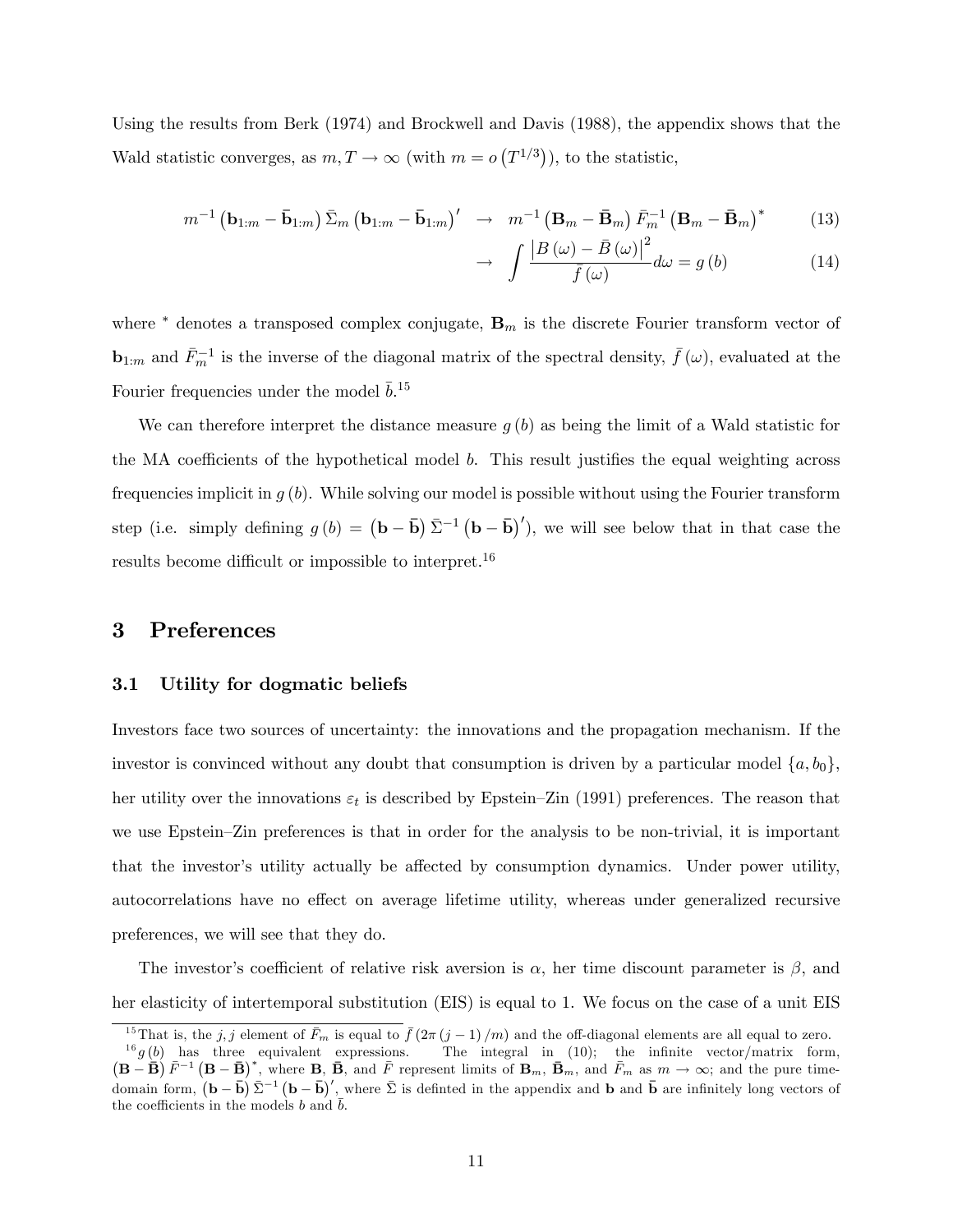to ensure that we can easily derive analytic results.<sup>17</sup>

Lifetime utility, v, for a fixed model  $\{a, b_0\}$  is

$$
v\left(\Delta c^t; a, b_0\right) = \left(1 - \beta\right)c_t + \frac{\beta}{1 - \alpha}\log E_t\left[\exp\left(v\left(\Delta c^{t+1}; a, b_0\right)\left(1 - \alpha\right)\right)|a, b_0\right] \tag{15}
$$

where  $E_t[\cdot]_a$ ,  $b_0$  denotes the expectation operator conditional on the history of consumption growth up to date t,  $\Delta c^t$ , assuming that consumption is driven by the model  $\{a, b_0\}$ .<sup>18</sup>

It is convenient to rescale lifetime utility by current consumption. The appendix shows that solution to the recursion for lifetime utility is

$$
vc\left(\Delta c^t; a, b_0\right) \equiv v\left(\Delta c^t; a, b_0\right) - c_t = \frac{\beta}{1 - \alpha} \log E_t \left[\exp\left(\left(vc\left(\Delta c^{t+1}; a, b_0\right) + \Delta c_{t+1}\right)(1 - \alpha)\right) |a_s(\theta_0)\right]
$$

$$
= \sum_{k=1}^{\infty} \beta^k E_t \left[\Delta c_{t+k}|a, b_0\right] + \frac{\beta}{1 - \beta} \frac{1 - \alpha}{2} b\left(\beta\right)^2 \tag{17}
$$

The summation term is what would be obtained if the investor had time-separable log utility, in which case consumption dynamics would not affect lifetime utility on average. The second term is an adjustment for risk. The investor's utility is lower when risk aversion or the riskiness of the endowment is higher. The relevant measure of the risk of the endowment is  $b(\beta)^2$ , which measures the variance of the shocks to lifetime utility in each period.  $b(\beta)$  measures the total discounted effect of a unit innovation to  $\varepsilon_{t+1}$  on consumption growth, and hence utility, in the future. It is the term involving  $b(\beta)$  that causes people with Epstein–Zin preferences to be averse to long-run risk. So  $b(\beta)$  will feature prominently in determining what models an investor would fear most.

#### 3.2 Robustness over dynamics

Equation (16) gives lifetime utility in the case where our investor dogmatically believes in a particular model. We now model her as considering alternative models of propagation.

The investor entertains a set of possible values for the lag polynomial and can associate with any model a measure of its plausibility. Seeking robustness, the agent makes her choices as though consumption growth is driven by worst-case dynamics, denoted  $b^w$ . These dynamics are not the

 $17$ The precise behavior of interest rates is not our primary concern, so a unit EIS is not particularly restrictive. The unit EIS also allows us to retain the result that Epstein–Zin preferences are observationally equivalent to a robust control model, as in Barillas, Hansen, and Sargent (2009), which will be helpful in our calibration below

<sup>&</sup>lt;sup>18</sup>For example, we have  $E_t \left[\Delta c_{t+1}|a, b_0\right] = a(L) \Delta c_t$ .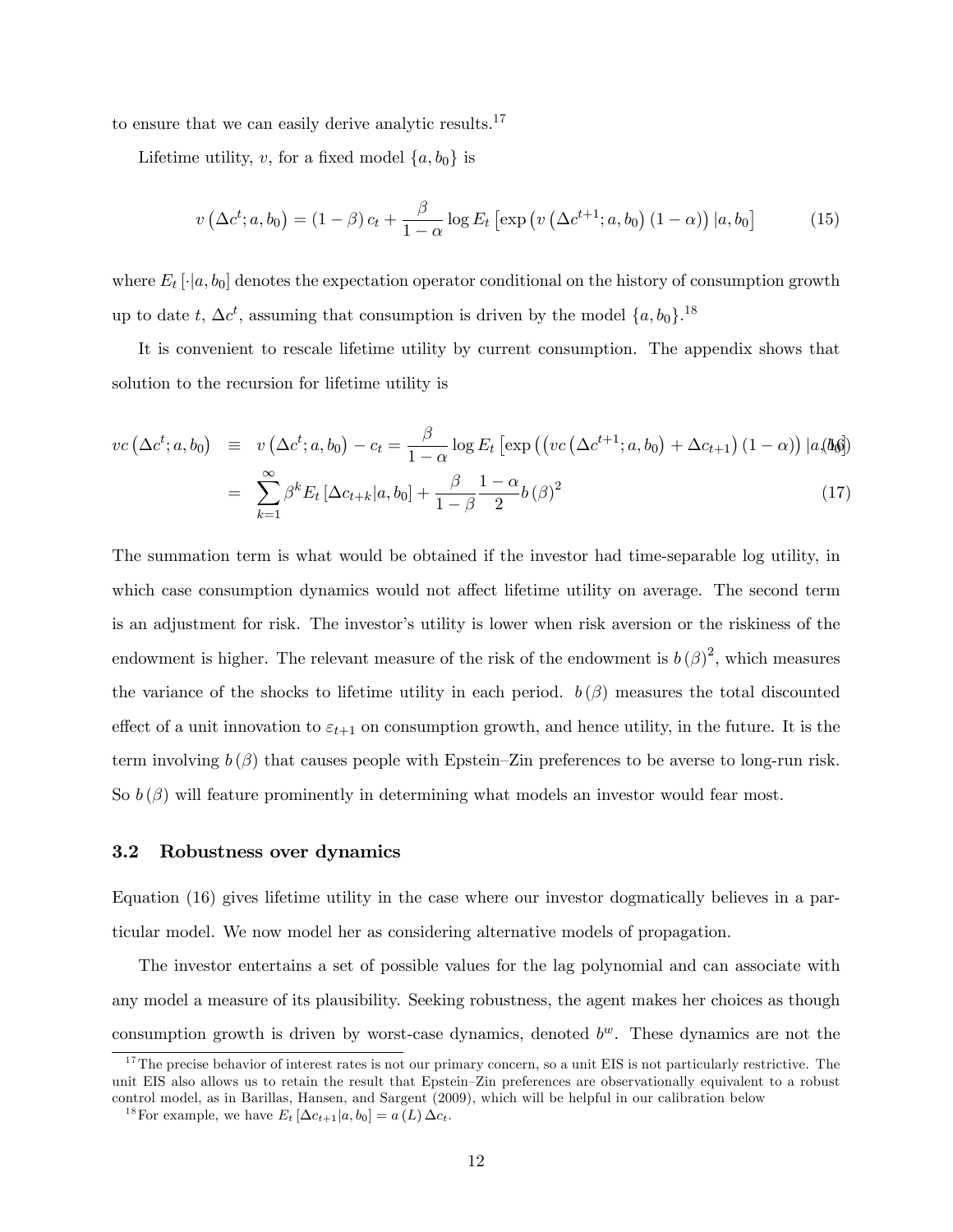worst in an unrestricted sense but, rather, are the worst among statistically plausible models. This discipline is captured by the penalty function  $g(b)$ , derived above, that expresses how the investor downweights a given model according to its implausibility.

The worst-case model is then obtained as the solution to a penalized minimization problem:

$$
b^{w} = \arg\min_{b} \left\{ E \left[ vc \left( \Delta c^{t}; b \right) | b \right] + \lambda g \left( b \right) \right\} \tag{18}
$$

 $b^w$  is the model that gives the agent the lowest unconditional expected lifetime utility, subject to the penalty  $g(b)$ .  $\lambda$  is a parameter that determines how much weight the penalty receives. As usual,  $\lambda$  can either be interpreted directly as a parameter to be calibrated or as a Lagrange multiplier on a constraint on the Wald-type statistic  $g(b)$ .

Our ambiguity-averse agent's utility then takes the form of that of an Epstein-Zin agent but using  $b^w$  to form expectations about future consumption growth.

$$
vc^{w}(\Delta c^{t}) = vc(\Delta c^{t}; b^{w}) = \frac{\beta}{1-\beta} \frac{1-\alpha}{2} b^{w}(\beta)^{2} + \sum_{k=1}^{\infty} \beta^{k} E_{t} [\Delta c_{t+k} | b^{w}]
$$
(19)

That is, lifetime utility is calculated using  $b^w$  to form expectations about future consumption growth.<sup>19</sup>

In modeling investors as choosing a single worst-case  $b^w$ , we obtain a setup similar to Gilboa and Schmeidler (1989), Maccheroni, Marinacci, and Rustichini (2006), and Epstein and Schneider (2007) in the limited sense that we are essentially constructing a set of models and minimizing over that set. Our worst-case model is, however, chosen once and for all and is not state- or choicedependent. The choice of  $b^w$  is timeless – it is invariant to the time-series evolution of consumption – so what it represents is an unconditional worst-case model: if an agent had to choose a worst-case model to experience prior to being born into the world,  $b<sup>w</sup>$  would be that model. Unlike in some related recent papers, the investor in this model does not change her probability weights every day. She chooses a single pessimistic model to protect against.

A natural question is why we analyze a worst case instead of allowing the agent to average as

 $19$ Note that since utility is recursive, the agent's preferences are time-consistent, just under a pessimistic probability measure. Furthermore, the assumption that  $b^w$  is chosen unconditionally means that  $b^w$  is essentially unaffected by the length of a time period, so the finding in Skiadas (2013) that certain types of ambiguity aversion become irrelevant in continuous time does not apply here.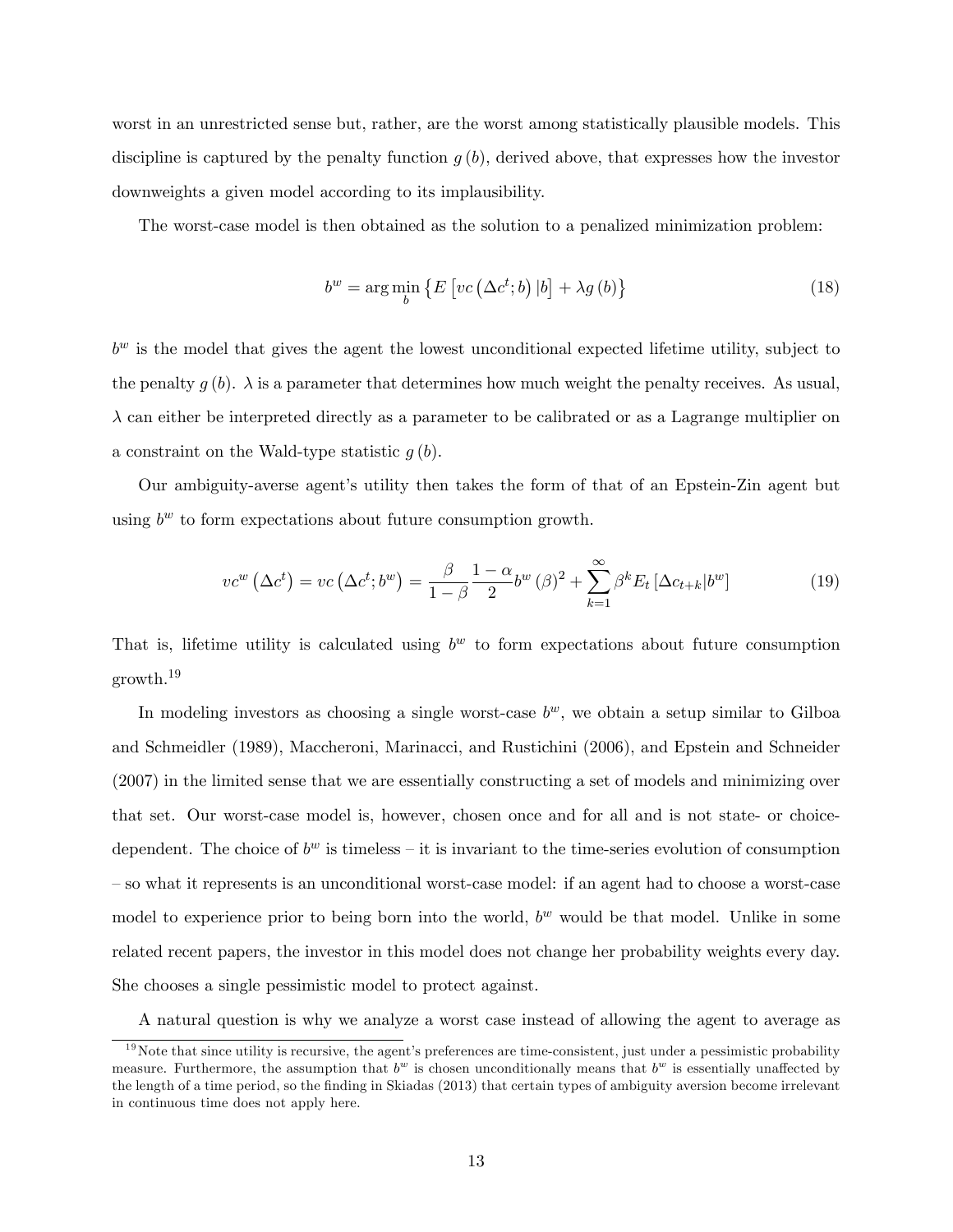a Bayesian across all the possible models. A simple and reasonable answer is that people may not actually be Bayesians, or they may not be able to assign priors to all models.<sup>20</sup> More practically, obtaining analytic solutions in a purely Bayesian model with a non-degenerate distribution over the dynamic process for consumption growth is likely impossible: the distribution of future consumption growth in that case is the product of the distributions for b and  $\varepsilon$ , which does not take a tractable form.<sup>21,22</sup> The analysis of the worst-case model gives us a tractable view into an agent's decision problem that would otherwise not be available.

# 4 Deriving and interpreting the worst case

The analysis above leads us to a simple quadratic optimization problem. The worst-case lag polynomial is obtained from (18) (ignoring a term involving mean consumption growth, which the agent knows)

$$
b^{w}\left(L\right) = \arg\min_{b(L)} \left\{ \frac{\beta}{1-\beta} \frac{1-\alpha}{2} b\left(\beta\right)^{2} + \lambda \int \frac{\left|B\left(\omega\right) - \bar{B}\left(\omega\right)\right|^{2}}{\bar{f}\left(\omega\right)} d\omega \right\}
$$
(20)

Equivalently, we can write

$$
b^{w}(L) = \arg\min_{b(L)} \frac{\beta}{1-\beta} \frac{1-\alpha}{2} \left( \int Z(\omega) B(\omega) d\omega \right)^{2} + \lambda \int \frac{\left|B(\omega) - \bar{B}(\omega)\right|^{2}}{\bar{f}(\omega)} d\omega \quad (21)
$$

where 
$$
Z(\omega) \equiv \sum_{j=0}^{\infty} \beta^j e^{-i\omega j}
$$
 (22)

The fact that  $b(\beta) = \int Z(\omega) B(\omega) d\omega$  is a simple application of Parseval's theorem.  $Z(\omega)$  measures how much weight the lifetime utility function places on frequency  $\omega$  while B  $(\omega)$  captures how much weight the model for propagation puts on that frequency.

Because  $B(\omega)$  is a causal filter, only the Fourier coefficients on the positive side of the origin have non-zero values. Dew-Becker and Giglio (2013) use that fact to show that the integrals above

<sup>&</sup>lt;sup>20</sup>See Machina and Siniscalchi (2014) for a recent review of the experimental literature on ambiguity aversion.

 $^{21}$ It is also worth noting that it would be impossible to obtain numerical solutions when the distribution is infinitedimensional, as it is here. By assuming that the agent behaves as if she places probability 1 on a single model, we avoid the problem of having to integrate over the infinite-dimensional distribution of possible models when forming expectations.

 $^{22}$ Kreps (1998) discusses related issues in models with learning and argues for an anticipated utility modeling strategy, which, similarly to our setup, models agents as making decisions assuming a specific model of the world holds, even though in reality they understand that their current beliefs may be wrong and likely to change. The key difference between this paper and Kreps (1998) is that the model our agent uses for pricing is a worst-case model rather than the current point estimate.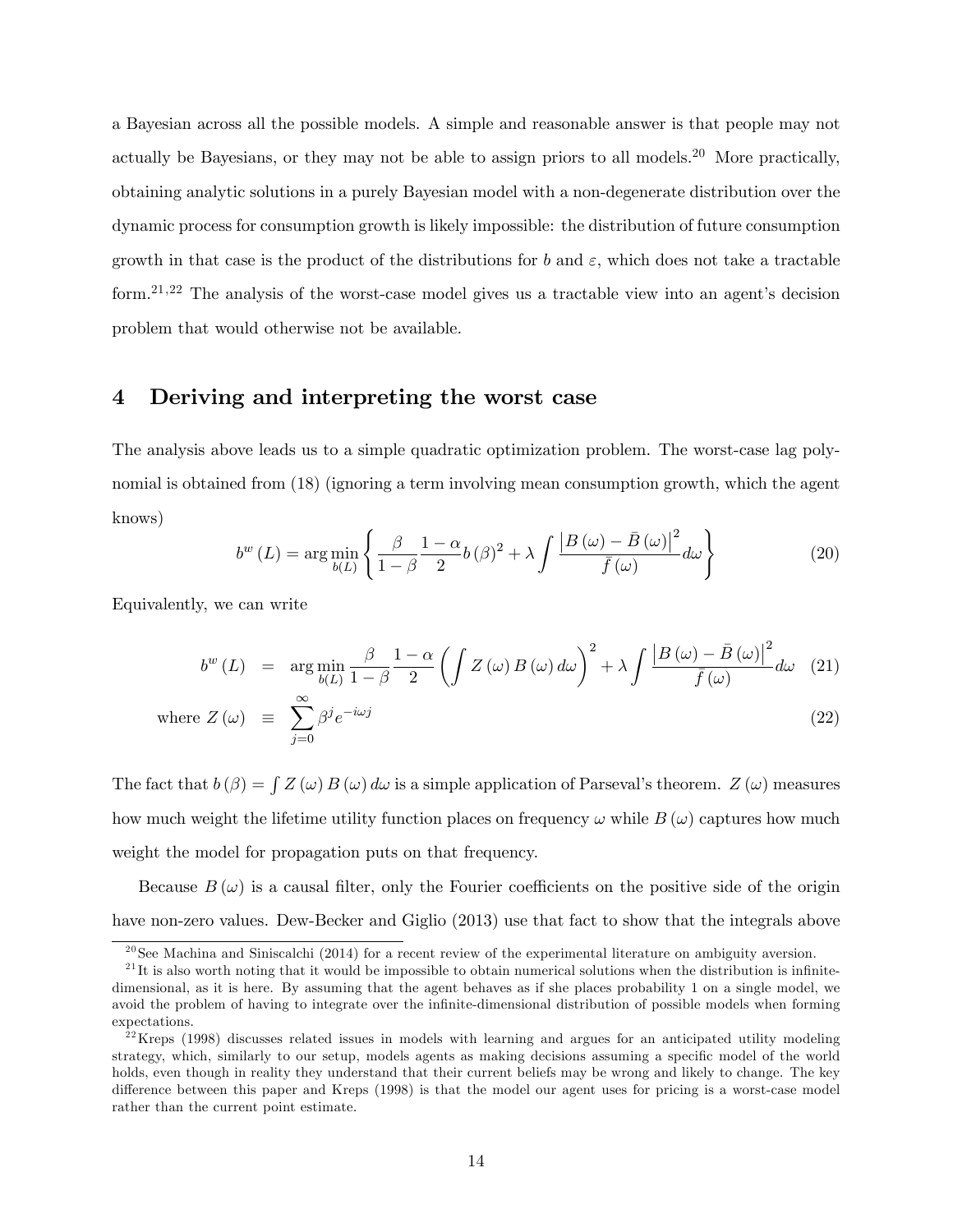can generally be written in terms of real-valued functions. Specifically, define

$$
Z_r(\omega) \equiv 1 + 2 \sum_{j=1}^{\infty} \beta^j \cos(\omega j) \tag{23}
$$

$$
B_r(\omega) \equiv \text{real}(B(\omega)) \tag{24}
$$

We then have

$$
b(\beta) = \int Z(\omega) B(\omega) d\omega = \int Z_r(\omega) B_r(\omega) d\omega \qquad (25)
$$

Figure 1 plots  $Z_r(\omega)$  for  $\beta = 0.99$ , a standard annual calibration. It is strikingly peaked near frequency zero; in fact, the x-axis does not even show frequencies corresponding to cycles lasting less than 10 years because they carry essentially zero weight. In other words, the agent's fears are primarily about very low-frequency fluctuations in consumption growth.

(21) is a quadratic optimization, so it has a unique minimum. The appendix shows that the solution, in terms of the worst-case transfer function, is

$$
B^{w}(\omega) = \bar{B}(\omega) + \lambda^{-1} \frac{\beta}{1-\beta} \frac{\alpha-1}{2} b^{w}(\beta) \times \bar{f}(\omega) \times Z^{*}(\omega)
$$
 (26)

where a  $*$  denotes a complex conjugate and  $b^w(\beta)$  is given by

$$
b^{w}(\beta) = \frac{\bar{b}(\beta)}{1 - \lambda^{-1} \frac{\beta}{1 - \beta} \frac{\alpha - 1}{2} \int Z(\omega)^{*} Z(\omega) \bar{f}(\omega) d\omega}
$$
(27)

We thus have a closed form expression for the worst-case model, described in the frequency domain.<sup>23</sup> The worst-case transfer function  $B^w(\omega)$  in (26) is equal to the true transfer function plus a term that depends on three factors. First,  $\lambda^{-1} \frac{\beta}{1-\beta}$  $1-\beta$  $\frac{\alpha-1}{2}b^w(\beta)$  represents the ratio of the utility losses from a marginal increase in  $b^w(\beta)$  to the cost of normalized deviations from the point estimate,  $\lambda$ . Second,  $\bar{f}(\omega)$  represents the amount of uncertainty the agent has about consumption dynamics at frequency  $\omega$ . Where  $\bar{f}(\omega)$  is high there is relatively more uncertainty. Finally,  $Z(\omega)$ determines how much weight the lifetime utility function places on frequency  $\omega$ . Since the mass of  $Z(\omega)$  lies very close to frequency 0, the worst case tends to shift power to very low frequencies. In

<sup>&</sup>lt;sup>23</sup>In the case where  $\varepsilon_t$  is not normally distributed, the solution is determined by the condition  $B^w(\omega) = \overline{B}(\omega) - \frac{\lambda^{-1}}{2} \frac{\beta}{1-\beta} \Gamma' (b^w(\beta)(1-\alpha))$ , where  $\Gamma'$  is the derivative of the cumulant-generating function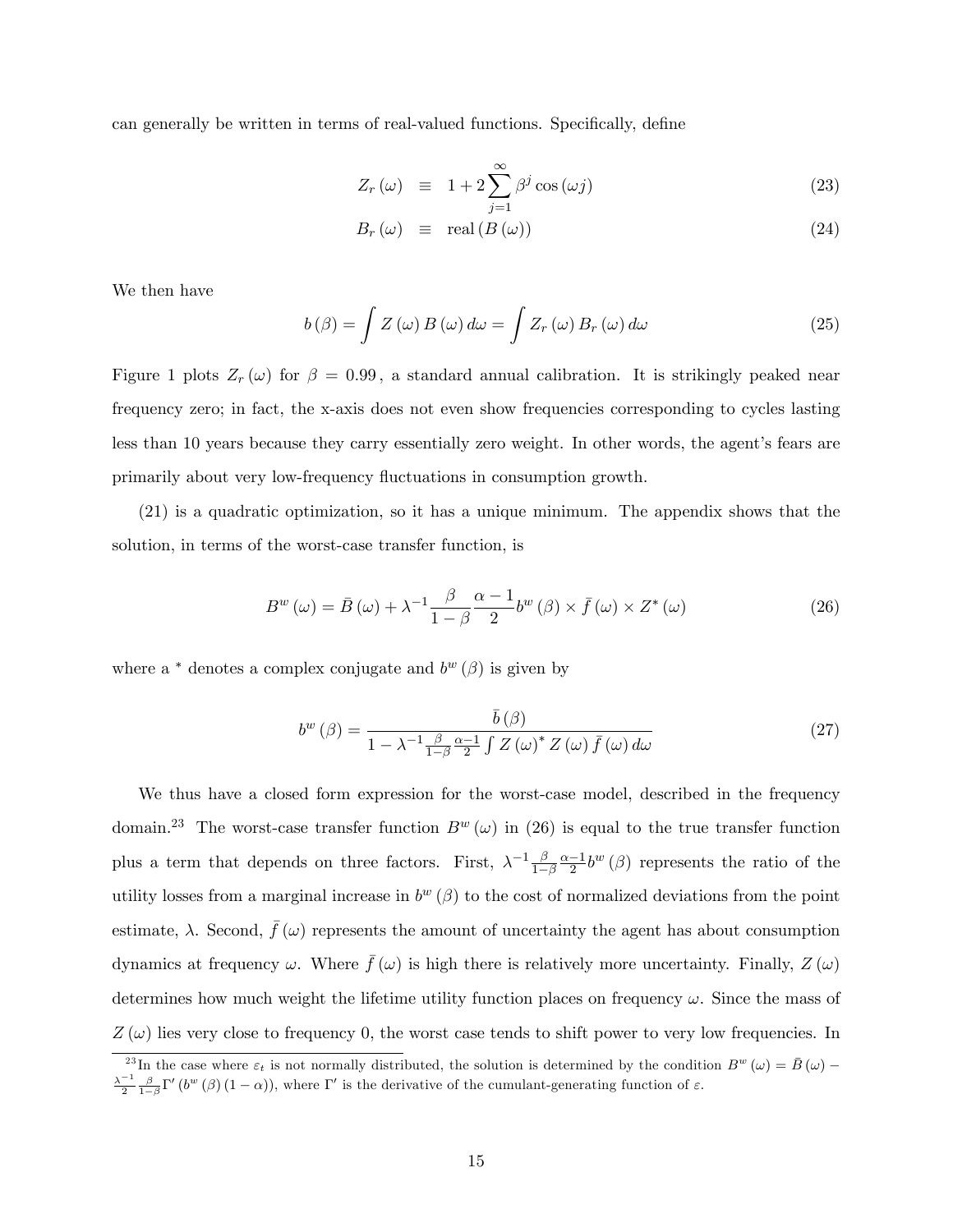the limit where  $\beta \rightarrow 1$ ,  $Z(\omega)$  becomes a point mass at zero.<sup>24,25</sup>

The worst-case lag polynomial  $b^w(L)$  is obtained as the inverse Fourier transform of  $B^w(\omega)$ ,

$$
b_j^w = \int \exp(-i\omega j) B^w(\omega) d\omega \tag{30}
$$

Equation (26) represents the completion of the solution to the model. To summarize, given a point estimate for dynamics,  $\overline{B}$  (estimated from a finite-order model that we need not specify here), the agent selects a worst-case model  $B^w(\omega)$ , which is associated with a specific  $b^w(L)$  through equation (30). She then uses the worst-case model when calculating expectations and pricing assets.

#### 4.1 Long-run risk is the worst case scenario

Suppose the agent's point estimate is that consumption growth is white noise, with

$$
\bar{b}(L) = \bar{b}_0 \tag{31}
$$

Using the formula for  $B^w(\omega)$  from (26) and the inverse Fourier transform, we obtain

$$
b_j^w = \varphi \beta^j \text{ for } j > 0 \tag{32}
$$

$$
b_0^w = \bar{b}_0 + \varphi \tag{33}
$$

$$
\varphi \equiv \frac{\beta}{1-\beta} \frac{\alpha-1}{2} b^w (\beta) \bar{b}_0^2 \lambda^{-1} \tag{34}
$$

The MA process in (32-34) has an equivalent state-space representation

$$
\Delta c_t = \mu + x_{t-1} + \eta_t \tag{35}
$$

$$
x_t = \beta x_{t-1} + v_t \tag{36}
$$

$$
\mathbf{b}^w = \arg\min_{b} \left\{-\beta \left(1 - \alpha\right) \mathbf{b}' z z' \mathbf{b} + \lambda \left(\mathbf{b} - \bar{\mathbf{b}}\right) \bar{\Sigma}^{-1} \left(\mathbf{b} - \bar{\mathbf{b}}\right)' \right\}
$$
(28)

where  $z \equiv [1, \beta, \beta^2, ...]'$  and  $\bar{\Sigma}$  is the asymptotic covariance from Brockwell and Davis (1988) (also defined in the appendix below). The solution is

$$
\left(\mathbf{b}^{w} - \bar{\mathbf{b}}\right)' = \lambda^{-1} \bar{\Sigma} \beta \left(1 - \alpha\right) z b^{w} \left(\beta\right) \tag{29}
$$

The interpretation of this result is far less clear than that of the spectral version due to  $\bar{\Sigma}$ . To move from this to the spectral result, we simply use the facts that  $b = B\Lambda^*$  and  $\bar{\Sigma} = \Lambda \bar{F} \Lambda^*$  to replace  $\mathbf{b}^w$ ,  $\bar{\mathbf{b}}$ , and  $\bar{\Sigma}$  with  $\mathbf{B}^w$ ,  $\bar{\mathbf{B}}$ , and  $\bar{F}$ .

<sup>&</sup>lt;sup>24</sup>See Dew-Becker and Giglio (2013), for a thorough discussion of  $Z(\omega)$  and related functions

 $25$ The equivalent time-domain version of the analysis is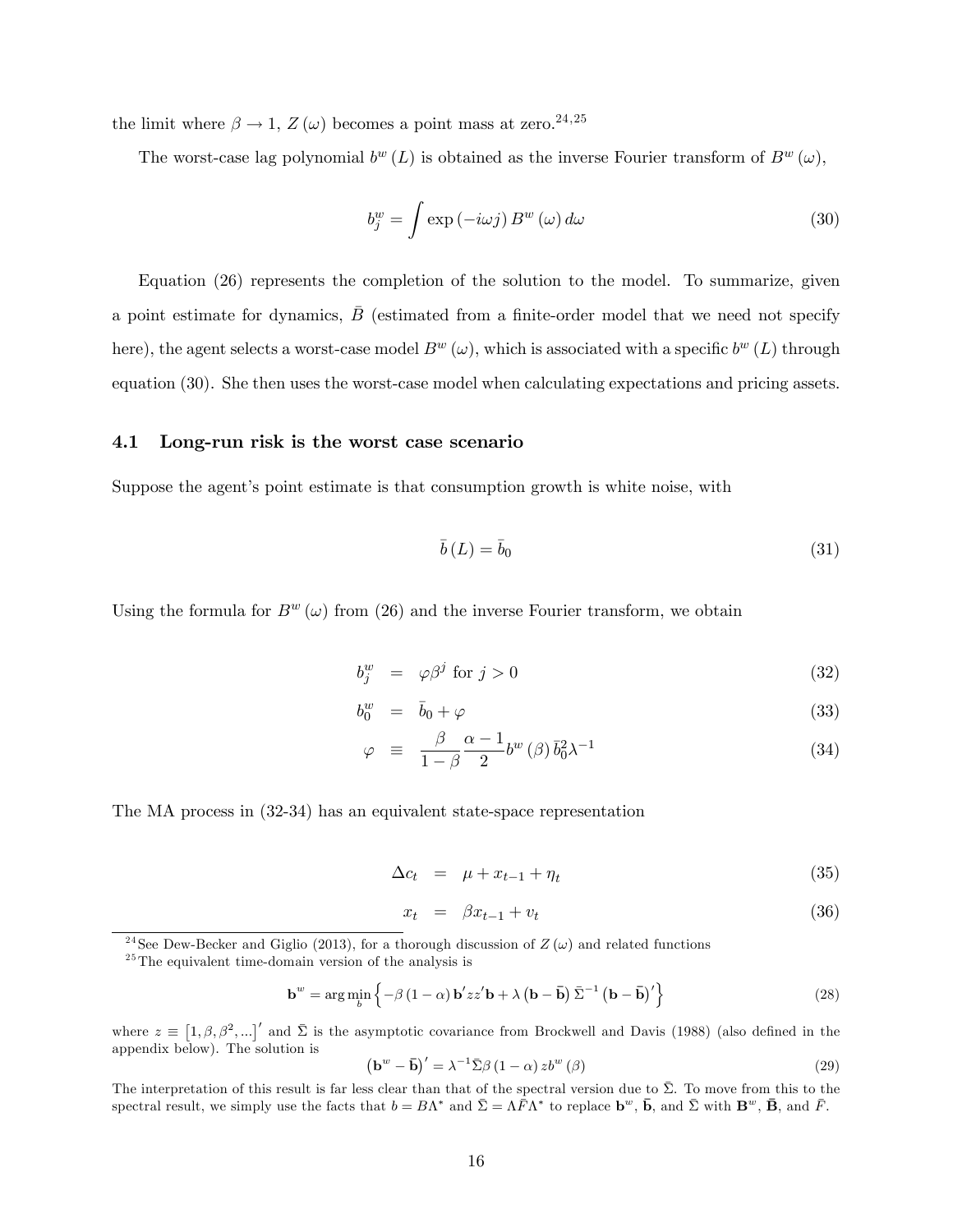where

$$
\eta_t \sim N\left(0, \theta \beta^{-1} \left(\bar{b}_0 + \varphi\right)^2\right) \tag{37}
$$

$$
v_t \sim N\left(0, \frac{\left(1 - \beta\theta\right)\left(\beta - \theta\right)}{\beta}\left(\bar{b}_0 + \varphi\right)^2\right) \tag{38}
$$

and  $\eta_t$  and  $v_t$  are independent. The state-space form in equations (35–38) is observationally equivalent to the original MA process in the sense that they have identical autocovariances, and it is exactly case I from Bansal and Yaron (2004), the homoskedastic long-run risk model. So when the agent's point estimate is that consumption growth is white noise, her worst-case model is literally the long-run risk model.<sup>26</sup>

The worst-case process exhibits a small but highly persistent trend component, where the persistence is exactly equal to the time discount factor. Intuitively, since  $\beta^j$  determines how much weight in lifetime utility is placed on consumption j periods in the future, a shock that decays at rate  $\beta$  spreads its effects as evenly as possible across future dates, scaled by their weight in utility. By spreading out the effects of the shock over time, the worst-case model limits its effects on the transfer function to a very narrow range of frequencies near zero, thus minimizing the penalty  $g(b)$ . Essentially, that is what the long-run risk model was designed to do originally: it generates large risk prices with only a minimal impact on the measurable dynamics of consumption growth. The worst-case model is the departure from pure white noise that generates the largest increase in risk prices (and decrease in lifetime utility) for a given level of statistical distinguishability.<sup>27</sup>

Figure 2 plots the real transfer function for the white-noise benchmark and the worst-case model. The transfer function for white noise is totally flat, while the worst case has substantial power at the very lowest frequencies, exactly as we would expect from Ögure 1.

<sup>&</sup>lt;sup>26</sup>The result in this section can also be derived using the time-domain analysis. When the point estimate for consumption growth is white noise, the covariance of the MA coefficients is  $\bar{\Sigma} = \bar{b}_0^2 I$ . So we have  $(\mathbf{b}^w - [1, 0, 0, \ldots])' =$  $\lambda^{-1} \bar{b}_0^2 \beta (1-\alpha) z b^w (\beta)$  with  $z = [1, \beta, \beta^2, ...]'$ , which yields the same solution as in (32-34).

 $27$ Bidder and Smith (2013) show that an agent who fears model misspecification (as captured by her having multiplier preferences) in a heteroskedastic environment will price assets as if there is autocorrelation in consumption growth even if there is none in the actual data generating process. Important in that story is the explicit presence of stochastic volatility and their finding that the agent's pessimism manifests itself especially strongly in periods of high volatility. In our current context we obtain a similar result, but without invoking stochastic volatility. Instead we exploit the agent's particular sensitivity to low frequency variation in consumption growth.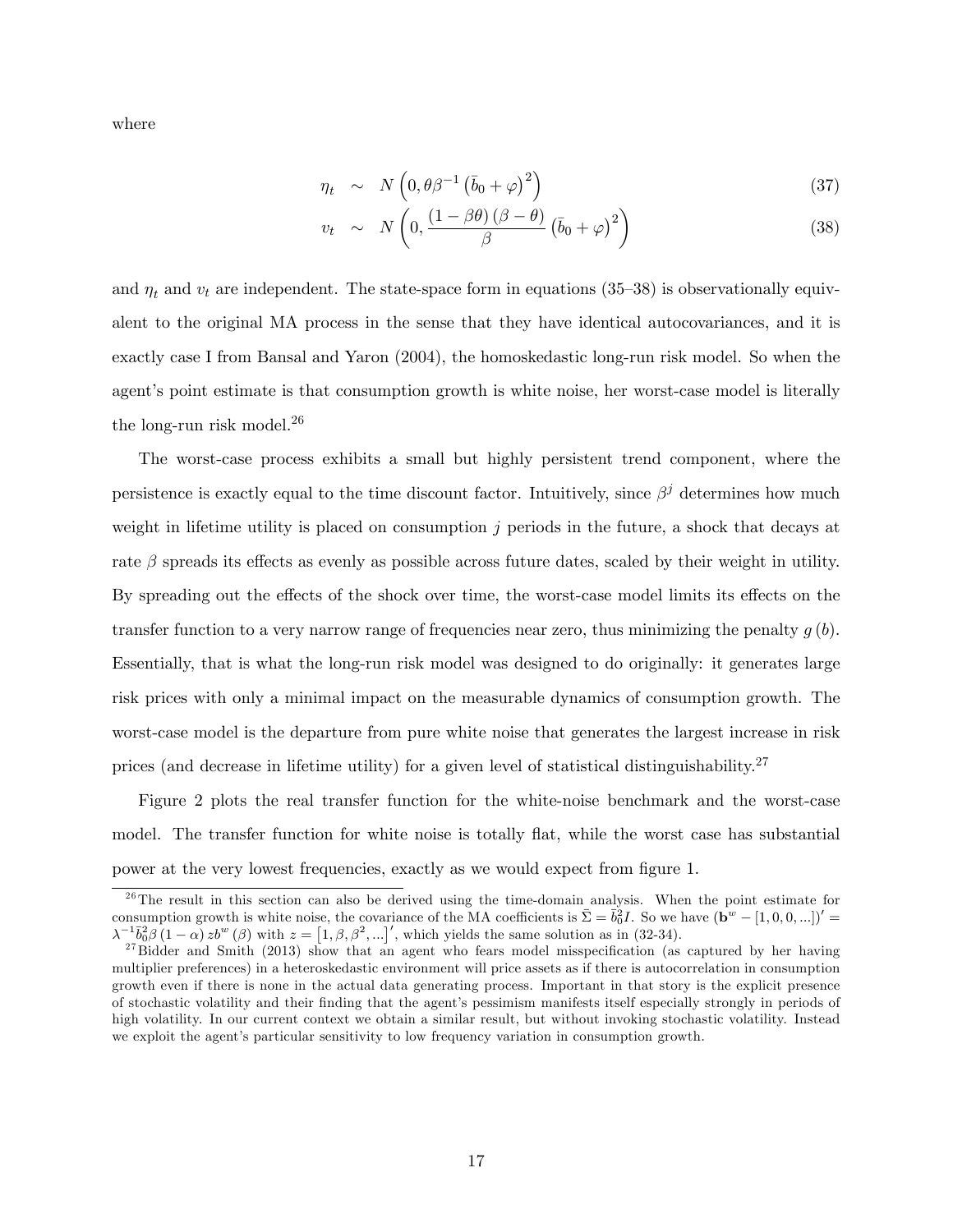# 5 The behavior of asset prices

The investor's Euler equation calculated under the worst-case dynamics is, for any available return  $R_{t+1}$ 

$$
1 = E_t [R_{t+1} M_{t+1} | b^w]
$$
\n(39)

where 
$$
M_{t+1} \equiv \beta \exp\left(-\Delta c_{t+1}\right) \frac{\exp\left(v\left(\Delta c^{t+1}; b^w\right) \times (1-\alpha)\right)}{E_t\left[\exp\left(v\left(\Delta c^{t+1}; b^w\right) \times (1-\alpha)\right)|b^w\right]}
$$
(40)

 $M_{t+1}$  is the stochastic discount factor.

It is straightforward, given that log consumption follows a linear Gaussian process, to derive expressions for prices and returns on levered consumption claims. We consider an asset whose dividend is  $C_t^{\gamma}$  $\gamma$  in every period, where  $\gamma$  represents leverage. From the perspective of an econometrician who has the same point estimate for consumption dynamics as the agent,  $\bar{b}$ , the expected excess log return on the levered consumption claim is

$$
E_t \left[ r_{t+1} - r_{f,t+1} | \bar{a}, \bar{b}_0 \right] = \frac{\gamma - \delta a^w \left( \delta \right)}{1 - \delta a^w \left( \delta \right)} \left( \bar{a} \left( L \right) - a^w \left( L \right) \right) \left( \Delta c_t - \mu \right) +
$$

$$
- \underbrace{\frac{\gamma - \delta a^w \left( \delta \right)}{1 - \delta a^w \left( \delta \right)} b_0^w \left[ b_0^w - \left( 1 - \alpha \right) b^w \left( \beta \right) \right]}_{cov^w \left( r_{t+1}, m_{t+1} \right)} - \underbrace{\frac{1}{2} \left( \frac{\gamma - \delta a^w \left( \delta \right)}{1 - \delta a^w \left( \delta \right)} \right)^2 \left( b_0^w \right)^2}_{\frac{1}{2} var_t^w \left( r_{t+1} \right)} \left( \frac{\delta a^w \left( L \right)}{1 - \delta a^w \left( \delta \right)} \right)^2 \left( b_0^w \right)^2 \left( \frac{\delta a^w \left( L \right)}{1 - \delta a^w \left( \delta \right)} \right)^2}
$$

where  $\delta$  is a linearization parameter (from the Campbell–Shiller approximation) that depends on the steady-state price/dividend ratio.<sup>28</sup>

The second line, which is equal to  $-cov_t^w(r_{t+1}, \log M_{t+1}) - \frac{1}{2}$  $\frac{1}{2}var_t^w(r_{t+1})$  (i.e. a conditional covariance and variance measured under the worst-case dynamics), is the standard risk premium, and it is calculated now under the worst-case model, rather than the point estimate. The primary way that the model increases risk premia compared to standard Epstein–Zin preferences is that the covariance of the return with the SDF is higher. That covariance, in turn, is higher for two reasons. First, since the agent believes that shocks to consumption growth are highly persistent, they have large effects on lifetime utility, thus making the SDF very volatile (the term  $b_0^w - (1 - \alpha) b^w (\beta)$ ). Second, again because of the persistence of consumption growth under the worst-case, shocks to

<sup>28</sup>See the appendix for a full derivation.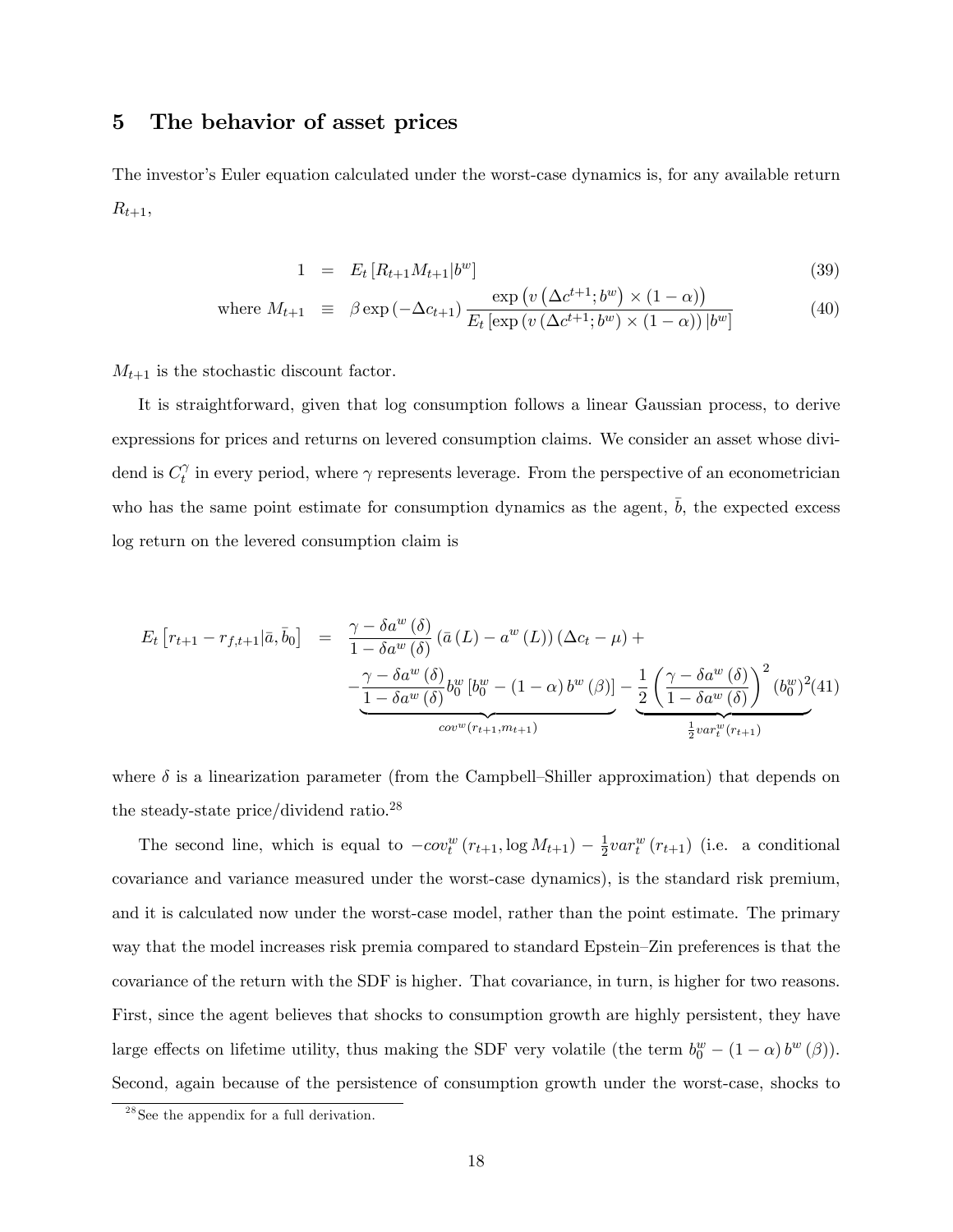consumption have large effects on expected long-run dividend growth, so the return on the levered consumption claim is also very sensitive to shocks (through  $\frac{\gamma-\delta a^w(\delta)}{1-\delta a^w(\delta)}b_0^w$ ). These two effects cause the consumption claim to strongly negatively covary with the SDF and generate a high risk premium.

The second difference between the risk premium in this model from a setting where the agent prices assets under the point estimate for consumption dynamics is the term  $\frac{\gamma-\delta a^w(\delta)}{1-\delta a^w(\delta)}(\bar{a}(L)-a^w(L))(\Delta c_t-\mu)$ , which reflects the difference in forecasts of dividend growth between the point estimate, used by the econometrician, and the worst-case model used by investors. Since  $\Delta c_t - \mu$  is zero on average, this term is also zero on average. But it induces predictability in returns. When the worst-case implies higher consumption growth, investors pay relatively more for equity, thus raising asset prices and lowering expected returns. So while we might expect the agent's fears of unfavorable dynamics would lead asset prices to be low, we see that sometimes they can actually lead to high prices. This channel leads to procyclical asset prices and countercyclical expected returns when  $a^w(L)$  implies more persistent dynamics than  $\bar{a}(L)$ , similarly to Fuster et al. (2011).

It is also straightforward to solve for the risk-free rate,

$$
r_{f,t+1} = -\log \beta + \mu + a^w \left( L \right) \left( \Delta c_t - \mu \right) - \frac{1}{2} \left( b_0^w \right)^2 + b_0^w b^w \left( \beta \right) \left( 1 - \alpha \right) \tag{42}
$$

With a unit EIS, interest rates move one for one with expected consumption growth. In the present model, the relevant measure of expected consumption growth is  $\mu + a^w(L) (\Delta c_t - \mu)$ , which is the expectation under the worst-case model.

# 6 Calibration

We now parameterize the model to analyze its quantitative implications. Most of our analysis will be under the assumption that the agent's point estimate implies that consumption growth is white noise and that the point estimate is also the true dynamic model. Despite our parsimonious approach, we obtain striking empirical success in terms of matching important asset pricing moments. In addition we also briefly demonstrate that the essential elements of our results go through even if the agent's point estimate is not white noise and, in so doing, also emphasize the importance of not limiting the agent to consider only a restricted parametric class of processes.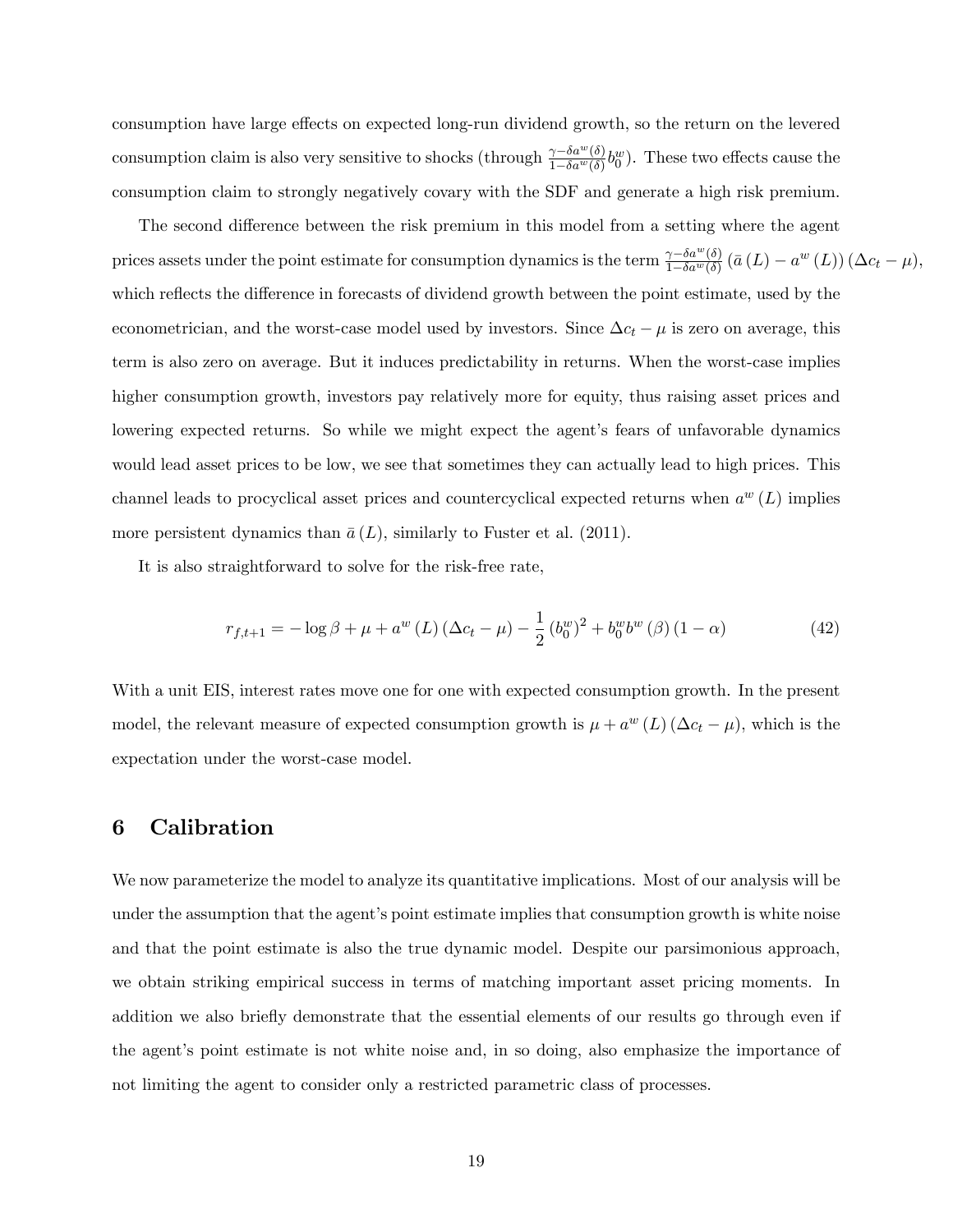A number of the required parameters are standard. We use a quarterly calibration of  $\beta =$  $0.99^{1/4}$ , implying a pure rate of time preference of 1 percent per year. The steady-state dividend/price ratio used in the Campbell–Shiller approximation is 5 percent per year, as in Campbell and Vuolteenaho (2004), which implies  $\delta = 0.95^{1/4}$ . Other parameters are calibrated to match moments reported in Bansal and Yaron (2004). The agent's point estimate is that consumption growth is i.i.d. with a quarterly standard deviation of 1.47 percent, which we also assume is the true data-generating process. Finally, the leverage parameter for the consumption claim,  $\gamma$ , is set to 4.63 to generate mean annualized equity returns of 6.33 percent.

The appendix shows that when  $\alpha$  is interpreted as constraining a worst-case distribution of  $\varepsilon$ , as in Hansen and Sargent (2005) and Barillas, Hansen, and Sargent (2009), we can directly link it to  $\lambda$  through the formula

$$
\alpha = 1 + \frac{1}{2\lambda(1-\beta)}\tag{43}
$$

In Hansen and Sargent (2005) and Barillas, Hansen, and Sargent (2009), agents form expectations as though the innovation  $\varepsilon_t$  is drawn from a worst-case distribution. That distribution is chosen to minimize lifetime utility subject to a penalty on its distance from the benchmark of a standard normal, similarly to how we choose  $b^w$  here, and that distance depends on  $\alpha$ . The coefficient of relative risk aversion in Epstein–Zin preferences,  $\alpha$ , can therefore alternatively be interpreted as a penalty on a distance measure analogous to  $\lambda$ .

We calibrate  $\lambda$  to equal 52.24 to match the observed Sharpe ratio on equities. Formula (43) then implies  $\alpha$  should equal 4.81. That level of risk aversion is extraordinarily small in the context of the consumption-based asset pricing literature with Gaussian innovations. It is only half the value used by Bansal and Yaron (2004), for example, who themselves are notable for using a relatively low value.  $\alpha$  therefore immediately seems to take on a plausible value in its own right, separate from any connection it has to  $\lambda$ .

To further investigate how reasonable  $\lambda$  is, in the next section we study how easy it would be to reject the worst-case model given data generated under the true model in simulated samples and find that the worst-case model is extremely difficult to reject.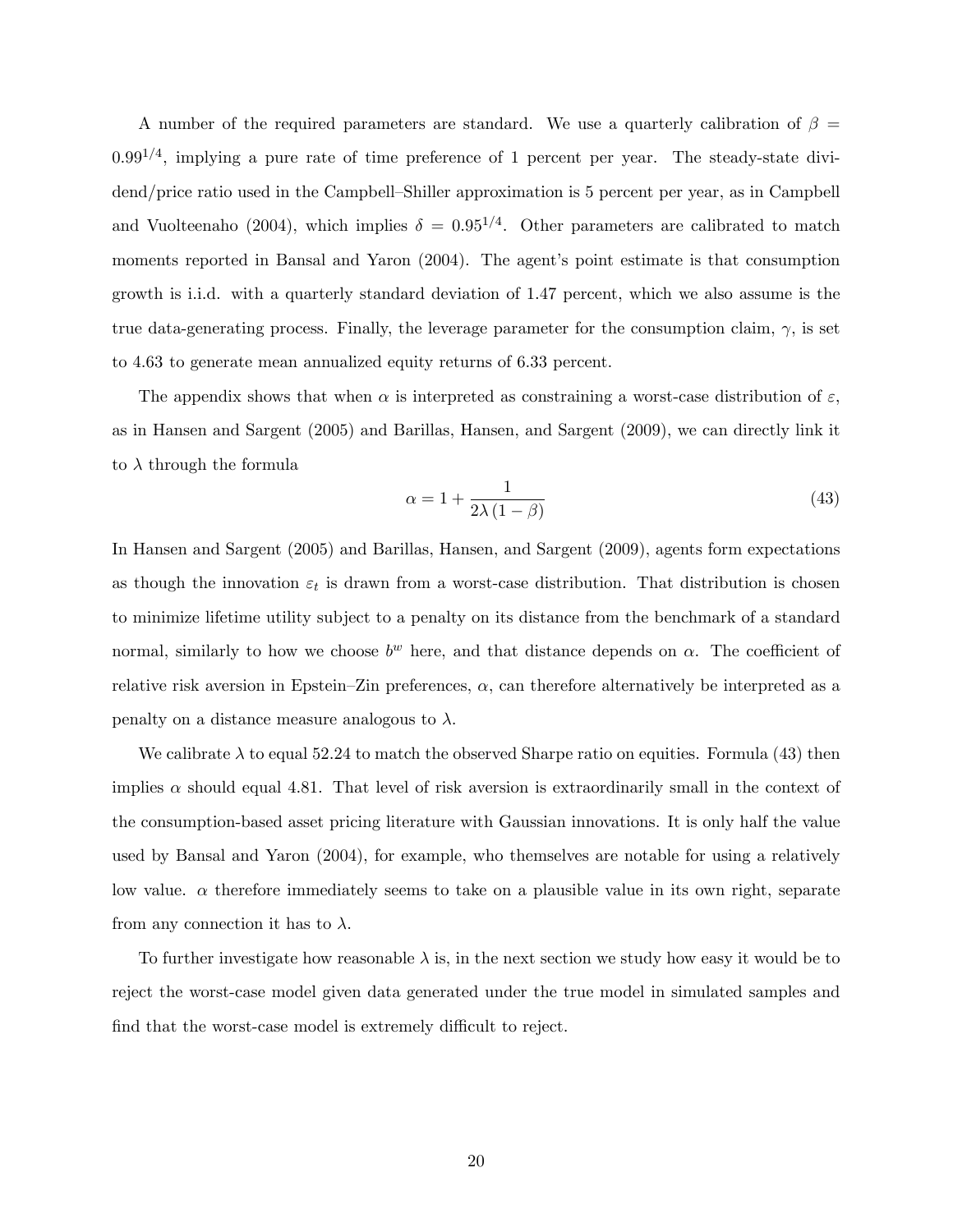# 7 Quantitative implications

#### 7.1 The white noise case

In this section, we return to the case where the agent's point estimate is that consumption growth is white noise, where we previously saw that the worst-case model is a long-run risk model. We now examine quantitative implications for asset prices.

We report the values of the parameters in the worst-case consumption process in table 1. As noted above, the autocorrelation of the predictable part of consumption growth under the worstcase model is  $\beta$ , implying that trend shocks have a half-life of 70 years, as opposed to the three-year half-life in the original calibration in Bansal and Yaron (2004). However,  $b^w(\beta)$  the relevant measure of the total risk in the economy, is 0.039, at the quarterly frequency, in both our model and theirs. The two models thus both have the same quantity of long-run risk, but in our case the long-run risk comes from a smaller but more persistent shock.

Note also that  $\varphi$  is very small, implying that  $b_0^w$  is only 2 percent larger than  $\bar{b}_0$ . So the variance of consumption growth under the worst-case model is essentially identical to under the benchmark. However, because the worst-case model is so persistent,  $b^w(\beta)$  is 2.6 times higher than  $\bar{b}(\beta)$ , thus implying that the worst-case economy is far riskier than the point estimate.

#### 7.1.1 Asset prices

Table 1 reports key asset pricing moments for the white-noise benchmark model. The first column shows that the model can generate a high standard deviation for the pricing kernel (and hence a high maximal Sharpe ratio), high and volatile equity returns, and low and stable real interest rates, as in the data. The equity premium and its volatility are 6.33 and 19.42 percent respectively, identical to the data. The real risk-free rate is low and stable, with a mean and standard deviation of 1.89 and 0.33 percent, respectively.

The second column in the bottom section of table 1 shows that would happen if we set  $\lambda = \infty$ but held  $\alpha$  fixed at 4.81, so that we would be back in the standard Epstein–Zin setting where there is no uncertainty about dynamics. The equity premium then falls from 6.3 to 1.9 percent, since the agent exhibits no concern for long-run risk. Furthermore, because the agent no longer behaves as if consumption growth is persistent, a shock to consumption growth has far smaller effects on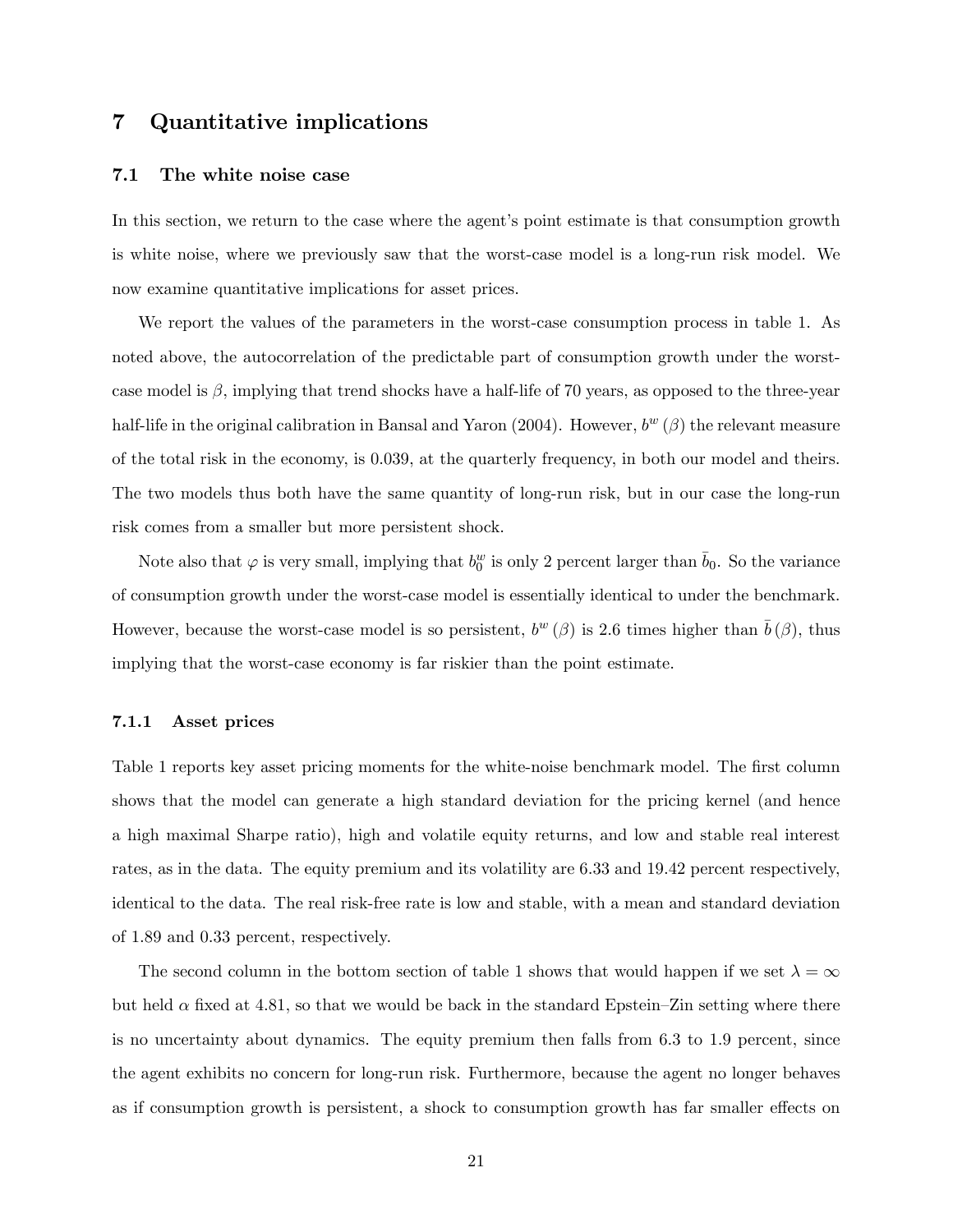asset prices. The standard deviation of returns falls from 19.4 to 13.6 percent and the standard deviation of the price/dividend ratio falls from 20 percent to exactly zero. The agent's fear of a model with long-run risk thus raises the average equity premium by a factor of more than 4 and doubles the volatility of returns.

Going back to the first column, we see that there are large and persistent movements in the price/dividend ratio in our model. The autocorrelation of the price/dividend ratio at 0.96 is somewhat higher than the empirical autocorrelation, while the standard deviation is 0.20. similar to the empirical value of 0.29. These results are particularly notable given that there is no free parameter that allows us to directly match that moment. Volatility in the price/dividend ratio has the same source as the predictability in equity returns discussed above: the agent prices assets under a model where consumption growth has a persistent component. So following positive shocks, she is willing to pay relatively more, believing dividends will continue to grow in the future. From the perspective of an econometrician, these movements seem to be entirely due to discount-rate effects: dividend growth is entirely unpredictable, since dividends are a multiple of consumption, and consumption follows a random walk. On the other hand, from the perspective of the agent (or her worst-case model), there is almost no discount-rate news. Rather, she prices the equity claim differently over time due to beliefs about cash flows.

So from the perspective of an econometrician, this model seems to generate predictability in stock returns. To see that, figure 3 plots percentiles of sample  $\mathbb{R}^2$ s from regressions of returns on price dividend ratios in 240-quarter samples (the approximate length of the post-war period). The gray line is the set of corresponding values from the empirical post-war  $(1950-2010)$  sample. We report  $R^2$ s for horizons of 1 quarter to 10 years. At both short and long horizons the model matches well. The median  $\mathbb{R}^2$  from the predictive regressions at the ten-year horizon is 37 percent, while in the data it is 29 percent. Again, even though we have no parameter that allows us to directly calibrate the model to match predictability regressions, the model compares favorably to the data.

A final feature of the data that many papers in the asset pricing literature often try to match is the Önding that interest rates and consumption growth seem to be only weakly correlated, suggesting that the EIS is very small. Since consumption growth in this model is unpredictable by construction, standard regressions of consumption growth on lagged interest rates that are meant to estimate the EIS, such as those in Campbell and Mankiw (1989), will generate EIS estimates of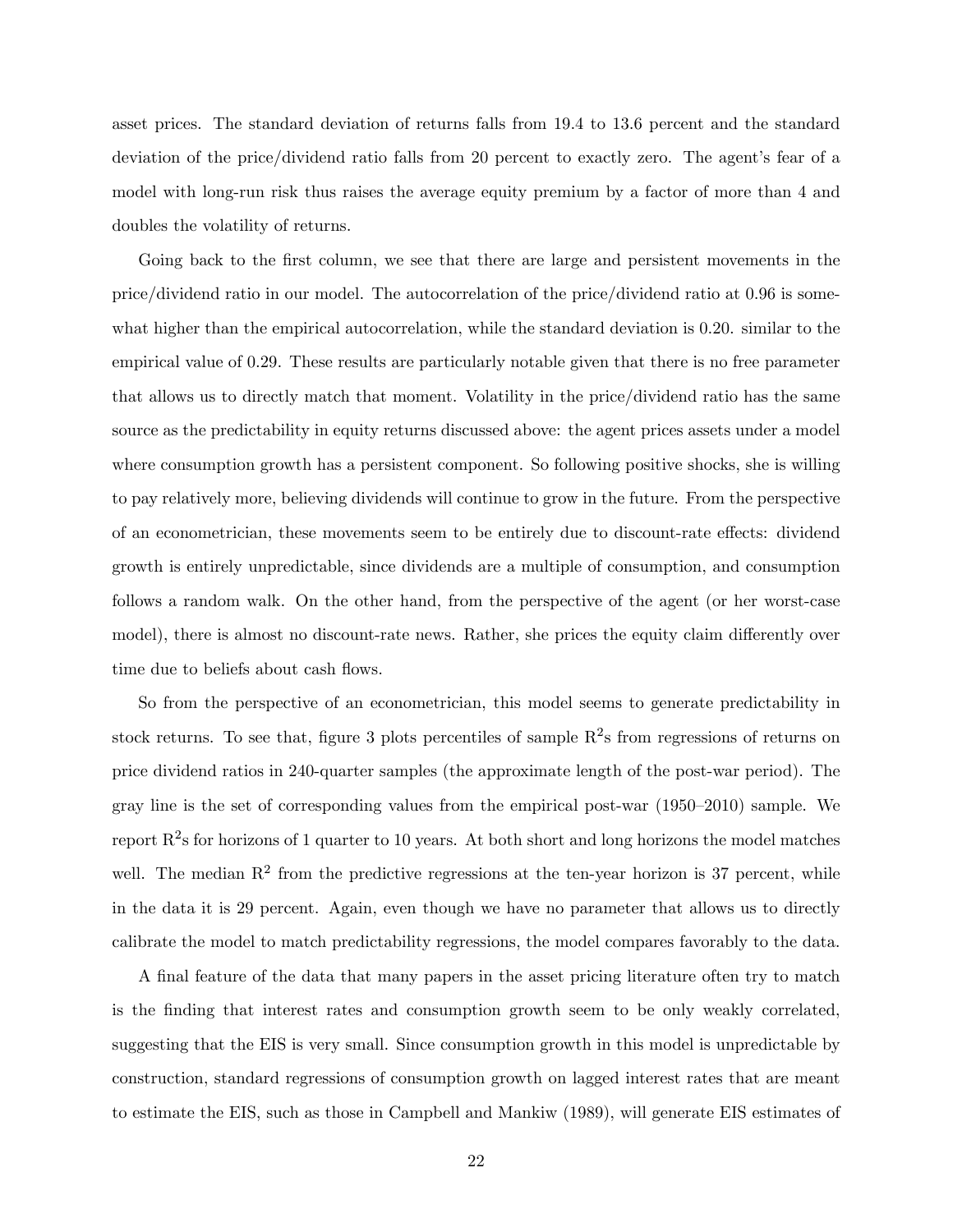zero on average.

To summarize, in a model where agents have Epstein–Zin preferences and price assets under a worst-case model, we are able to match the mean and standard deviation of equity returns, the autocorrelation of the price/dividend ratio, and  $R^2$ s from forecasting regressions; we generate low and stable interest rates and substantial volatility in the price/dividend ratio (though still less than what is observed empirically); and we match the standard result that regressions of consumption growth on interest rates yield a coefficient of zero. All of these results are obtained without any extra free parameters compared to other models. Consumption growth is white noise, and the only parameter we can choose to manipulate asset prices is the coefficient of relative risk aversion.

Furthermore, our asset pricing results are actually richer than the homoskedastic long-run risk model, so it is not the case that ambiguity aversion is just a complicated way of obtaining the results from the long-run risks literature. The results on stock return predictability and the EIS regressions would not hold in the homoskedastic long-run risk model since they come from the fact that the true process driving consumption growth in this calibration is white noise.

#### 7.1.2 Probability of rejecting the worst-case dynamics

We consider two tests of the fit of the worst-case model to the true white-noise consumption process: Ljung and Box's (1978) portmanteau test and the likelihood-based test of an  $ARMA(1,1)$ suggested by Andrews and Ploberger  $(1996)$ . The Ljung–Box test is based on a weighted sum of squared autocorrelations and is valid against a broad range of alternative models, which makes it robust, but also likely to have low power. As an alternative, Andrews and Ploberger (1996) argue that testing the null of white noise against the alternative of an  $ARMA(1,1)$  model can increase power. The  $ARMA(1,1)$  is parametrically parsimonious, but still allows for a wide range of alternative dynamics. Moreover, since the worst-case model is literally an  $ARMA(1,1)$ , the Andrews–Ploberger test is in fact the correctly specified likelihood ratio test, implying it should be asymptotically most powerful.

We obtain small-sample critical values for the two test statistics by simulating their distributions under the null that the observed innovations in consumption growth are white noise. The reported rejection probabilities are then based on the simulated small-sample critical values.

Table 1 reports the probability that the agent would reject the hypothesis that consumption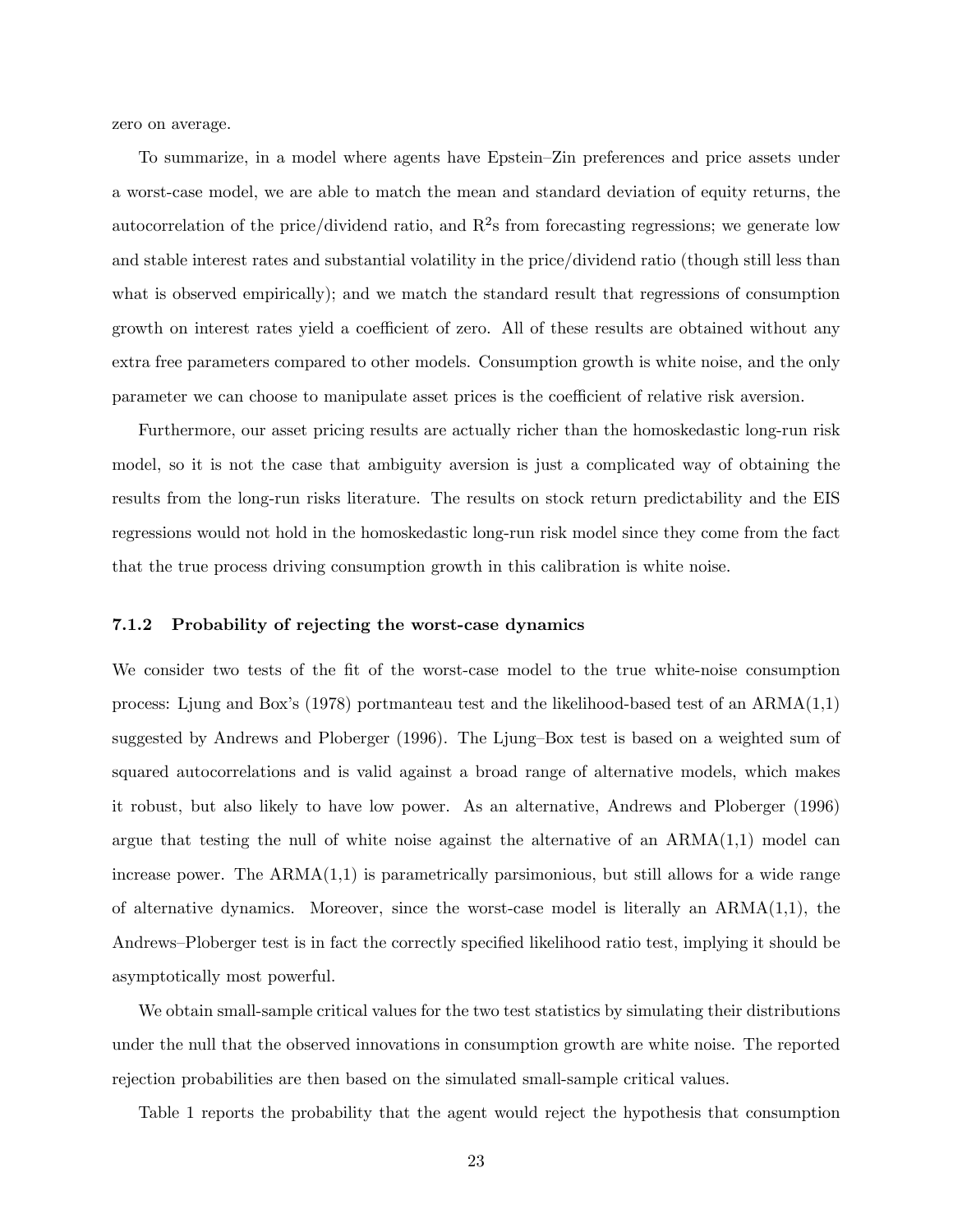growth was driven by the worst-case model after observing a sample of white-noise consumption growth. We simulate the tests in both 50- and 100-year samples. In all four cases, the rejection probabilities are only marginally higher than they would be if the null hypothesis were actually true. As expected, the Ljung–Box test is the weaker of the two, with rejection rates of 5 percent in both cases, while the ARMA(1,1) likelihood ratio test performs only slightly better, with rates of 5.3 and 6.3 percent in the 50- and 100-year samples, respectively. Table 1 thus shows that the worst-case model, while having economically large differences from the benchmark in terms of its asset pricing implications, can barely be distinguished from the benchmark in long samples. From a statistical perspective, it is entirely plausible that an investor would be concerned that the worst-case model could be what drives the data.

The results on rejection probabilities are critical to our claim that  $\lambda$  is calibrated reasonably. If  $\lambda$  were too small, the worst-case model that the investors consider would be easier to distinguish from the benchmark. What we find, though, is that  $\lambda$  seems to imply worst-case beliefs that are entirely plausible. Thus both  $\lambda$  and  $\alpha$  (which were calibrated jointly with only a single degree of freedom) take on independently reasonable values.

#### 7.2 Historical aggregate price/dividend ratios

To try to compare the model more directly to historical data, we now ask how the price/dividend ratio implied by the model compares to what we observe empirically. A natural benchmark is to treat the point estimate for consumption growth as a white-noise process and then use our model to construct the historical price/dividend ratio on a levered consumption claim and compare that to the price/dividend ratio on the aggregate equity market. As an alternative, we also try replacing consumption growth with dividend growth, which can be motivated either by treating expectations about dividend growth as being formed in the same way as those for consumption growth, or, alternatively, if dividends are viewed as the consumption áow of a representative investor.

Since the average level of the price/dividend ratio depends on average dividend growth, which we have not yet needed to calibrate, we simply set it so that the mean price/dividend ratio from the model matches the data.

Figure 4 plots the historical price/dividend ratio on the S&P 500 from Robert Shiller against the price/dividend ratios implied by consumption and dividend growth from 1882 to 2012 derived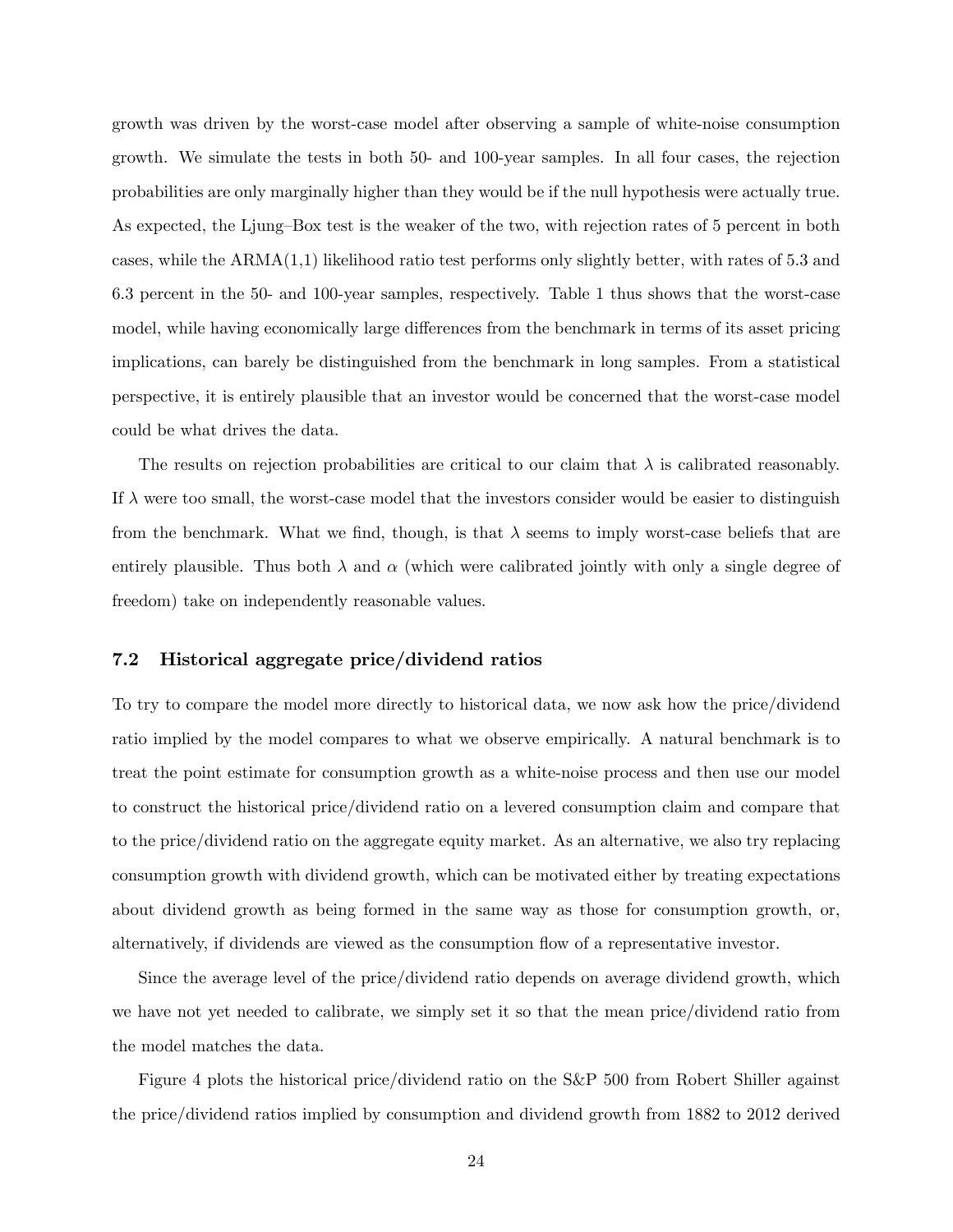from the model (see the appendix). The consumption growth data is from Barro and Ursua (2010) (and extended by us to 2012), while the dividends also come from Shiller.<sup>29</sup>

Both the consumption- and dividend-implied price/dividend ratios perform well in matching historical price/dividend ratios up to the late 1970's, matching the declines in 1920 and 1929 particularly well. After 1975, the consumption-based measure no longer seems to match the true measure as well, while the dividend-based measure works until the enormous rise in valuations in the late 1990's. The full-sample correlations between the consumption- and dividend-based measures with the historical price/dividend ratio are 39 and 50 percent respectively. If we remove the post-1995 period, the correlation rises to 60 percent for the dividend-based measure, while it falls to 32 percent for the consumption based measure. One possible explanation for the change in the late 1990s is that discount rates fell persistently, as argued by Lettau, Ludvigson, and Wachter (2008). In the end, though, Ögure 5 shows that our simple model with white-noise consumption growth performs well in matching price/dividend ratios, at least up to the 1990s.

#### 7.3 An AR(2) point estimate

To emphasize the robustness of the result that the ambiguity aversion we study here only affects the very low-frequency features of consumption growth, we now analyze a case where the point estimate for consumption dynamics is an  $AR(2)$  model. The  $AR(2)$  process we examine in this section implies a hump in the spectral density at an intermediate frequency. The point estimate generates power at business cycle frequencies as in many economic time series of interest (see Baxter and King  $(1999)$ , for example), as illustrated by the spectral density shown in figure 5. The density is maximized at a frequency implying periodicity of approximately eight quarters. Thus the term  $f(\omega)$  in (26) varies across frequencies, potentially also generating extra variation in the worst-case model across frequencies compared to the white-noise case.

We first consider what worst-case model the agent would derive in solving problem (20) if she were constrained to minimize utility with respect to a transfer function implied by an  $AR(2)$ . That

 $^{29}$ The dividend-based series is highly similar to the exercise carried out by Barsky and De Long (1993), who also treat expected dividend growth as a geometrically weighted moving average of past growth rates, though without the ambiguity motivation used here, while the series based on consumption is similar to that used by Campbell and Cochrane (1999b), but without the non-linearities they included.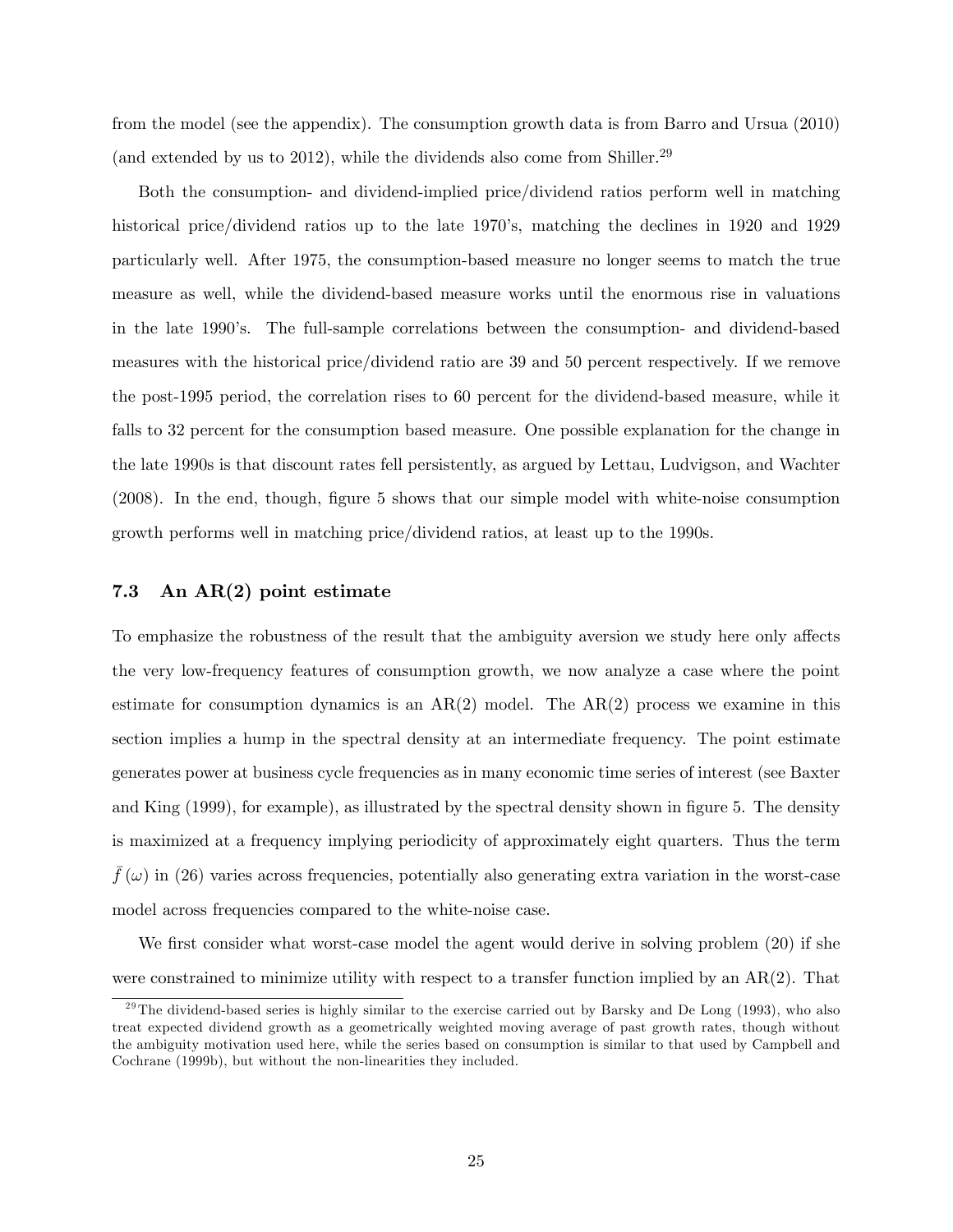is, the problem is solved by choosing a worst-case  $\{a_1, a_2, b_0\}$  in the model

$$
\Delta c_t = \mu + a_1 (\Delta c_{t-1} - \mu) + a_2 (\Delta c_{t-2} - \mu) + b_0 \varepsilon_t
$$
\n(44)

This setup is similar to a more standard type of problem where the agent only has parameter uncertainty, conditional on a tightly specified parametric form.<sup>30</sup> We hold the value of  $\lambda$  fixed at its calibration from the previous section, to ensure that the results are comparable. We also assume that when the agent chooses a worst-case model, she still uses the penalty function  $g(b)$ . The only difference is that  $b^w$  must be an  $AR(2)$ , so the optimization problem is highly restricted.

The worst case that emerges implies the real transfer function,  $B_r^w(\omega)$ , plotted in figure 6; we refer to it as the parametric worst case. The parametric worst case is essentially indistinguishable from the point estimate  $\overline{-}$  it is the gray line that lines up nearly perfectly with the black line representing the benchmark model in the figure. Intuitively, since there are only two free parameters, it is impossible to generate the deviations very close to frequency zero that have both high utility cost and low detectability. So instead of large deviations on a few frequencies, as in the non-parametric case, the parametric worst-case puts very small deviations on a wide range of frequencies.<sup>31</sup>

When we allow the agent to solve the more general problem (20) in an unrestricted manner, allowing for arbitrary dynamics and giving rise to the conditions in equation (26) the worst-case is very similar to what we obtained for the white-noise benchmark, as shown in figure 6. The figure is dominated by the non-parametric worst-case mainly deviating from the benchmark at very low frequencies. Again this reflects  $Z(\omega)$  being small at all but the lowest frequencies, which implies that the worst-case leaves  $B_r(\omega)$  essentially unchanged at all but very low frequencies. The worstcase thus inherits the local peak in power at middle frequencies that we observe in the benchmark

 $AR(2)$ .

<sup>31</sup>The specific parameters in the benchmark and parametric worst-case models are (dropping  $\mu$  for legibility)

Benchmark: 
$$
\Delta c_t = (0.70) \times \Delta c_{t-1} + (-0.35) \times \Delta c_{t-2} + (0.0051) \times \varepsilon_t
$$
 (45)

Parametric worst case: 
$$
\Delta c_t = (0.69) \times \Delta c_{t-1} + (-0.34) \Delta c_{t-2} + (0.0053) \times \varepsilon_t
$$
 (46)

<sup>&</sup>lt;sup>30</sup>See Collin-Dufresne, Johannes and Lochstoer (2013) for a deep analysis of the case of parameter uncertainty with Epstein–Zin preferences. Andrei, Carlin, and Hasler (2013) study a model in which investors disagree about the persistence of trend growth rates.

The parametric worst-case model is thus clearly nearly identical to the benchmark model. Under the benchmark,  $\bar{b}(\beta) = 0.0078$ , while under the worst case,  $b^w(\beta) = 0.0081$ . The relevant measure of risk in the economy is thus essentially identical under the two models, meaning that the equity premium is almost completely unaffected by parameter uncertainty in the AR(2) model.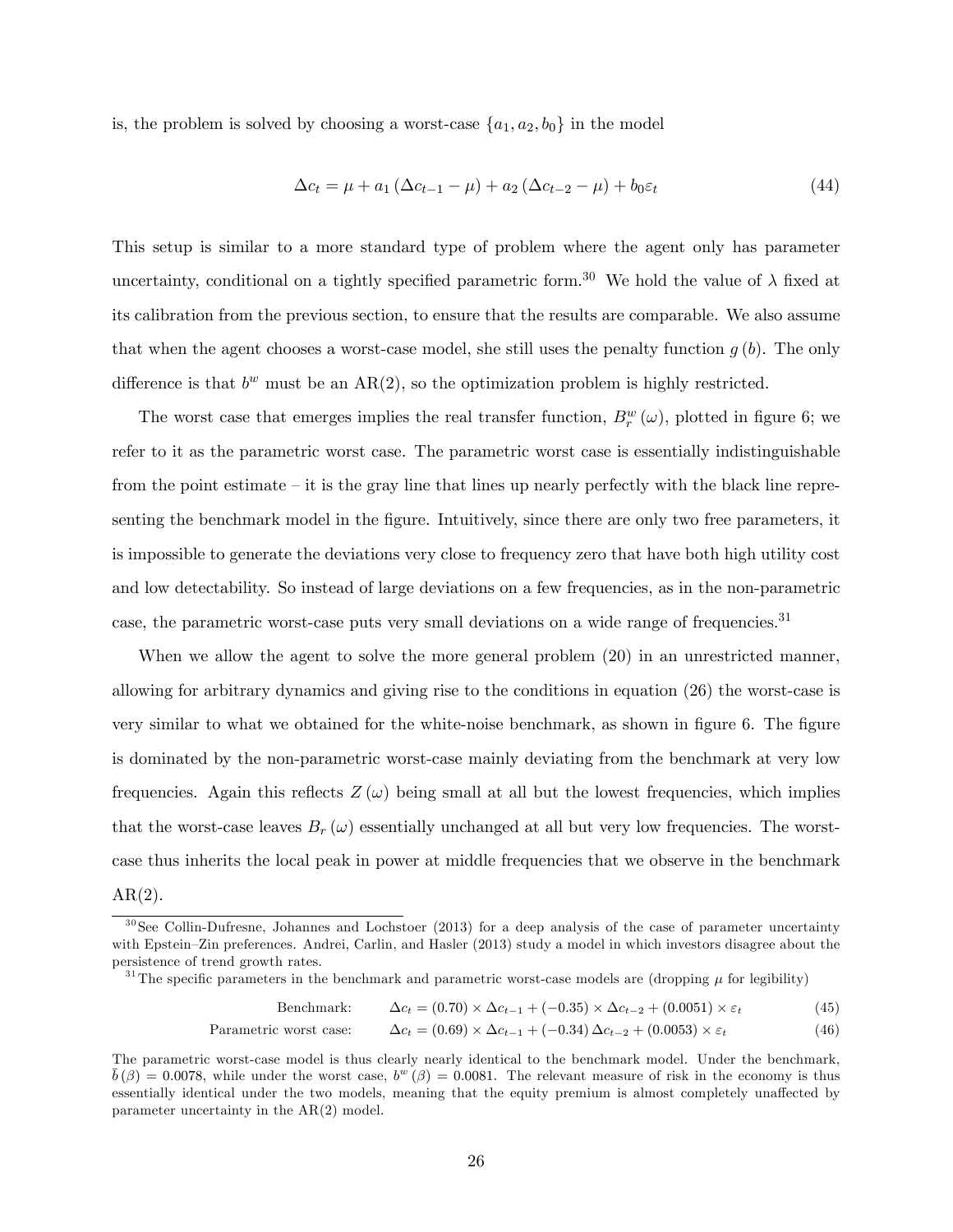#### 7.4 Endogenous consumption

Throughout the paper so far, we have taken consumption as exogenous. While the analysis of endowment economies is standard in the literature, it is a natural question in our case whether what investors would really be worried about is the risk that their consumption path is shifted by forces beyond their control to a bad path. It seems more natural to think that in the face of uncertainty, people would choose policies to ensure that consumption does not actually have persistently low growth. That is, a person who believes income growth will be persistently low in the future might simply choose to consume less now and smooth the level of consumption. In at least one important case with endogenous consumption, though, that intuition turns out to be incorrect and our results are unchanged.

Suppose investors have the same Epstein–Zin preferences over fixed consumption streams as above given a known model. Rather than taking consumption as exogenous, though, they choose it optimally. In each period, investors may either consume their wealth or invest it in a project with a random return  $r_{t+1}$ . The project may be thought of as either a real or financial investment, the only requirement is that it have constant returns to scale. The budget constraint is then

$$
W_{t+1} = \exp(r_t)W_t - C_t \tag{47}
$$

Investors perceive the return process as taking the same  $MA(\infty)$  form as above

$$
r_t = \mu_{ret} + b_{ret} \left( L \right) \varepsilon_t \tag{48}
$$

As is well known, under log utility, an agent will always consume a constant fraction of current wealth, regardless of expectations for future returns,  $C_t = (1 - \beta) \exp(r_t) W_t$ . That is, the income effect from higher future expected returns is exactly offset by the substitution effect caused by the increased price of consumption in the current period compared to future periods. Consumption itself then directly inherits the dynamics of returns: if investors believe that returns are persistent, then they also believe that consumption growth is persistent.

A common metaphor in the ambiguity aversion literature is that people play a game with an evil agent who chooses the worst-case model for returns conditional on the consumption policy the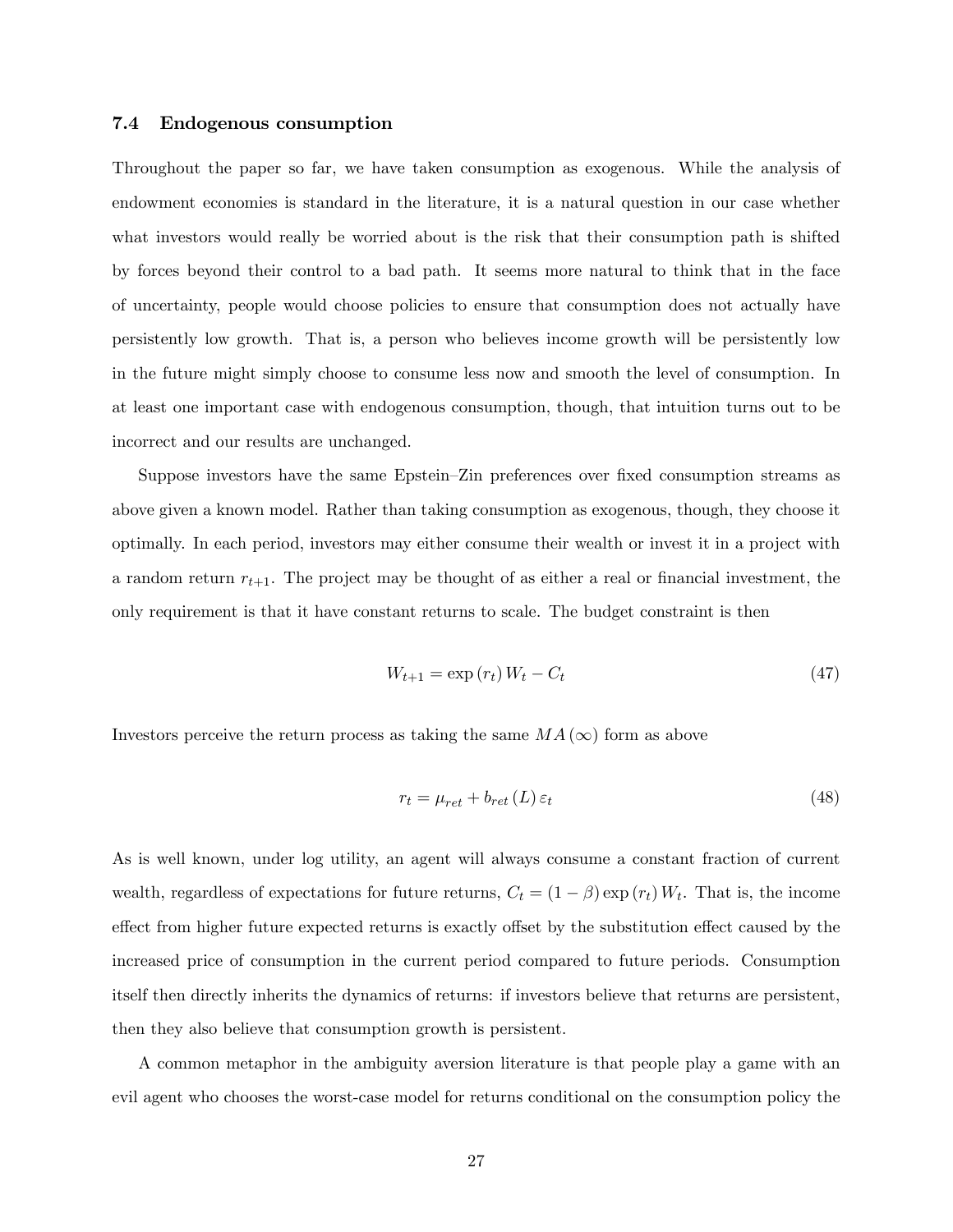agent chooses. If that game has a Nash equilibrium, then our investor's consumption policy must be optimal taking the worst-case model chosen by the evil agent as given. So the investor understand that the evil agent will choose a process  $b_{ret}^w(L)$ , and she chooses an optimal consumption policy, taking that process as given. That optimal policy is to consume a constant fraction of wealth, so that the model driving consumption growth is exactly  $b_{ret}^{w}(L)$ .

Is is then straightforward to show that lifetime utility again takes the form,

$$
v_t - c_t = \log\left(1 - \beta\right) + \frac{\beta}{1 - \beta}\log\beta + \frac{\beta}{1 - \beta}\frac{(1 - \alpha)}{2}b_{ret}\left(\beta\right)^2\tag{49}
$$

for a constant  $\bar{v}$ . If the worst-case process is again chosen as a minimization over lifetime utility, the worst-case model  $b_{ret}(L)$  takes exactly the same form as in (26). Our analysis of worst-case persistence in consumption growth can thus also be interpreted as worst-case persistence in the returns to financial or real investment.

#### 7.5 Stochastic volatility

So far, the analysis has purely addressed a homoskedastic model. The reason that the worst-case model is homoskedastic is that the investor considers only models of that form. Her estimation gives no description of how volatility varies over time. We now show that if the investor is allowed to explicitly estimate a model of stochastic volatility, the worst-case model will feature long-run risk in both consumption growth and volatility, as in the heteroskedastic version of the long-run risk model (Bansal and Yaron's (2004) case II). The results here thus further emphasize the extent to which equilbrium outcomes depend on assumptions about the precise form of model uncertainty that the investor has, in addition to showing that the full long-run risk model from Bansal and Yaron (2004) can be obtained as an outcome of model uncertainty.

Suppose that in addition to observing consumption growth, the investor also observes the volatility of the innovations to consumption growth in each period. She considers models of the form

$$
\Delta c_t = b(L) s_{t-1} \varepsilon_t \tag{50}
$$

$$
s_t^2 = 1 + h(L)\,\mu_t \tag{51}
$$

$$
[\varepsilon_t, \mu_t]' \sim N(0_{2 \times 1}, I_2) \tag{52}
$$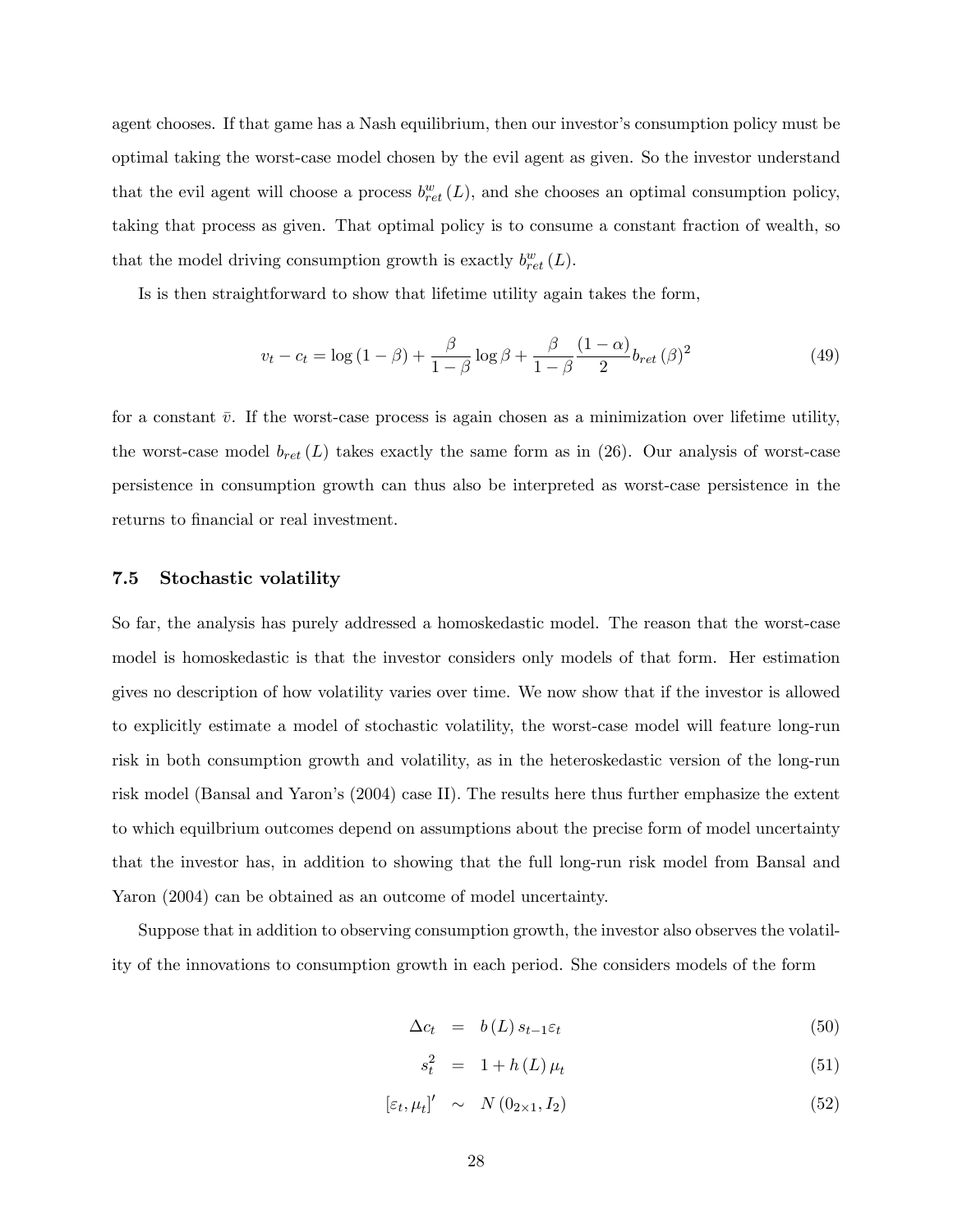$s_t$  controls the volatility of the innovations to consumption.<sup>32</sup> We assume that the investor uses the same non-parametric estimation method as above, but now she estimates the dynamics of both  $\Delta c_t$  and  $s_t$ . So she has point estimates  $\bar{b}(L)$  and  $\bar{h}(L)$ . Using the same quadratic penalty function on deviations from the point estimate as before,  $\int \frac{|b(e^{i\omega})-b(e^{i\omega})|^2}{|\vec{x}|}$  $\left| \bar{b}(e^{i\omega}) \right|$  $\frac{1}{2} \frac{(h(e^{i\omega})-h(e^{i\omega}))^2}{\sqrt{h(e^{i\omega})^2}}$  $\left| \bar{h}(e^{i\omega}) \right|$  $\frac{1}{2}$  d $\omega$ , we obtain worst-case transfer functions for consumption growth and its conditional variance,

$$
B^{w}(\omega) - \bar{B}(\omega) = \frac{\alpha - 1}{2} \frac{\beta}{1 - \beta} \lambda_b^{-1} \bar{F}_b(\omega) \left[ 1 + 2 \left( \frac{1 - \alpha}{2} \beta b^{w}(\beta) h^{w}(\beta) \right)^{2} \right] b^{w}(\beta) Z(\omega)
$$
 (53)

$$
H^{w}(\omega) - \bar{H}(\omega) = \frac{\alpha - 1}{2} \frac{\beta}{1 - \beta} \lambda_h^{-1} \bar{F}_h(\omega) \left(\frac{1 - \alpha}{2} \beta b^{w}(\beta)\right)^2 h^{w}(\beta) Z(\omega)
$$
(54)

where  $\lambda_b$  and  $\lambda_h$  are the multipliers on the penalties for deviations from the point estimates  $\bar{b}$  and h, respectively. The worst-case model for variance dynamics takes exactly the same form as the worst-case model for consumption dynamics in the homoskedastic model (equation XX). So, again, whatever the point estimate is for variance dynamics, the worst-case model adds a low-frequency component.

The worst-case model for consumption growth,  $B^{w}(\omega)$ , is now slightly modified from equation (XX). There is an additional term,  $2(\frac{1-\alpha}{2}\beta b^w(\beta) h^w(\beta))^2$ . This term reflects the fact that an increase in the persistence of consumption growth has two effects. First, it increases the amount of long-run risk, lowering lifetime utility. That effect appears in the homoskedastic model. The second, new effect is that an increase in the amount of long-run risk increases the effects of a shock to  $s_t^2$  on lifetime utility. That is, when consumption is more volatile to begin with, stochastic volatility is more painful. So the investor is now even more averse to long-run risk. However, this new term is constant across frequencies, so the types of models of consumption growth that she fears is unchanged.

As before, if the point estimates for consumption and variance dynamics are white noise, then the worst-case models both have an  $ARMA(1,1)$  form, which is observationally equivalent to the long-run risk specification. Now, since there is stochastic volatility, the model becomes analogous

<sup>&</sup>lt;sup>32</sup>One way to motivate the idea that  $s_t$  can be observed directly would be that the innovation  $\varepsilon_t$  might be realized as a Brownian motion, the volatility of which can be estimated with arbitrary accuracy from high-frequency data. In other words, information is revealed slowly within each period, t, and the agent can observe volatility throughout the period.

Given the specification,  $s_t^2$  can potentially become negative. Following the literature, we ignore that issue for the sake of simplicity here.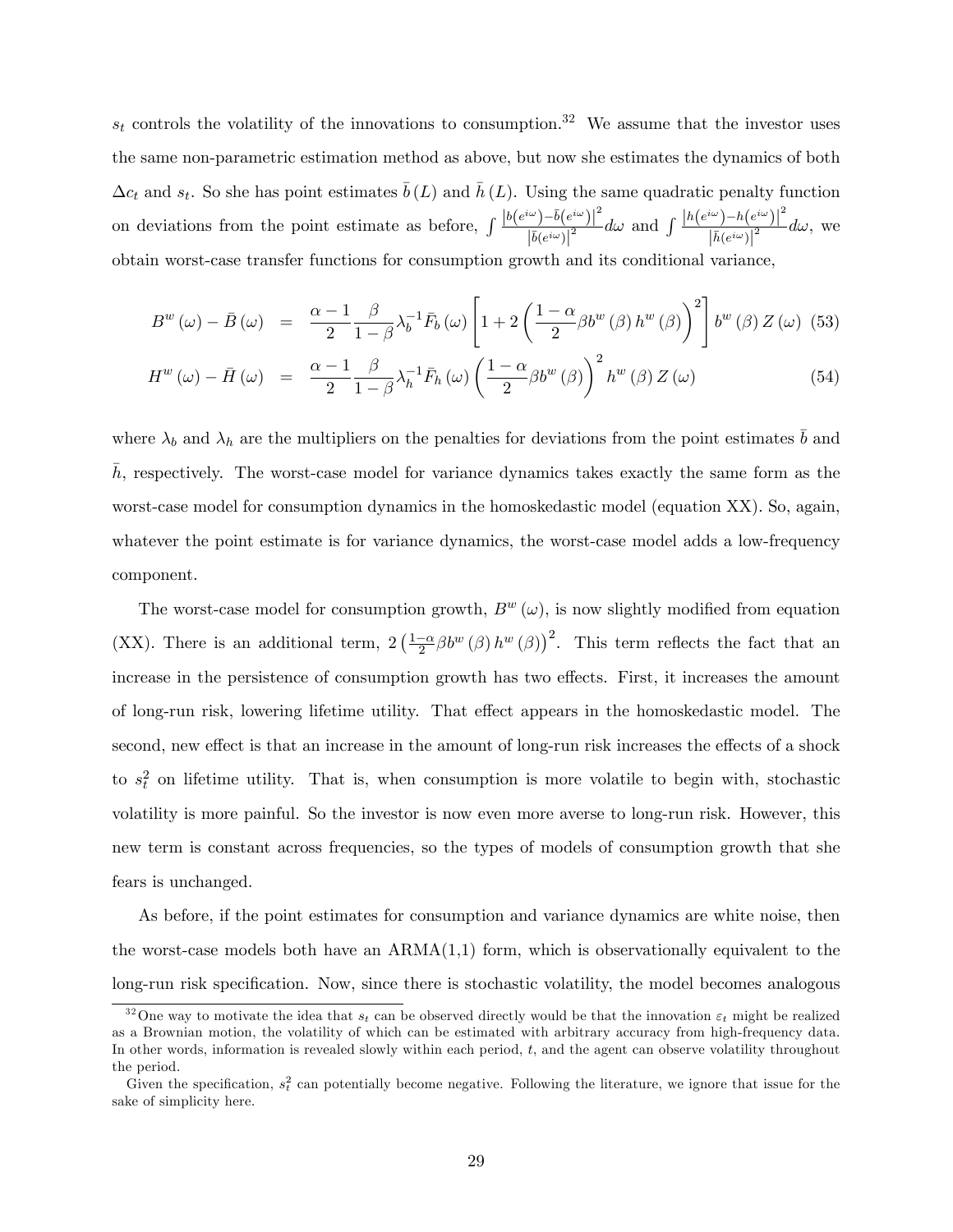to Bansal and Yaron's (2004) case II, which is the most commonly used long-run risk specification.

# 8 Conclusion

This paper studies asset pricing when agents are unsure about the endowment process. The fundamental insight that the long-run risk model, precisely because it is difficult to test for empirically, represents a natural benchmark for investors to use when modeling the economy. More technically, for an agent with Epstein–Zin preferences who estimates consumption dynamics non-parametrically, the model that leads to the lowest lifetime utility for a given level of plausibility displays large amounts of long-run risk in consumption growth. In fact, when the agent's point estimate is that consumption growth is i.i.d., the worst-case model is literally the homoskedastic long-run risk model of Bansal and Yaron (2004). Furthermore, the non-parametric worst-case model can differ substantially from a parametric worst-case that only features parameter uncertainty, instead of uncertainty about the actual model driving consumption growth.

We are able to obtain solutions in a setting that previously resisted both analytic and numerical analysis. The results show exactly what types of models agents fear when they contemplate unrestricted dynamics: they fear fluctuations at the very lowest frequencies. Not only do these fears raise risk premia on average, but they also induce countercyclical risk premia, raising the volatility of asset prices and helping to match the large movements in aggregate price/dividend ratios.

In a calibration of our model where the true process driving consumption growth is white noise, we generate a realistic equity premium, a volatile price/dividend ratio, identical persistence for the price/dividend ratio as what is observed empirically, returns with similar predictability to the data at both short and long horizons, and estimates of the EIS from aggregate regressions of zero. None of these results require us to posit that there is long-run risk in the economy. They are all driven by the agent's worst-case model. And we show that the worst case model is not at all implausible: is rejected at the 5% level in less than 10 percent of simulated 100-year samples.

Economists have spent years arguing over what the consumption process is. We argue that a reasonable strategy, and one that is tractable to solve, for an investor facing that type of uncertainty, would be to make plans for a worst-case scenario. The message of this paper is that worst-case planning is able to explain a host of features of the data that were heretofore viewed as puzzling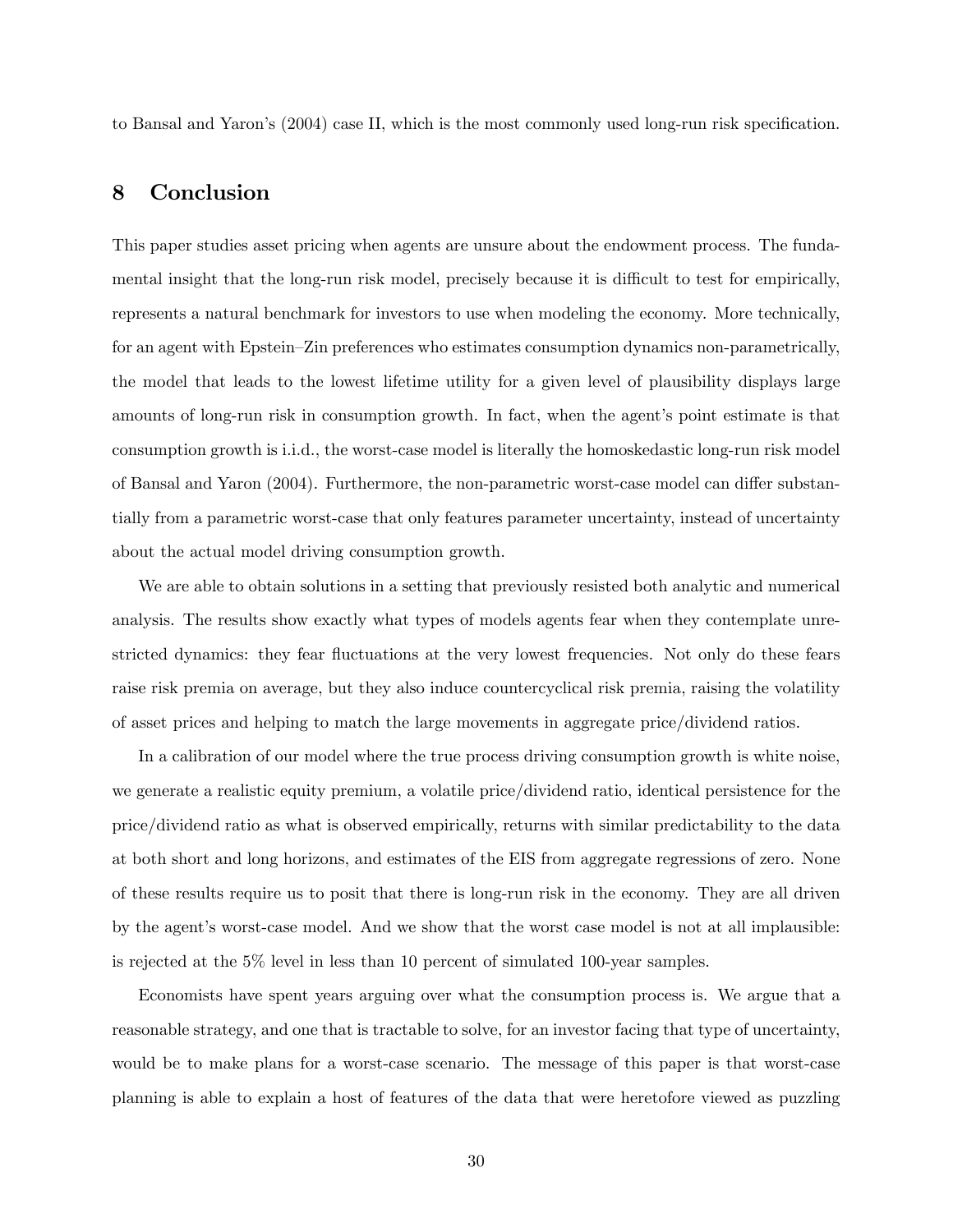and difficult to explain in a setting that was even remotely rational.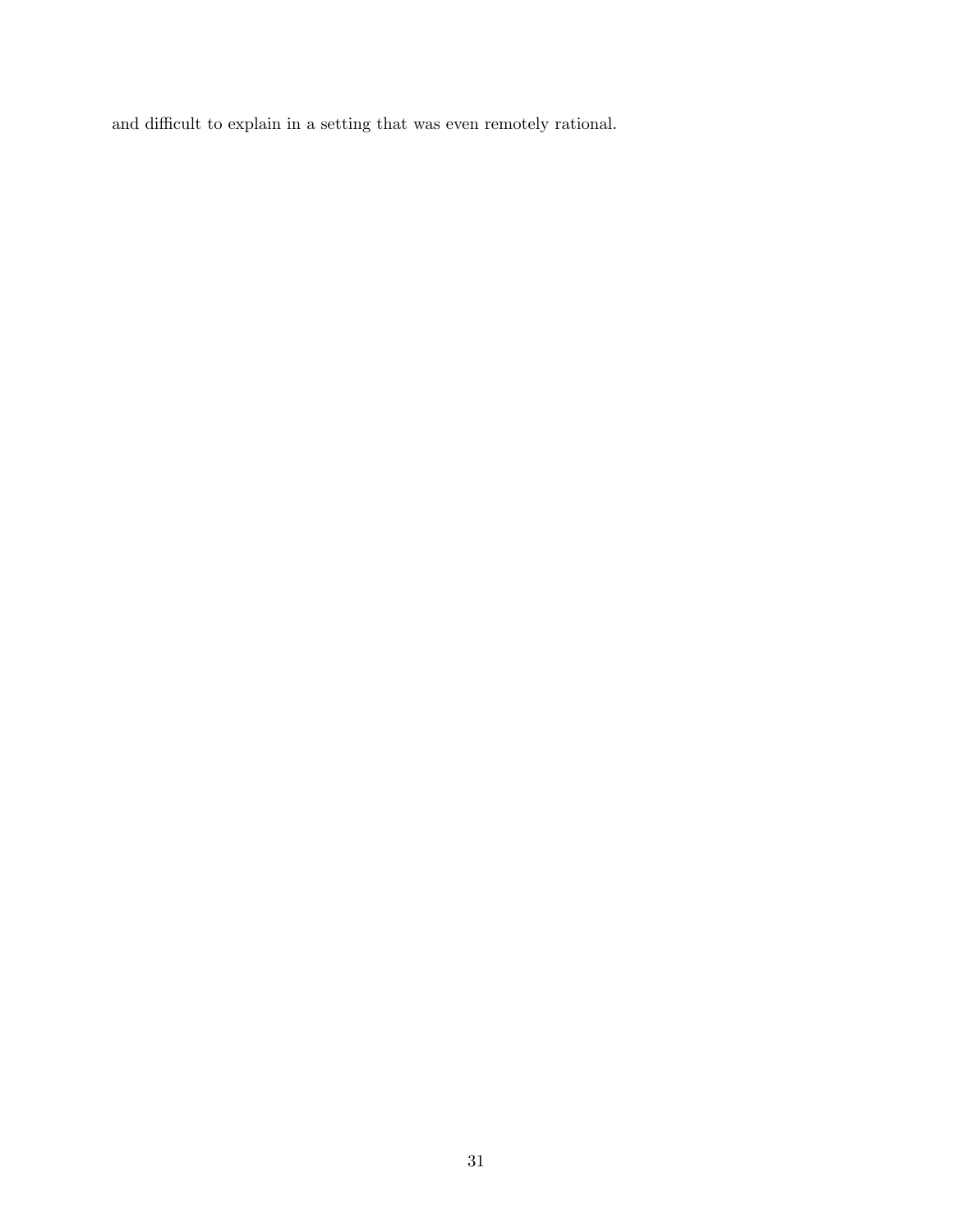# References

- Daniel Andrei, Bruce Carlin, and Michael Hasler. Model disagreement, volatility, and trading volume. Working paper, 2013.
- Donald W. K. Andrews and Werner Ploberger. Testing for serial correlation against an arma(1, 1,) process. Journal of the American Statistical Association,  $91(435)$ :pp. 1331–1342, 1996. ISSN 01621459. URL http://www.jstor.org/stable/2291751.
- Ravi Bansal and Amir Yaron. Risks for the long-run: A potential resolution of asset pricing puzzles. *Journal of Finance*,  $59(4):1481-1509$ , August 2004.
- Ravi Bansal, Dana Kiku, and Amir Yaron. An empirical evaluation of the long-run risks model for asset prices. Critical Finance Review, 1(1):183-221, January 2012. URL http://ideas.repec.org/a/now/jnlcfr/104.00000005.html.
- Francisco Barillas, Lars Peter Hansen, and Thomas J. Sargent. Doubts or variability? Journal of Economic Theory,  $144(6):2388-2418$ , November 2009.
- Robert J. Barro and Jose F. Ursua. Barro-ursua macroeconomic dataset. http://scholar.harvard.edu/barro/publications/barro-ursua-macroeconomic-data, 2010.
- Robert B. Barsky and Bradford De Long. Why does the stock market fluctuate? Quarterly Journal of Economics, 108(2):291-311, May 1993.
- Marianne Baxter and Robert G. King. Measuring business cycles: Approximate band-pass filters for economic time series. The Review of Economics and Statistics,  $81(4):575-593$ , November 1999. URL http://ideas.repec.org/a/tpr/restat/v81y1999i4p575-593.html.
- Jason Beeler and John Y. Campbell. The long-run risks model and aggregate asset prices: An empirical assessment. Critical Finance Review,  $1(1):141-182$ , January 2012. URL http://ideas.repec.org/a/now/jnlcfr/104.00000004.html.
- Kenneth N. Berk. Consistent autoregressive spectral estimates. The Annals of Statistics, 2(3):pp. 489-502, 1974. ISSN 00905364. URL http://www.jstor.org/stable/2958135.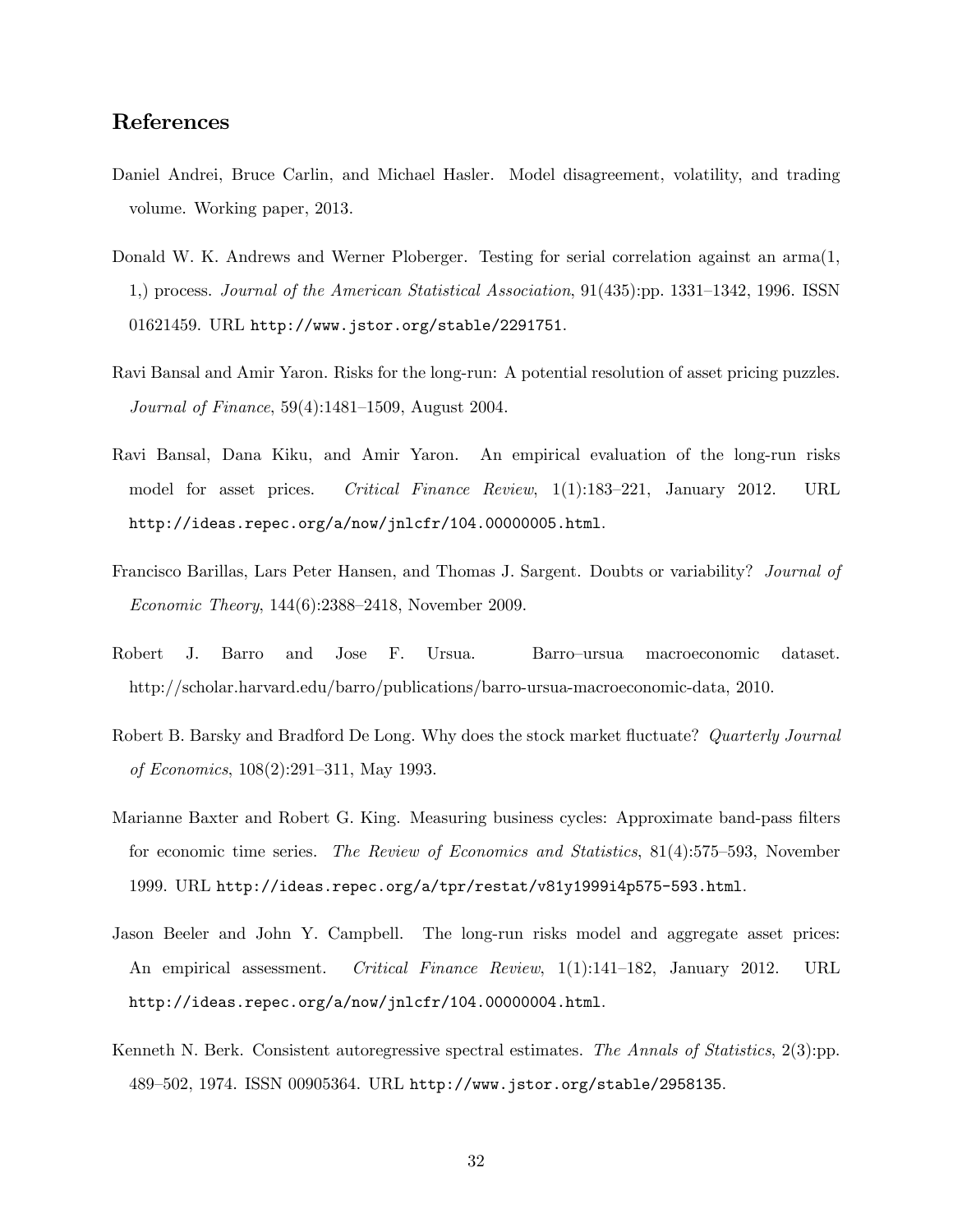- R. J. Bhansali. Robustness of the autoregressive spectral estimate for linear processes with infinite variance. Journal of Time Series Analysis,  $18(3):213-229$ , 1997.
- Rhys Bidder and Matthew E. Smith. Doubts and variability: A robust perspective on exotic consumption series. Federal Reserve Bank of San Francisco, Working Paper No. 2013-28, 2013.
- Michael J. Brennan and Yihong Xia. Stock price volatility and the equity premium. Journal of Monetary Economics, 47:249-283, 2001.
- John Y. Campbell and John H. Cochrane. By force of habit: A consumption-based explanation of aggregate stock market behavior. Journal of Political Economy,  $107(2):205-251$ , 1999a.
- John Y. Campbell and John H. Cochrane. By force of habit: A consumption-based explanation of aggregate stock market behavior. Journal of Political Economy,  $107:205-251$ , 1999b.
- John Y. Campbell and Gregory Mankiw. Consumption, income, and interest rates: Reinterpreting the time series evidence. In Oliver Blanchard and Stanley Fischer, editors, NBER Macroeconomics Annual: 1989, pages 185–216. MIT Press, Cambridge, MA, 1989.
- John Y. Campbell and Tuomo Vuolteenaho. Bad beta, good beta. American  $Economic$   $Review$ ,  $94(5):1249-1275$ ,  $2004$ . doi:  $10.1257/0002828043052240$ . URL http://www.aeaweb.org/articles.php?doi=10.1257/0002828043052240.
- Stephen G. Cecchetti, Poksang Lam, and Nelson C. Mark. Asset pricing with distorted beliefs: Are equity returns to good to be true? American Economic Review,  $90:787-805$ , 1997.
- Timothy Cogley and Thomas J. Sargent. The market price of risk and the equity premium: A legacy of the great depression? Journal of Monetary Economics,  $55(3):454-476$ , April 2008. URL http://ideas.repec.org/a/eee/moneco/v55y2008i3p454-476.html.
- Pierre Collin-Dufrese, Michael Johannes, and Lars A. Lochstoer. Parameter learning in general equilibrium: The asset pricing implications. Working paper, 2013.
- Pierre Collin-Dufresne, Michael Johannes, and Lars A. Lochstoer. Parameter learning in general equilibrium: The asset pricing implications. Working paper, 2013.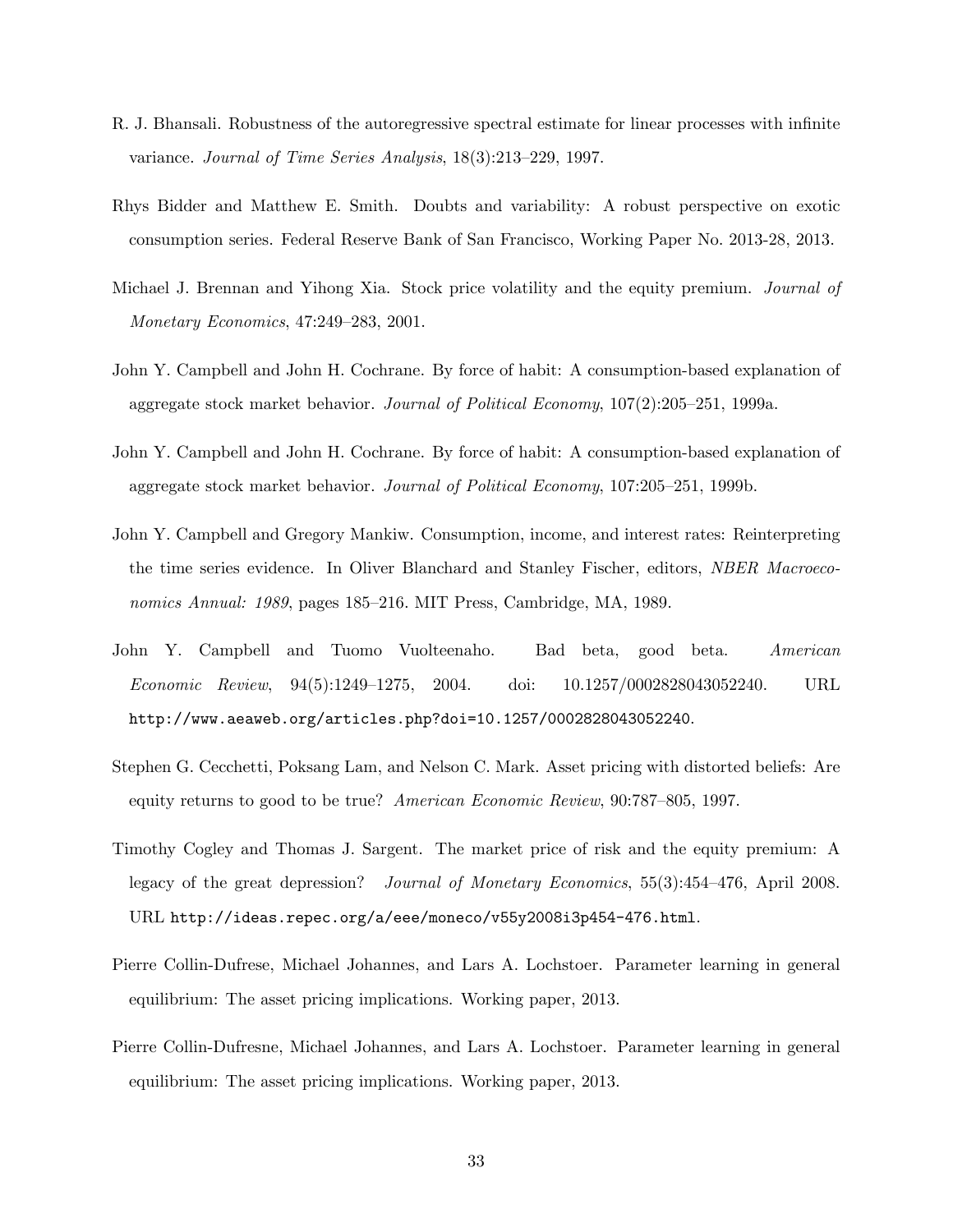- Massimiliano Croce, Martin Lettau, and Sydney C. Ludvigson. Investor information, long-run risk, and the term structure of equity. Review of Financial Studies, 2014.
- Ian Dew-Becker and Stefano Giglio. Asset pricing in the frequency domain: theory and empirics. Working Paper, 2013.
- Itamar Drechsler. Uncertainty, time-varying fear and asset prices. Unpublished paper, New York University, Stern School of Business, 2010.
- Larry Epstein and Stan Zin. Substitution, risk aversion, and the temporal behavior of consumption and asset returns: An empirical investigation. *Journal of Political Economy*, 99:555-576, 1991.
- Larry G. Epstein and Martin Schneider. Learning under ambiguity. Review of Economic Studies, 74:1275–1303, 2007.
- Andreas Fuster, Benjamin Hebert, and David Laibson. Natural expectations, macroeconomic dynamics, and asset pricing. Working Paper 17301, National Bureau of Economic Research, August 2011. URL http://www.nber.org/papers/w17301.
- Itzhak Gilboa and David Schmeidler. Maxmin expected utility with non-unique prior. Journal of Mathematical Economics, 18(2):141–153, April 1989. URL http://ideas.repec.org/a/eee/mateco/v18y1989i2p141-153.html.
- Robert M. Gray. Toeplitz and circulant matrices: A review. Foundations and Trends in Communications and Information Theory,  $2(3):155-239$ , 2000.
- Ulf Grenader and Gabor Szego. Toeplitz Forms and their Applications. University of California Press, 1958.
- Lars P. Hansen and Thomas J. Sargent. Robust estimation and control under commitment. Journal of Economic Theory,  $124(2):258-301$ , October 2005.
- Lars Peter Hansen and Thomas J. Sargent. Fragile beliefs and the price of uncertainty.  $Quantitative\ Economics, 1(1):129-162, 2010. ISSN 1759-7331. doi: 10.3982/QE9. URL$ http://dx.doi.org/10.3982/QE9.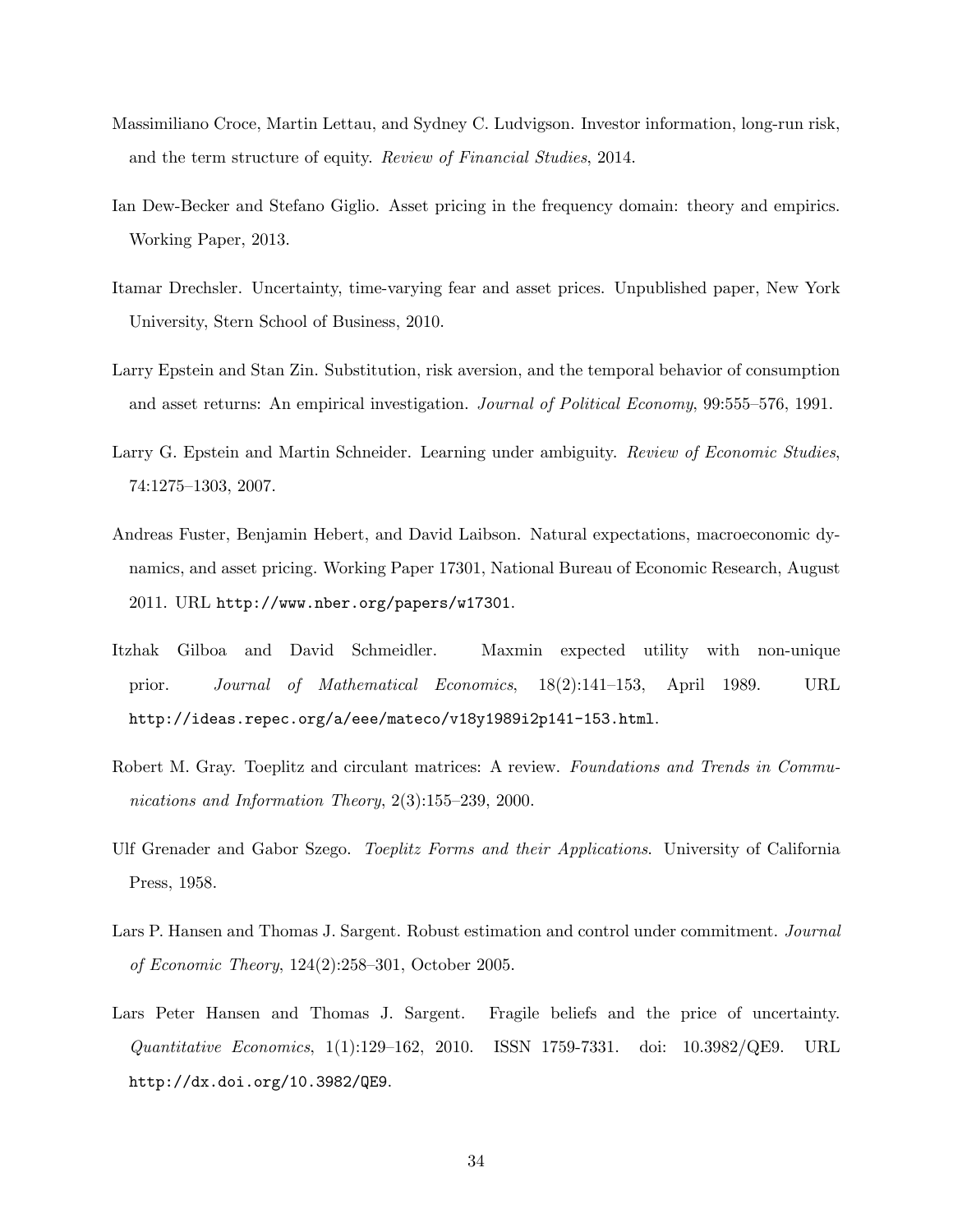- Nigar Hashimzade and Timothy J. Vogelsang. Fixed-b asymptotic approximation of the sampling behaviour of nonparametric spectral density estimators. Journal of Time Series Analysis, 29(1):  $142–162, 01$   $2008$ . URL http://ideas.repec.org/a/bla/jtsera/v29y2008i1p142-162.html.
- David Hirshleifer and Jianfeng Yu. Asset pricing in production economies with extrapolative expectations. Working Paper, 2012.
- Yongmiao Hong. Consistent testing for serial correlation of unknown form. *Econometrica*, 64(4): 837–864, 1996.
- Nengjiu Ju and Jianjun Miao. Ambiguity, learning, and asset returns. *Econometrica*, 80(2):559–591, 2012.
- David M. Kreps. Anticipated utility and dynamic choice. In Donald P. Jacobs, Edhud Kalai, Morton I. Kamien, and Nancy L. Schwartz, editors, Frontiers of Research in Economic Theory: The Nancy L. Schwartz Memorial Lectures,  $1983\ddot{U}1997$ . Cambridge Univerity Press, 1998.
- David M. Kreps and Evan L. Porteus. Temporal resolution of uncertainty and dynamic choice theory. *Econometrica*,  $46(1):185-200$ , 1978.
- Markus Leippold, Fabio Trojani, and Paolo Vanini. Learning and asset prices under ambiguous information. Review of Financial Studies,  $21(6)$ :2656–2597, 2008.
- Jun Liu, Jun Pan, and Tan Wang. An equilibrium model of rare-event premia and its implication for option smirks. Review of Financial Studies,  $18(1):131-164$ , 2004.
- G. M. Ljung and G. E. P. Box. On a measure of lack of fit in time series models. *Biometrika*, 65  $(2):pp. 297-303, 1978.$  ISSN 00063444. URL http://www.jstor.org/stable/2335207.
- Fabio Maccheroni, Massimo Marinacci, and Aldo Rustichini. Ambiguity aversion, robustness, and the variational representation of preferences.  $Econometrica$ ,  $74(6):1447-1498$ , 2006.
- Mark J. Machina and Marciano Siniscalchi. Ambiguity and ambiguity aversion. In *Handbook of* the Economics of Risk and Uncertainty, pages 729–807. Elsevier, 2014.
- Pascal J. Maenhout. Robuuncertainty rules and asset pricing. Review of Financial Studies, 17(4): 951-983, 2004.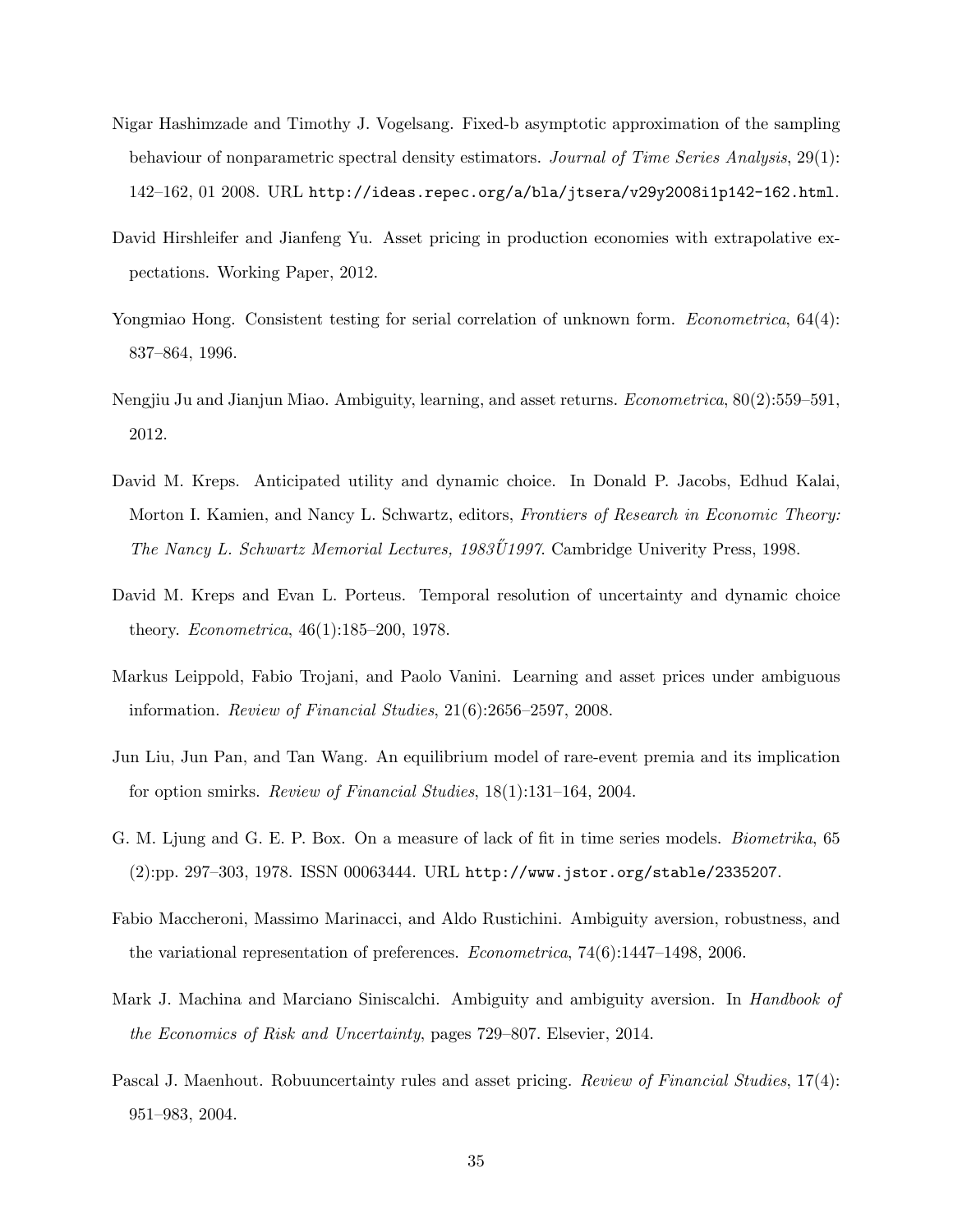- Ulrich K. Müller and Mark W. Watson. Measuring uncertainty about long-run predictions. Working paper, 2013.
- M. B. Priestly. Spectral Analysis and Time Series. Academic Press, Harcourt Brace and Company, London, United Kingdom, 1981.
- Bryan R. Routledge and Stanley E. Zin. Model uncertainty and liquidity. Review of Economic  $Dynamics, 12(4):543–566, 2009.$
- Alessandro Sbuelz and Fabio Trojani. Asset prices with locally constrained-entropy recursive multiple-priors utility. Journal of Economic Dynamics  $\mathcal C$  Control, 32:3695–3717, 2008.
- Costis Skiadas. Smooth ambiguity aversion toward small risks and continuous-time recursive utility. Journal of Political Economy,  $121(4)$ :775-792, 2013.
- James H. Stock. Unit roots, structural breaks, and trends. In *Handbook of Econometrics*. Elsevier, 1994.
- Raman Uppal and Tan Wang. Model misspecification and underdiversification. Journal of Finance,  $58(6):2465-2486, 2003.$
- Pietro Veronesi. How does information quality affect stock returns? Journal of Finance, 55(2): 807–837, 2000.
- Philippe Weil. The equity premium puzzle and the risk-free rate puzzle. Journal of Monetary  $Economics, 24(3):401–421, 1989.$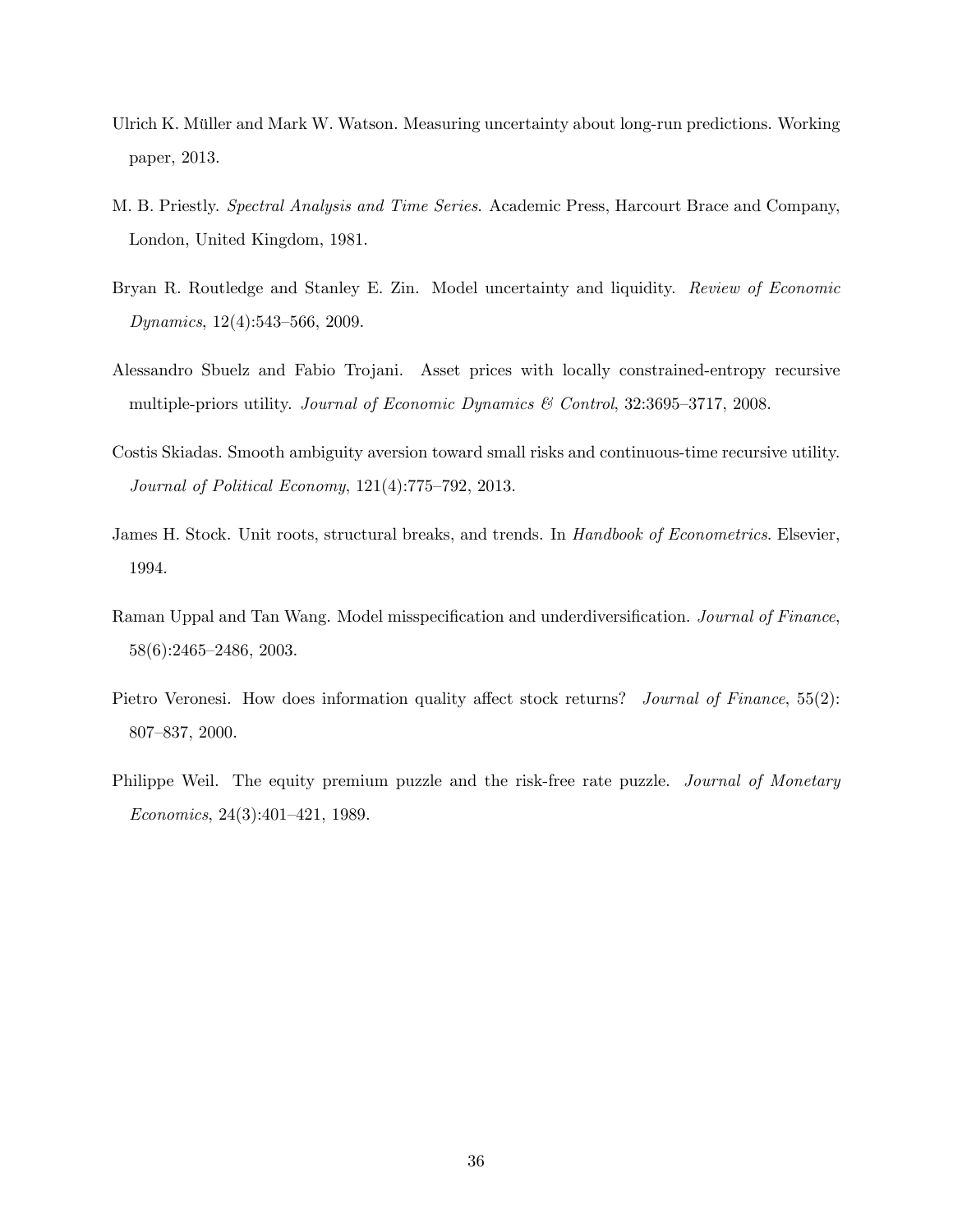# A Asymptotic distribution of the transfer function for a nonparametric estimator

The goal is to estimate the transfer function  $B(\omega)$ . Berk (1974) studies estimates of the spectral density based on  $AR(p)$  processes. He shows that if p grows with the sample size T, such that  $p \to \infty$  as  $T \to \infty$  and  $p^3/T \to \infty$ , then the inverse of  $B(\omega)$  will be normally distributed around its true value. Specifically,

$$
A(\omega) \equiv B(\omega)^{-1} \tag{55}
$$

$$
A(\omega) = a_r(\omega) + ia_i(\omega) \tag{56}
$$

$$
\begin{bmatrix}\n a_r(\omega) \\
 a_i(\omega)\n\end{bmatrix}\n\sim N\left(\begin{bmatrix}\na_r^{True}(\omega) \\
 a_i^{True}(\omega)\n\end{bmatrix}, I_2 f^{True}(\omega)^{-1}\right)
$$
\n(57)

where  $a_r(\omega)$  and  $a_i(\omega)$  are the real and complex components of estimates of A and  $f(\omega)$  is the spectral density,  $f(\omega) = B(\omega) B(\omega)^* = \frac{1}{4(\omega)}$  $\frac{1}{A(\omega)A(\omega)^*}$ , with an asterisk denoting the complex conjugate. Now we have

$$
B(\omega) = A^{-1}(\omega) \tag{58}
$$

$$
= \frac{A(\omega)^*}{A(\omega)A(\omega)^*} \tag{59}
$$

$$
= \frac{a_r(\omega) - ia_i(\omega)}{a_r(\omega)^2 + a_i(\omega)^2} \tag{60}
$$

We can use the delta method then to find the asymptotic distribution of the real and complex components of  $B(\omega)$ , which we denote  $b_r(\omega)$  and  $b_i(\omega)$ . For compactness, drop the  $(\omega)$  notation and the  $^{True}$  superscripts for now. We have

$$
B = b_r + ib_i \tag{61}
$$

$$
b_r = \frac{a_r}{a_r^2 + a_i^2}
$$
 and  $b_i = \frac{-a_i}{a_r^2 + a_i^2}$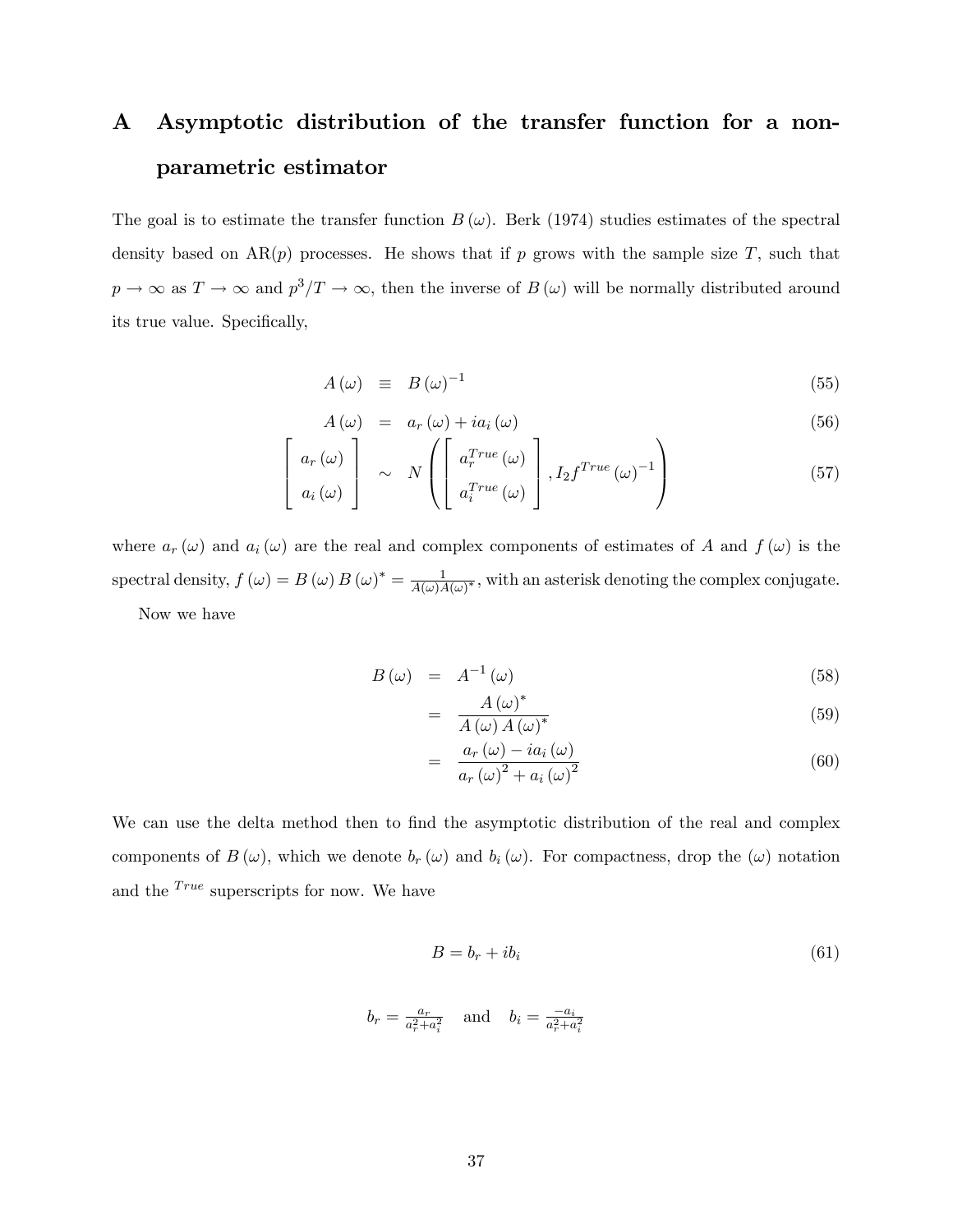The derivatives with respect to  $a_i$  and  $a_r$  are

$$
\frac{db_r}{da_r} = \frac{a_i^2 - a_r^2}{\left(a_r^2 + a_i^2\right)^2} \tag{62}
$$

$$
\frac{db_r}{da_i} = \frac{-2a_r a_i}{\left(a_r^2 + a_i^2\right)^2} \tag{63}
$$

$$
\frac{db_i}{da_r} = \frac{2a_ia_r}{\left(a_r^2 + a_i^2\right)^2} \tag{64}
$$

$$
\frac{db_i}{da_i} = \frac{a_i^2 - a_r^2}{\left(a_r^2 + a_i^2\right)^2} \tag{65}
$$

The covariance matrix of  $[b_r, b_i]'$  is then

$$
\begin{bmatrix}\n\left(\frac{a_i^2 - a_r^2}{(a_r^2 + a_i^2)^2}\right)^2 + \left(\frac{-2a_r a_i}{(a_r^2 + a_i^2)^2}\right)^2 & \frac{-2a_r a_i}{(a_r^2 + a_i^2)^2} \frac{a_i^2 - a_r^2}{(a_r^2 + a_i^2)^2} + \frac{2a_i a_r}{(a_r^2 + a_i^2)^2} \frac{a_i^2 - a_r^2}{(a_r^2 + a_i^2)^2} \\
\frac{-2a_r a_i}{(a_r^2 + a_i^2)^2} \frac{a_i^2 - a_r^2}{(a_r^2 + a_i^2)^2} + \frac{2a_i a_r}{(a_r^2 + a_i^2)^2} \frac{a_i^2 - a_r^2}{(a_r^2 + a_i^2)^2} & \left(\frac{a_i^2 - a_r^2}{(a_r^2 + a_i^2)^2}\right)^2 + \left(\frac{2a_r a_i}{(a_r^2 + a_i^2)^2}\right)^2\n\end{bmatrix} f(\omega)^{-1} (66)
$$
\n
$$
= \begin{bmatrix}\n\frac{1}{(a_r^2 + a_i^2)} & 0 \\
0 & \frac{1}{(a_r^2 + a_i^2)}\n\end{bmatrix} = I_2 f(\omega)
$$
\n(67)

where  $I_2$  is a  $2 \times 2$  identity matrix and  $\frac{1}{(a_r^2 + a_i^2)} = \frac{1}{A(\omega)\lambda}$  $\frac{1}{A(\omega)A(\omega)^{*}} = B(\omega)B(\omega)^{*} = f(\omega)$ . The two components of  $B(\omega)$  are thus independent with variances  $f^{True}(\omega)$ . Finally, then, a Wald statistic for a particular  $B(\omega)$  is

$$
\frac{\left(B\left(\omega\right) - B^{True}\left(\omega\right)\right)\left(B\left(\omega\right)^{*} - B^{True}\left(\omega\right)^{*}\right)}{f^{True}\left(\omega\right)}\tag{68}
$$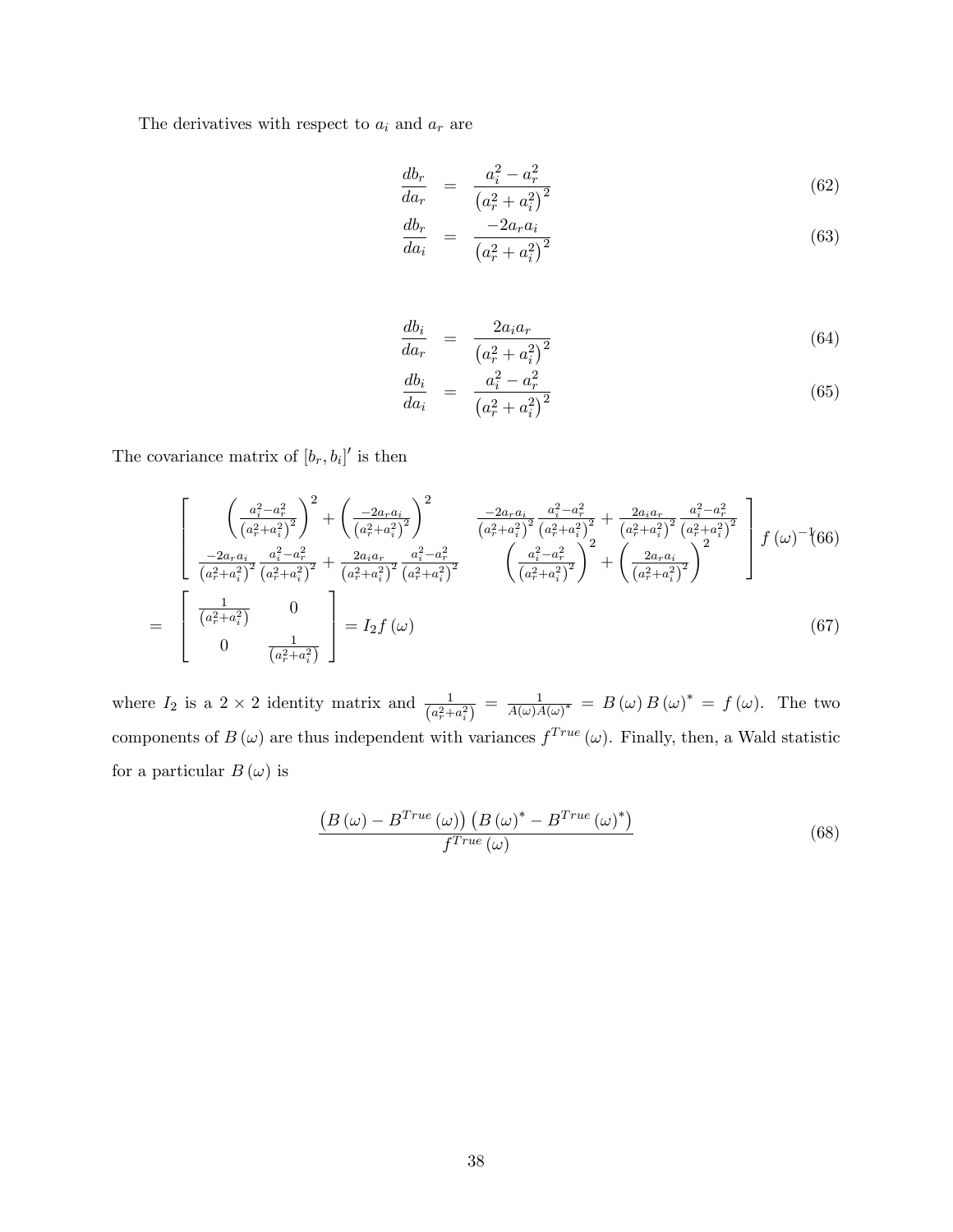# B Time-domain results

The MA coefficients have a covariance matrix denoted  $\Sigma_m$ . Brockwell and Davis (1988) show that  $\Sigma_m$  converges, as  $m \to \infty$ , to a product,<sup>33</sup>

$$
\Sigma_m \rightarrow J_m^{True} J_m^{True}
$$
\n
$$
\text{where } J_m^{True} \equiv \begin{bmatrix} b_0^{True} & b_1^{True} & \cdots & b_m^{True} \\ 0 & b_0^{True} & \cdots & b_{m-1}^{True} \\ \vdots & \vdots & \ddots & \vdots \\ 0 & 0 & \cdots & b_0^{True} \end{bmatrix}
$$
\n
$$
(69)
$$

A natural empirical counterpart to that variance is to replace  $J^{True}$  with  $\bar{J}$ , defined analogously using the point estimate  $\bar{b}$ . The Wald statistic for the coefficients (ignoring scale factors) then is

$$
m^{-1} \left( \mathbf{b}_{1:m} - \bar{\mathbf{b}}_{1:m} \right) \left( \bar{J}_m \bar{J}'_m \right)^{-1} \left( \mathbf{b}_{1:m} - \bar{\mathbf{b}}_{1:m} \right)'
$$
 (71)

where  $\mathbf{b}_{1:m}$  is the row vector of the first m elements of the vector of coefficients in the model b.

 $J_m$  is a Toeplitz matrix, and it is well known that Toeplitz matrices, their products, and their inverses, asymptotically converge to circulant matrices (Grenader and Szeg $\delta$  (1958) and Gray (2006)). So  $\bar{\Sigma}_m^{-1}$  has an approximate orthogonal decomposition, converging as  $m \to \infty$ , such that<sup>34</sup>

$$
\bar{\Sigma}_m^{-1} \approx \Lambda_m \bar{F}_m^{-1} \Lambda_m^* \tag{72}
$$

where  $*$  here represents transposition and complex conjugation,  $\Lambda_m$  is the discrete Fourier transform matrix with element j, k equal to  $\exp(-2\pi i(j-1)(k-1)/m)$ ,  $\bar{F}_m$  is diagonal with elements equal to the discrete Fourier transform of the autocovariances. Now if we define the vector  $\bf{B}$  to be the Fourier transform of **b**,  $\mathbf{B}_{1:m} \equiv \mathbf{b}_{1:m} \Lambda_m$ , we have

 $33$ The distribution result used here is explicit in Brockwell and Davis (1988). It is implicit in Berk (1974) from a simple Fourier inversion of his result on the distribution of the spectral density estimates. Note that Brockwell and Davis (1988) impose the assumption that  $b_0 = 1$ , which we do not include here.

<sup>&</sup>lt;sup>34</sup>Specifically,  $\bar{J}_m \approx \Lambda_m \bar{B}_m \bar{\Lambda}_m^* = \Lambda_m^{* \prime} \bar{B}_m^* \Lambda_m^{\prime}$ , and thus  $\bar{J}_m \bar{J}_m^{\prime} \approx \Lambda_m \bar{B}_m \Lambda_m^* \Lambda_m \bar{B}_m^* \Lambda_m^* = \Lambda_m (\bar{B}_m \bar{B}_m^*) \Lambda_m^* =$  $\Lambda_m \bar{F}_m \Lambda_m^*$ , where  $\bar{B}_m$  is the diagonal matrix of the discrete Fourier transform of  $[\bar{b}_0, \bar{b}_1, ..., \bar{b}_m]$ .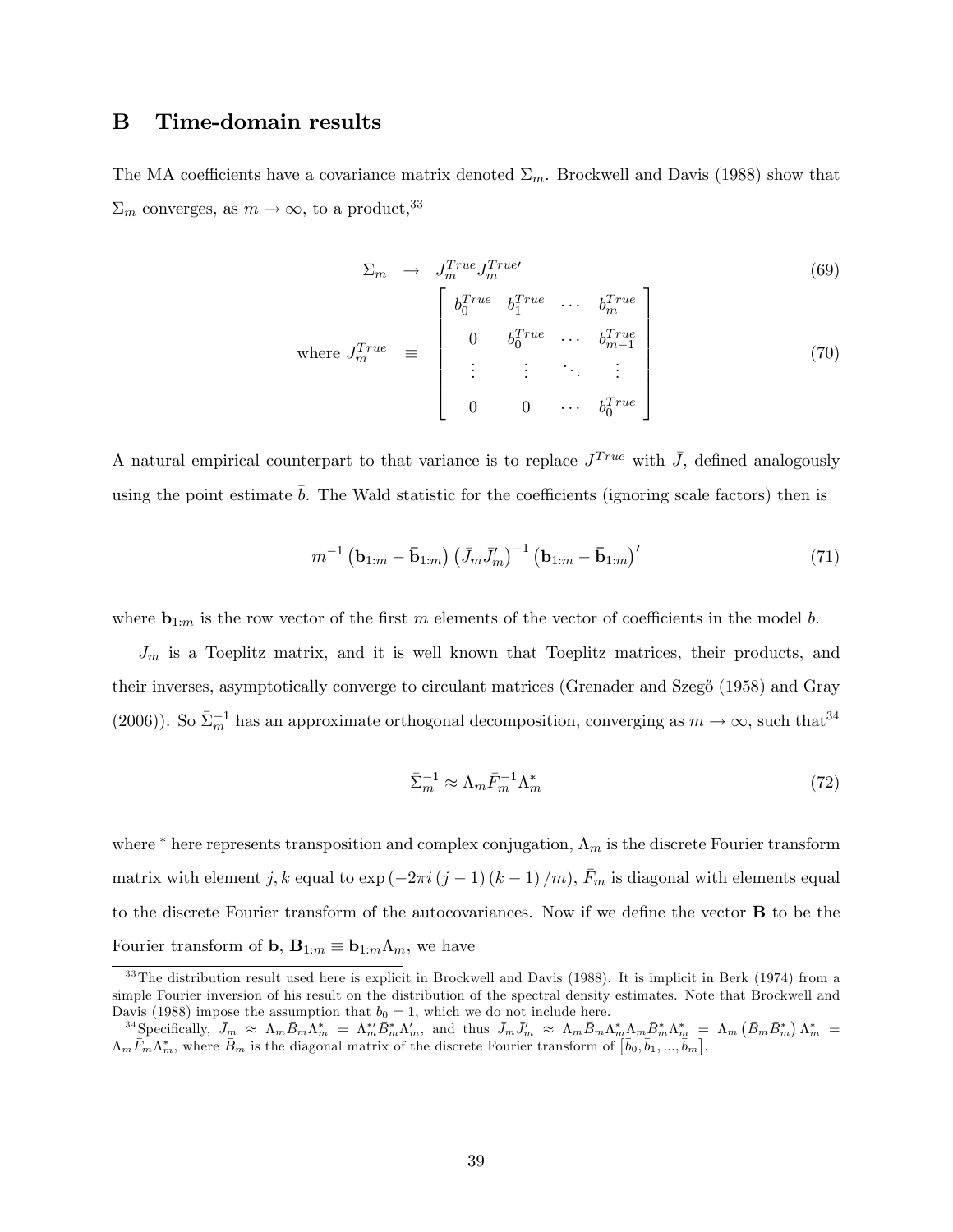$$
m^{-1} \left( \mathbf{b}_{1:m} - \bar{\mathbf{b}}_{1:m} \right) \bar{\Sigma}_m^{-1} \left( \mathbf{b}_{1:m} - \bar{\mathbf{b}}_{1:m} \right)' \approx m^{-1} \left( \mathbf{B}_m \Lambda_m^* - \bar{\mathbf{B}}_m \Lambda_m^* \right) \Lambda_m \bar{F}_m^{-1} \Lambda_m^* \left( \mathbf{B}_m^{* \prime} \Lambda_m' - \bar{\mathbf{B}}_m^{* \prime} \Lambda_m' \right)'
$$
  

$$
= m^{-1} \left( \mathbf{B}_m - \bar{\mathbf{B}}_m \right) \bar{F}_m^{-1} \left( \mathbf{B}_m - \bar{\mathbf{B}}_m \right)^* \tag{74}
$$

which itself, by Szegő's theorem, converges as  $m \to \infty$  to an integral,

$$
m^{-1} \left(\mathbf{B}_m - \bar{\mathbf{B}}_m\right) \bar{F}_m^{-1} \left(\mathbf{B}_m - \bar{\mathbf{B}}_m\right)^* \to \int \frac{\left|B\left(\omega\right) - \bar{B}\left(\omega\right)\right|^2}{\bar{f}\left(\omega\right)} d\omega \tag{75}
$$

# C Lifetime utility

As discussed in the text, the agent's expectation of future consumption growth,  $E_t [\Delta c_{t+j} | a, b_0]$  is equal to expected consumption growth at date  $t+j$  given the past observed history of consumption growth and the assumption that  $\varepsilon_t$  has mean zero. Given that the agent believes that the model  ${a, b_0}$  drives consumption growth, we can write the innovations implied by that model as

$$
\varepsilon_t^{\{a,b_0\}} = \left(\Delta c_t - \mu - a\left(L\right)\left(\Delta c_{t-1} - \mu\right)\right) / b_0 \tag{76}
$$

The agent's subjective expectations for future consumption growth are then

$$
E_t \left[ \Delta c_{t+j} | a, b_0 \right] = \mu + \sum_{j=0}^{\infty} b_{k+j} \varepsilon_{t-j}^{\{a, b_0\}} \tag{77}
$$

with subjective distribution

$$
\frac{\Delta c_{t+1} - E_t \left[ \Delta c_{t+1} | a, b_0 \right]}{b_0} \sim N(0, 1) \tag{78}
$$

We guess that  $vc$  takes the form

$$
vc\left(\Delta c^t; a, b_0\right) = \bar{k} + \sum_{j=0}^{\infty} k_j \varepsilon_{t-j}^{\{a, b_0\}} \tag{79}
$$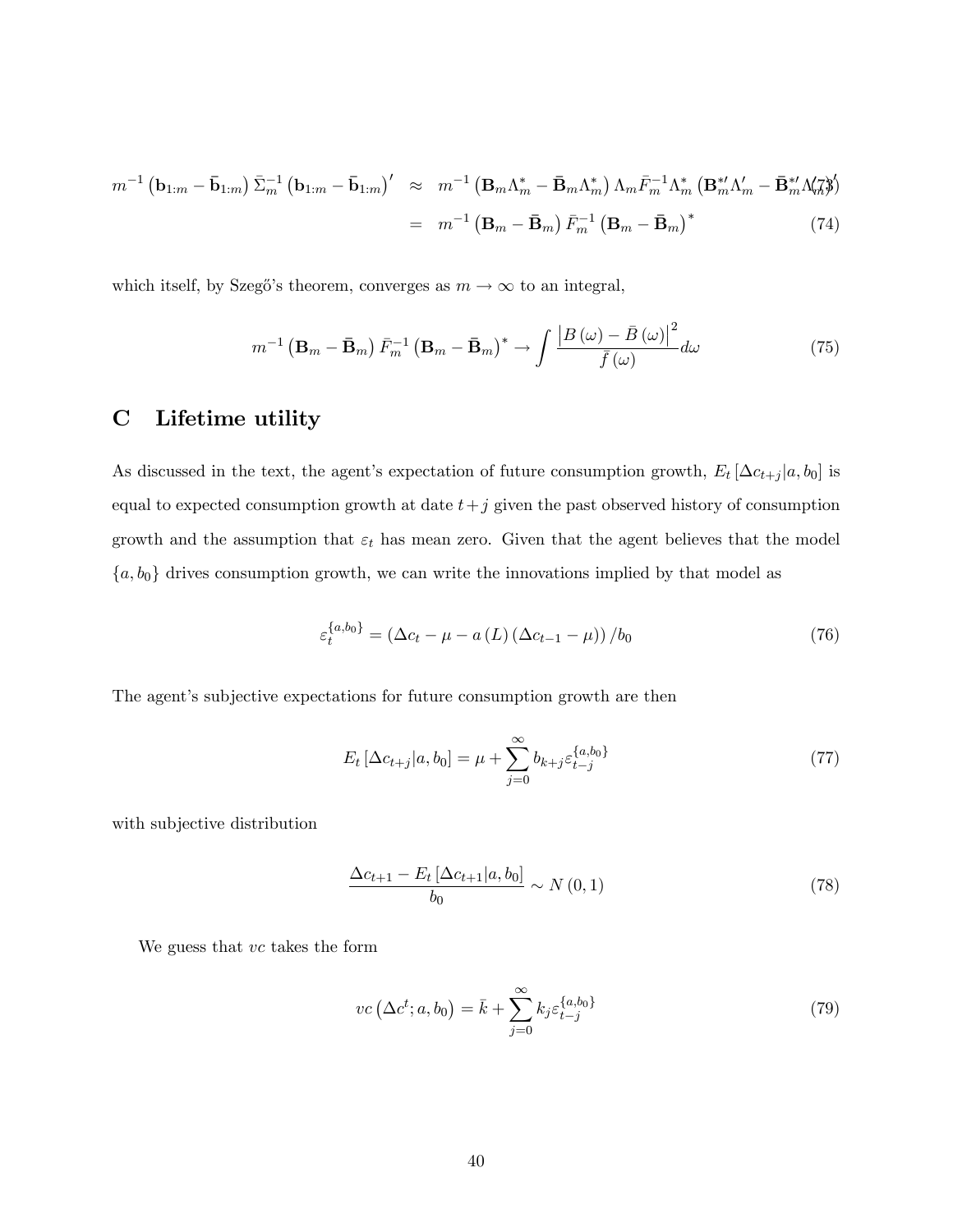Inserting into the recursion for lifetime utility yields

$$
\bar{k} + \sum_{j=0}^{\infty} k_j \varepsilon_{t-j}^{\{a,b_0\}} = \frac{\beta}{1-\alpha} \log E_t \left[ \exp \left( \left( \bar{k} + \mu + \sum_{j=0}^{\infty} \left( k_j + b_j \right) \varepsilon_{t-j+1}^{\{a,b_0\}} \right) (1-\alpha) \right) |a, b_0 \right] (80)
$$

$$
= \beta \left( \bar{k} + \mu \right) + \beta \sum_{j=0}^{\infty} \left( k_{j+1} + b_{j+1} \right) \varepsilon_{t-j}^{\{a, b_0\}} + \beta \frac{1-\alpha}{2} \left( k_0 + b_0 \right)^2 \tag{81}
$$

Matching the coefficients on each side of the equality yields

$$
vc\left(\Delta c^{t};b\right) = \frac{\beta}{1-\beta} \frac{1-\alpha}{2} b(\beta)^{2} + \frac{\beta}{1-\beta} \mu + \sum_{k=1}^{\infty} \beta^{k} \sum_{j=0}^{\infty} b_{j+k} \varepsilon_{t-j}^{\{a,b_{0}\}}
$$
(82)

$$
= \frac{\beta}{1-\beta} \frac{1-\alpha}{2} b(\beta)^2 + \frac{\beta}{1-\beta} \mu + \sum_{j=0}^{\infty} \left( \sum_{k=1}^{\infty} \beta^k b_{j+k} \right) \varepsilon_{t-j}^{\{a,b_0\}} \tag{83}
$$

$$
= \frac{\beta}{1-\beta} \frac{1-\alpha}{2} b(\beta)^2 + \sum_{k=1}^{\infty} \beta^k E_t [\Delta c_{t+k}|a, b_0]
$$
 (84)

# D Solving for the worst-case transfer function

The optimization problem is

$$
B^{w}(\omega) = \arg \min_{b(L)} \frac{\beta}{1-\beta} \frac{1-\alpha}{2} \left( \sum_{j=0}^{\infty} b_{j} \beta^{j} \right)^{2} + \lambda \int \frac{\left| B(\omega) - \bar{B}(\omega) \right|^{2}}{\bar{f}(\omega)} d\omega \qquad (85)
$$
  

$$
= \arg \min_{b(L)} \frac{\beta}{1-\beta} \frac{1-\alpha}{2} \left( \sum_{j=0}^{\infty} b_{j} \beta^{j} \right)^{2} + \lambda \int \frac{\left( \sum_{j=0}^{\infty} \exp(i\omega j) \left( b_{j} - \bar{b}_{j} \right) \right) \left( \sum_{j=0}^{\infty} \exp(-i\omega j) \left( b_{j} - \bar{b}_{j} \right) \right)}{\bar{f}(\omega)}
$$
(86)

We guess that

$$
B^{w}(\omega) = \bar{B}(\omega) + k\bar{f}(\omega) Z(\omega)^{*}
$$
\n(87)

for a real constant  $k.$  The first-order condition for  $b_j$  is

$$
0 = 2\frac{\beta}{1-\beta}\frac{1-\alpha}{2}b^{w}(\beta)\beta^{j} + \lambda \int \frac{\exp(i\omega j)\left(B(\omega)-\bar{B}(\omega)\right)^{*}+\exp(-i\omega j)\left(B(\omega)-\bar{B}(\omega)\right)}{\bar{f}(\omega)}
$$
  
\n
$$
= 2\frac{\beta}{1-\beta}\frac{1-\alpha}{2}b^{w}(\beta)\beta^{j} + \lambda \int \frac{\exp(i\omega j)k\bar{f}(\omega)Z(\omega)+\exp(-i\omega j)k\bar{f}(\omega)Z(\omega)^{*}}{\bar{f}(\omega)}d\omega \qquad (89)
$$

$$
= 2\frac{\beta}{1-\beta}\frac{1-\alpha}{2}b^{w}(\beta)\beta^{j} + 2\lambda k\beta^{j}
$$
\n(90)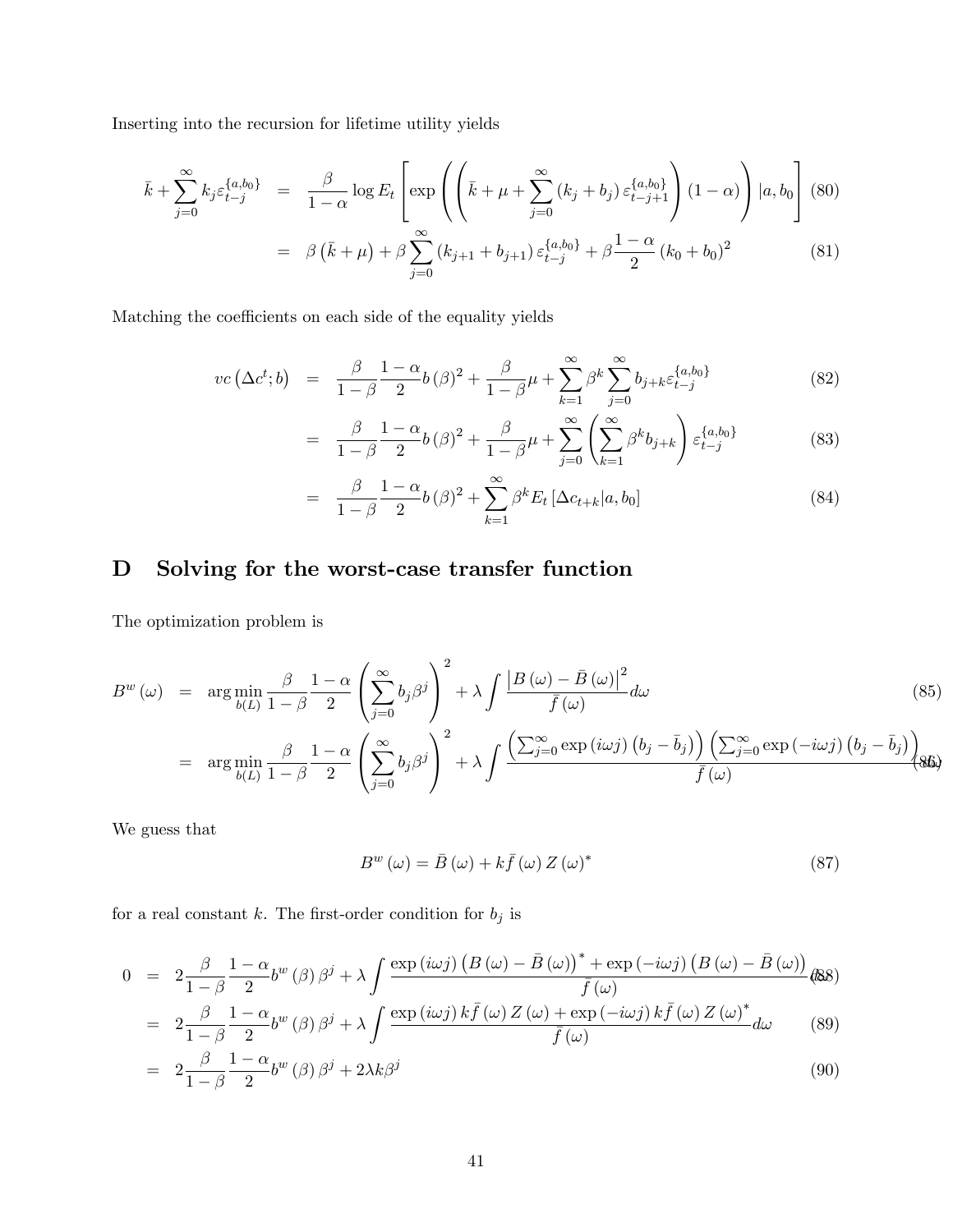where the third line follows from the definition of  $Z(\omega) = \sum_{j=0}^{\infty} \beta^j \exp(-i\omega j)$ . Clearly, then, our guess is a valid solution if

$$
k = -\lambda^{-1} \frac{\beta}{1 - \beta} \frac{1 - \alpha}{2} b^w (\beta)
$$
\n(91)

which is the result from the text,

$$
B^{w}(\omega) = \bar{B}(\omega) + \lambda^{-1} \frac{\beta}{1-\beta} \frac{\alpha-1}{2} b^{w}(\beta) \bar{f}(\omega) Z(\omega)^{*}
$$
\n(92)

# E Solution for non-normal innovations

### E.1 Lifetime utility

The recursion remains,

$$
\bar{k} + \sum_{j=0}^{\infty} k_j \varepsilon_{t-j}^{\{a,b_0\}} = \frac{\beta}{1-\alpha} \log E_t \left[ \exp \left( \left( \bar{k} + \mu + \sum_{j=0}^{\infty} (k_j + b_j) \varepsilon_{t-j+1}^{\{a,b_0\}} \right) (1-\alpha) \right) |a, b_0 \right]
$$
(93)

$$
= \beta (\bar{k} + \mu) + \beta \sum_{j=0}^{\infty} (k_{j+1} + b_{j+1}) \varepsilon_{t-j}^{\{a,b_0\}} + \frac{\beta}{1-\alpha} \log E_t \left[ \exp \left( (k_0 + b_0) \varepsilon_{t+1}^{\{a,b_0\}} (1-\alpha) \right) \right]
$$

$$
= \beta (\bar{k} + \mu) + \beta \sum_{j=0}^{\infty} (k_{j+1} + b_{j+1}) \varepsilon_{t-j}^{\{a, b_0\}} + \frac{\beta}{1 - \alpha} \Gamma((k_0 + b_0) (1 - \alpha)) \tag{95}
$$

where  $\Gamma$  is the cumulant-generating function for  $\varepsilon$ . Again, by matching coefficients, we obtain

$$
vc\left(\Delta c^t; b\right) = \frac{\beta}{1-\beta} \frac{1}{1-\alpha} \Gamma\left(b^w\left(\beta\right)\left(1-\alpha\right)\right) + \sum_{k=1}^{\infty} \beta^k E_t \left[\Delta c_{t+k} | a, b_0\right]
$$

#### E.2 Worst-case transfer function

The optimization problem is now

$$
B^{w}(\omega) = \arg \min_{b(L)} \frac{\beta}{1-\beta} \frac{1}{1-\alpha} \Gamma(b^{w}(\beta)(1-\alpha)) + \lambda \int \frac{\left|B(\omega) - \bar{B}(\omega)\right|^{2}}{\bar{f}(\omega)} d\omega
$$
\n
$$
= \arg \min_{b(L)} \frac{\beta}{1-\beta} \frac{1}{1-\alpha} \Gamma(b^{w}(\beta)(1-\alpha)) + \lambda \int \frac{\left(\sum_{j=0}^{\infty} \exp(i\omega j) \left(b_{j} - \bar{b}_{j}\right)\right) \left(\sum_{j=0}^{\infty} \exp(-i\omega j) \left(b_{j} - \bar{b}_{j}\right)\right)}{\bar{f}(\omega)}
$$
\n(9.10)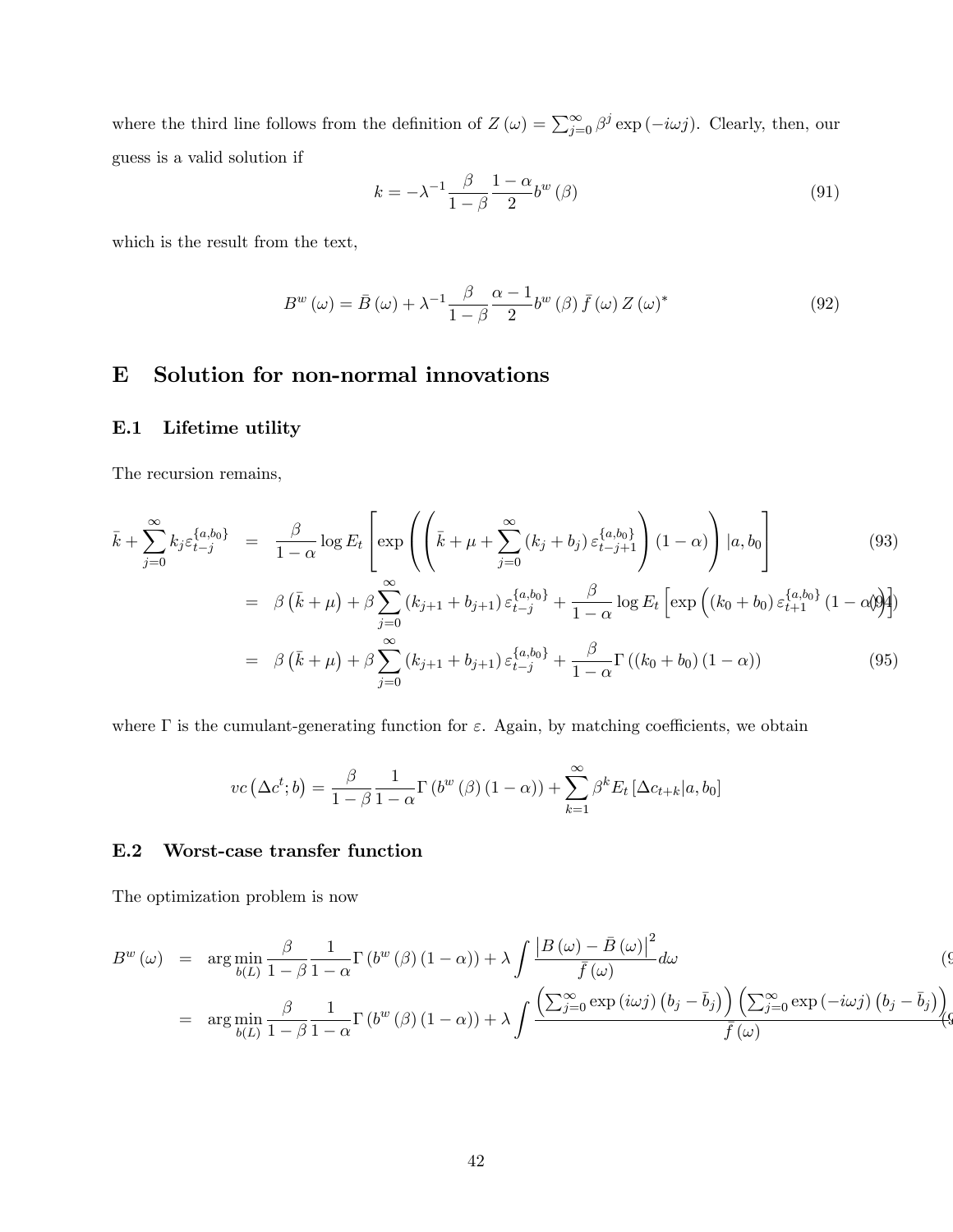We again guess that

$$
B^{w}(\omega) = \bar{B}(\omega) + k\bar{f}(\omega) Z(\omega)^{*}
$$
\n(98)

for a real constant  $k$ . The first-order condition for  $b_j$  is

$$
0 = \frac{\beta}{1-\beta} \Gamma'(b^w (\beta) (1-\alpha)) \beta^j + \lambda \int \frac{\exp(i\omega j) (B(\omega) - \bar{B}(\omega))^* + \exp(-i\omega j) (B(\omega) - \bar{B}(\omega))}{\bar{f}(\omega)}
$$
  
\n
$$
= \frac{\beta}{1-\beta} \Gamma'(b^w (\beta) (1-\alpha)) \beta^j + \lambda \int \frac{\exp(i\omega j) k \bar{f}(\omega) Z(\omega) + \exp(-i\omega j) k \bar{f}(\omega) Z(\omega)^*}{\bar{f}(\omega)} d\omega \quad (100)
$$
  
\n
$$
= \frac{\beta}{1-\beta} \Gamma'(b^w (\beta) (1-\alpha)) \beta^j + \lambda \int \frac{\exp(i\omega j) k \bar{f}(\omega) Z(\omega) + \exp(-i\omega j) k \bar{f}(\omega) Z(\omega)^*}{\bar{f}(\omega)} d\omega \quad (101)
$$

$$
= \frac{\beta}{1-\beta} \Gamma' \left( b^w \left( \beta \right) \left( 1 - \alpha \right) \right) \beta^j + 2\lambda k \beta^j \tag{101}
$$

where the third line follows from the definition of  $Z(\omega) = \sum_{j=0}^{\infty} \beta^j \exp(i\omega j)$ . Clearly, then, our guess is a valid solution if

$$
k = \frac{-\lambda^{-1}}{2} \frac{\beta}{1-\beta} \Gamma'(b^w(\beta)(1-\alpha)) \tag{102}
$$

$$
B^{w}(\omega) = \bar{B}(\omega) - \frac{\lambda^{-1}}{2} \frac{\beta}{1-\beta} \Gamma'(b^{w}(\beta)(1-\alpha)) \tag{103}
$$

Note also that the CGF for the standard normal distribution is  $\Gamma(x) = x^2/2$ , so  $\Gamma'(x) = x$ , so (102) reduces to (91) when  $\varepsilon$  is a standard normal.

# F Asset prices and expected returns

Using the Campbell–Shiller (1988) approximation, the return on a levered consumption claim can be approximated as (with the approximation becoming more accurate as the length of a time period shrinks)

$$
r_{t+1} = \delta_0 + \delta p d_{t+1} + \gamma \Delta c_{t+1} - p d_t \tag{104}
$$

where  $\delta$  is a linearization parameter slightly less than 1.

We guess that

$$
pd_t = \bar{h} + \sum_{j=0}^{\infty} h_j \Delta c_{t-j}
$$
\n(105)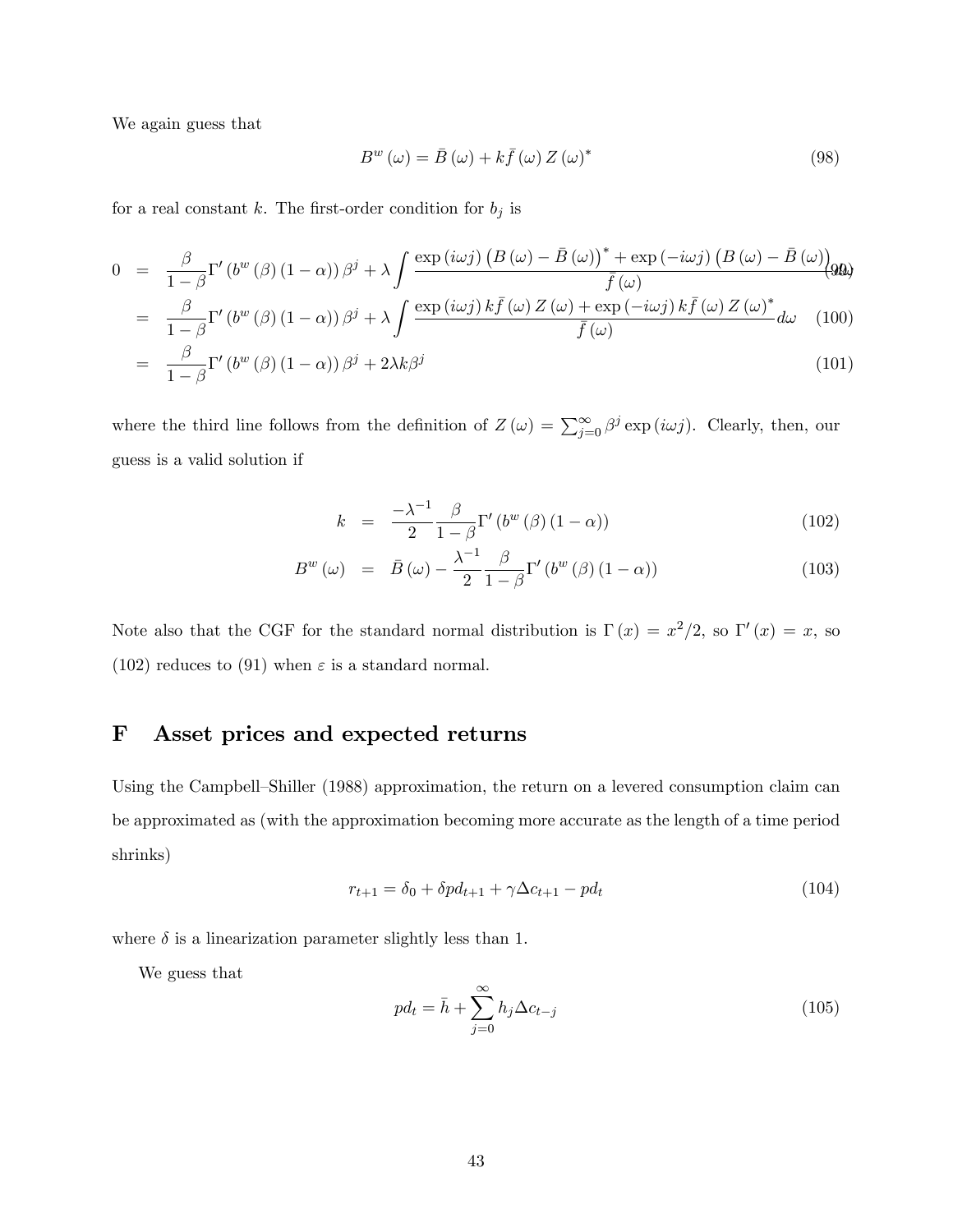for a set of coefficients  $\bar{h}$  and  $h_j$ . Using the formula for lifetime utility from the text, we have

$$
v_{t+1} - E_t v_{t+1} = \sum_{k=0}^{\infty} \beta^k \Delta E_{t+1} \left[ \Delta c_{t+k} | b^w \right]
$$
 (106)

$$
= b^w (\beta) \varepsilon_{t+1} \tag{107}
$$

So the pricing kernel can be written as

$$
M_{t+1} = \beta \exp\left(-a^w \left(L\right) \Delta c_t - b_w^0 \varepsilon_{t+1} + (1 - \alpha) b^w \left(\beta\right) \varepsilon_{t+1} - \frac{\left(1 - \alpha\right)^2}{2} b^w \left(\beta\right)^2\right) \tag{108}
$$

The pricing equation for the levered consumption claim is

$$
0 = \log E_t \left[ \beta \exp \left( \frac{\delta_0 + (\delta - 1) \bar{h} + (\delta h_0 + \gamma - 1) \Delta c_{t+1} + \sum_{j=0}^{\infty} (\delta h_{j+1} - h_j) \Delta c_{t-j}}{+ (1 - \alpha) b^{w} (\beta) \varepsilon_{t+1} - \frac{(1 - \alpha)^2}{2} b^{w} (\beta)^2} \right) \right]
$$

$$
= (\delta h_0 + \gamma - 1) a^w (L) \Delta c_t + \sum_{j=0}^{\infty} (\delta h_{j+1} - h_j) \Delta c_{t-j}
$$
\n(110)

$$
+\delta_0+\left(\frac{1}{2}\left(\delta h_0+\gamma-1\right)^2\left(b_0^w\right)^2+\left(\delta h_0+\gamma-1\right)\left(1-\alpha\right)b^w\left(\beta\right)b_0^w\right)+\left(\delta-1\right)\bar{h}+\log\left(\frac{1}{2}\right)
$$

Matching coefficients on  $\Delta c_{t-j}$  and on the constant yields two equations,

$$
(\delta - 1)\bar{h} + \log \beta = -\delta_0 - \left(\frac{1}{2}(\delta h_0 + \gamma - 1)^2 (b_0^w)^2 + (\delta h_0 + \gamma - 1)(1 - \alpha) b^w (\beta) b_0^w\right)
$$
(112)  

$$
(\delta h_{j+1} - h_j) = -(\delta h_0 + \gamma - 1) a_j^w
$$
(113)

And thus

$$
h_0 = \frac{(\gamma - 1) a^w (\delta)}{1 - \delta a^w (\delta)}
$$

$$
(\delta - 1)\bar{h} + \log \beta = -\delta_0 - \left(\frac{1}{2}(\delta h_0 + \gamma - 1)^2 (b_0^w)^2 + (\delta h_0 + \gamma - 1)(1 - \alpha) b^w (\beta) b_0^w\right)
$$
(114)

$$
\bar{h} = \frac{1}{1-\delta} \left[ \log \beta + \delta_0 + \left( \frac{1}{2} \left( \delta h_0 + \gamma - 1 \right)^2 \left( b_0^w \right)^2 + \left( \delta h_0 + \gamma - 1 \right) \left( 1 - \alpha \right) b^w \left( \beta \right) b_0^w \right] \right]
$$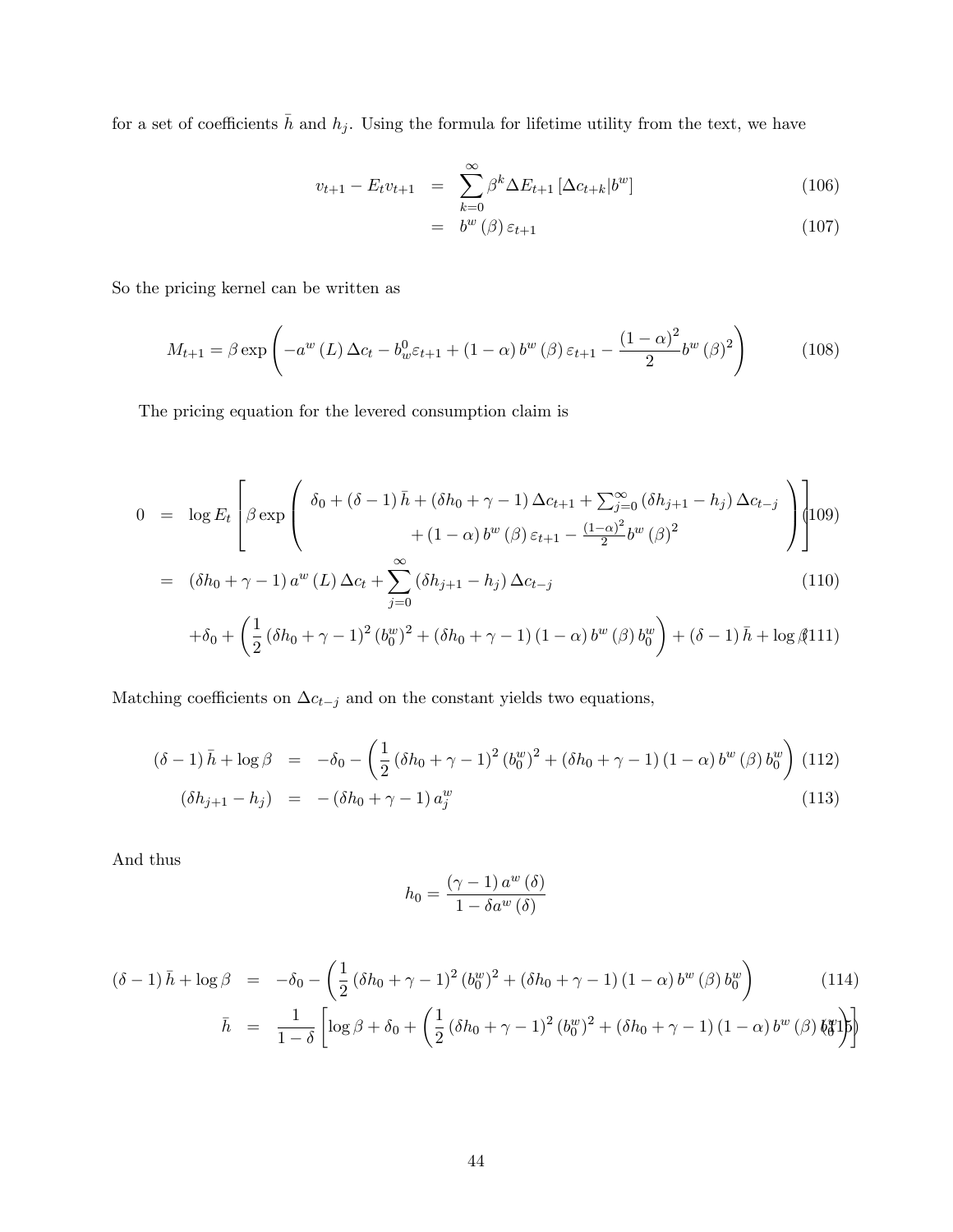For the risk-free rate, we have

$$
r_{f,t+1} = -\log E_t \left[ \beta \exp \left( -a^w \left( L \right) \Delta c_t - b_0^w \varepsilon_{t+1} + (1 - \alpha) b^w \left( \beta \right) \varepsilon_{t+1} - \frac{\left( 1 - \alpha \right)^2}{2} b^w \left( \beta \right)^2 \right) \right] \tag{16}
$$

$$
= -\log \beta + a^w \left( L \right) \Delta c_t - \frac{1}{2} \left( b_0^w \right)^2 + b_0^w \left( 1 - \alpha \right) b^w \left( \beta \right) \tag{117}
$$

The expected excess return from the perspective of an econometrician who believes that consumption dynamics are the point estimate  $\bar{b}$  is

$$
E_t \left[ r_{t+1} - r_{f,t+1} | \overline{b} \right] = E_t \left[ \begin{array}{cc} \delta_0 + (\delta - 1) \bar{h} + (\delta h_0 + \gamma) \Delta c_{t+1} - \sum_{j=0}^{\infty} (\delta h_0 + \gamma - 1) a_j^w \Delta c_{t-j} \\ + \log \beta - a^w (L) \Delta c_t + \frac{1}{2} (b_0^w)^2 - b_0^w (1 - \alpha) b^w (\beta) \end{array} \right]
$$
  
\n
$$
= (\delta h_0 + \gamma) (a (L) - a^w (L)) \Delta c_t + \frac{1}{2} (b_0^w)^2 + \delta_0 + (\delta - 1) \bar{h} + \log \beta - b_0^w (1 - \alpha) b^w (\beta)
$$
  
\n
$$
= (\delta h_0 + \gamma) (a (L) - a^w (L)) \Delta c_t + \frac{1}{2} (b_0^w)^2 + \delta_0
$$
  
\n
$$
- \delta_0 - \left( \frac{1}{2} (\delta h_0 + \gamma - 1)^2 (b_0^w)^2 + (\delta h_0 + \gamma - 1) (1 - \alpha) b^w (\beta) b_0^w \right) - b_0^w (1 - \alpha) b^w (\beta)
$$
  
\n
$$
= (\delta h_0 + \gamma) (a (L) - a^w (L)) \Delta c_t + \frac{1}{2} (b_0^w)^2
$$
  
\n
$$
- \left( \frac{1}{2} (\delta h_0 + \gamma)^2 (b_0^w)^2 + \frac{1}{2} (b_0^w)^2 - (\delta h_0 + \gamma) (b_0^w)^2 + (\delta h_0 + \gamma - 1) (1 - \alpha) b^w (\beta) b_0^w \right) - b_0^w (b_0^w)^2
$$

$$
= (\delta h_0 + \gamma) (a(L) - a^w(L)) \Delta c_t
$$
\n(124)

$$
-\left(\frac{1}{2}\left(\delta h_0 + \gamma\right)^2 \left(b_0^w\right)^2 - \left(\delta h_0 + \gamma\right) \left(b_0^w\right)^2 + \left(\delta h_0 + \gamma\right) \left(1 - \alpha\right) b^w \left(\beta\right) b_0^w\right) \tag{125}
$$

$$
= (\delta h_0 + \gamma) (a(L) - a^w(L)) \Delta c_t - cov(m_{t+1}, r_{t+1}) - \frac{1}{2} var(r_{t+1})
$$
\n(126)

Where

$$
var_{t}^{w}(r_{t+1}) = (\delta h_0 + \gamma)^2 (b_0^{w})^2 \tag{127}
$$

$$
cov(r_{t+1}, m_{t+1}) = (\delta h_0 + \gamma) b_0^w (-b_0^w + (1 - \alpha) b^w (\beta))
$$
\n(128)

$$
= -(\delta h_0 + \gamma) (b_0^w)^2 + (\delta h_0 + \gamma) (1 - \alpha) b^w (\beta) b_0^w \qquad (129)
$$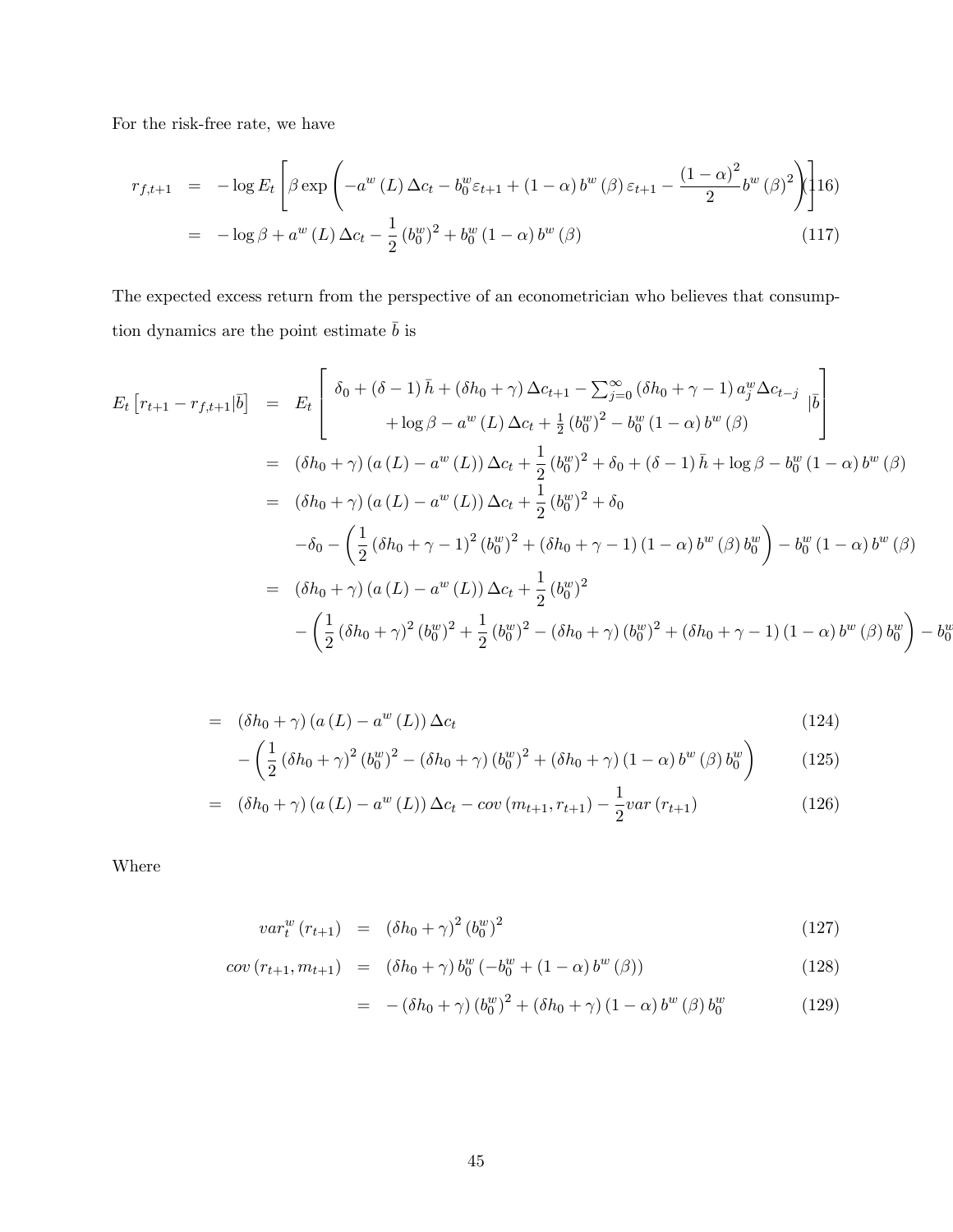Now to get the numerical solution, we need to be able to get  $\delta h_0 + \gamma$ . We have

$$
\frac{b_0^w}{1 - \delta a^w (\delta)} = b^w (\delta) \tag{130}
$$

$$
1 - \delta a^w \left( \delta \right) = \frac{b_0^w}{b^w \left( \delta \right)} \tag{131}
$$

And

$$
a^{w}(\delta) = \delta^{-1} \left( 1 - \frac{b_0^{w}}{b^{w}(\delta)} \right)
$$
 (132)

So then

$$
\delta h_0 + \gamma = \delta \frac{(\gamma - 1) a^w (\delta)}{1 - \delta a^w (\delta)} + \gamma = \frac{\gamma - \delta a^w (\delta)}{1 - \delta a^w (\delta)}
$$
(133)

$$
= \delta \frac{\left(\gamma - 1\right) \delta^{-1} \left(1 - \frac{b_0^w}{b^w(\delta)}\right)}{\frac{b_0^w}{b^w(\delta)}} + \gamma \tag{134}
$$

$$
= \quad (\gamma - 1) \frac{b^w (\delta)}{b_0^w} + 1 \tag{135}
$$

Finally, mean of the risk-free rate is

$$
-\log \beta - \frac{1}{2} (b_0^w)^2 + b_0^w (1 - \alpha) b^w (\beta)
$$
\n(136)

And the standard deviation is

$$
std\left(a^w\left(L\right)\Delta c_t\right) \tag{137}
$$

When consumption growth is white noise, this is

$$
std(a^{w}(L) \Delta c_{t}) = std\left((\beta - \theta) \sum_{j=0}^{\infty} \theta^{j} \Delta c_{t-j}\right)
$$
\n(138)

$$
= (\beta - \theta) \frac{\sigma_{\Delta c}}{\sqrt{1 - \theta^2}} \tag{139}
$$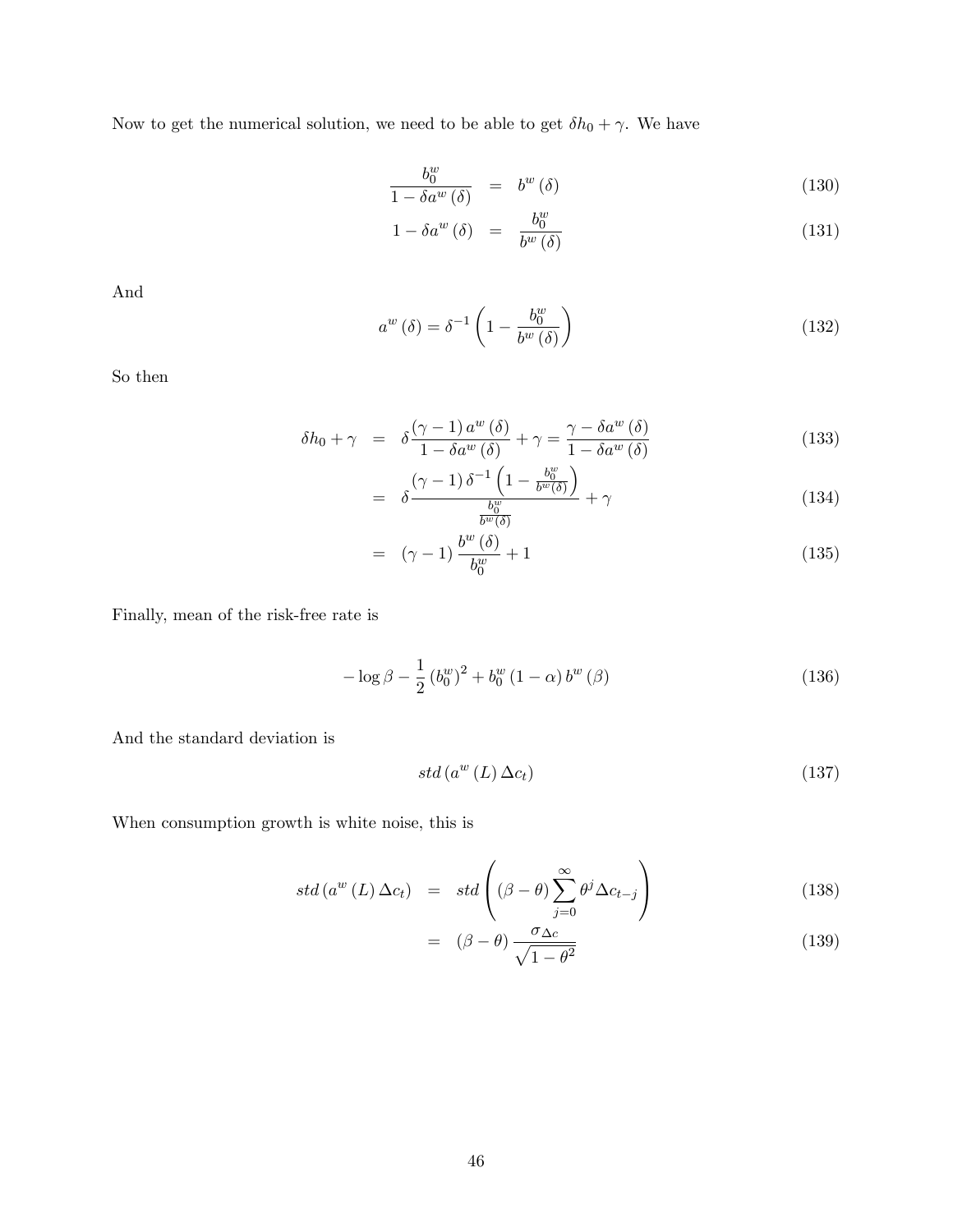Finally, then

$$
= (\delta h_0 + \gamma) (a (L) - a^w (L)) \Delta c_t
$$
\n
$$
(140)
$$

$$
-\frac{1}{2}\left(\frac{\gamma - \delta a^w(\delta)}{1 - \delta a^w(\delta)}\right)^2 (b_0^w)^2 - \frac{\gamma - \delta a^w(\delta)}{1 - \delta a^w(\delta)} b_0^w [b_0^w - (1 - \alpha) b^w(\beta)] \tag{141}
$$

$$
= (\delta h_0 + \gamma) (a(L) - a^w(L)) \Delta c_t - cov(m_{t+1}, r_{t+1}) - \frac{1}{2} var(r_{t+1})
$$
\n(142)

$$
\left(\delta h_0 + \gamma\right) \left(b_0^w\right)^2 + \left(\delta h_0 + \gamma\right) \left(1 - \alpha\right) b^w \left(\beta\right) b_0^w \tag{143}
$$

### F.1 Results for the white-noise benchmark

Under the worst-case, consumption growth follows an  $ARMA(1,1)$ . We have

$$
\Delta c_t = \beta \Delta c_{t-1} + \varepsilon_t + \theta \varepsilon_{t-1} \tag{144}
$$

$$
a^{w}(L) = (\beta - \theta) \sum_{j=0}^{\infty} \theta^{j} L^{j}
$$
 (145)

$$
a^w(\delta) = \frac{\beta - \theta}{1 - \theta\delta} \tag{146}
$$

$$
b_j = \beta^j \left(\beta - \theta\right) \tag{147}
$$

The price/dividend ratio is

$$
pd_{t} = \bar{k} + \frac{\left(\delta k_{0} + \gamma - 1\right)\left(\beta - \theta\right)}{1 - \delta\theta} \sum_{j=0}^{\infty} \theta^{j} \Delta c_{t-j}
$$

and its standard deviation is

$$
\frac{\left(\delta k_0 + \gamma - 1\right)\left(\beta - \theta\right)}{1 - \delta \theta} \frac{\sigma_{\Delta c}}{\sqrt{1 - \theta^2}}\tag{148}
$$

# G Test statistics and entropy constraints

### G.1 KL distance

It is well known that Epstein–Zin preferences can be reinterpreted as the outcome of a robust-control model (see Hansen and Sargent (2005) and Barillas, Hansen, and Sargent (2009)). In those models, agents form expectations as though the innovation  $\varepsilon_t$  is drawn from a worst-case distribution. That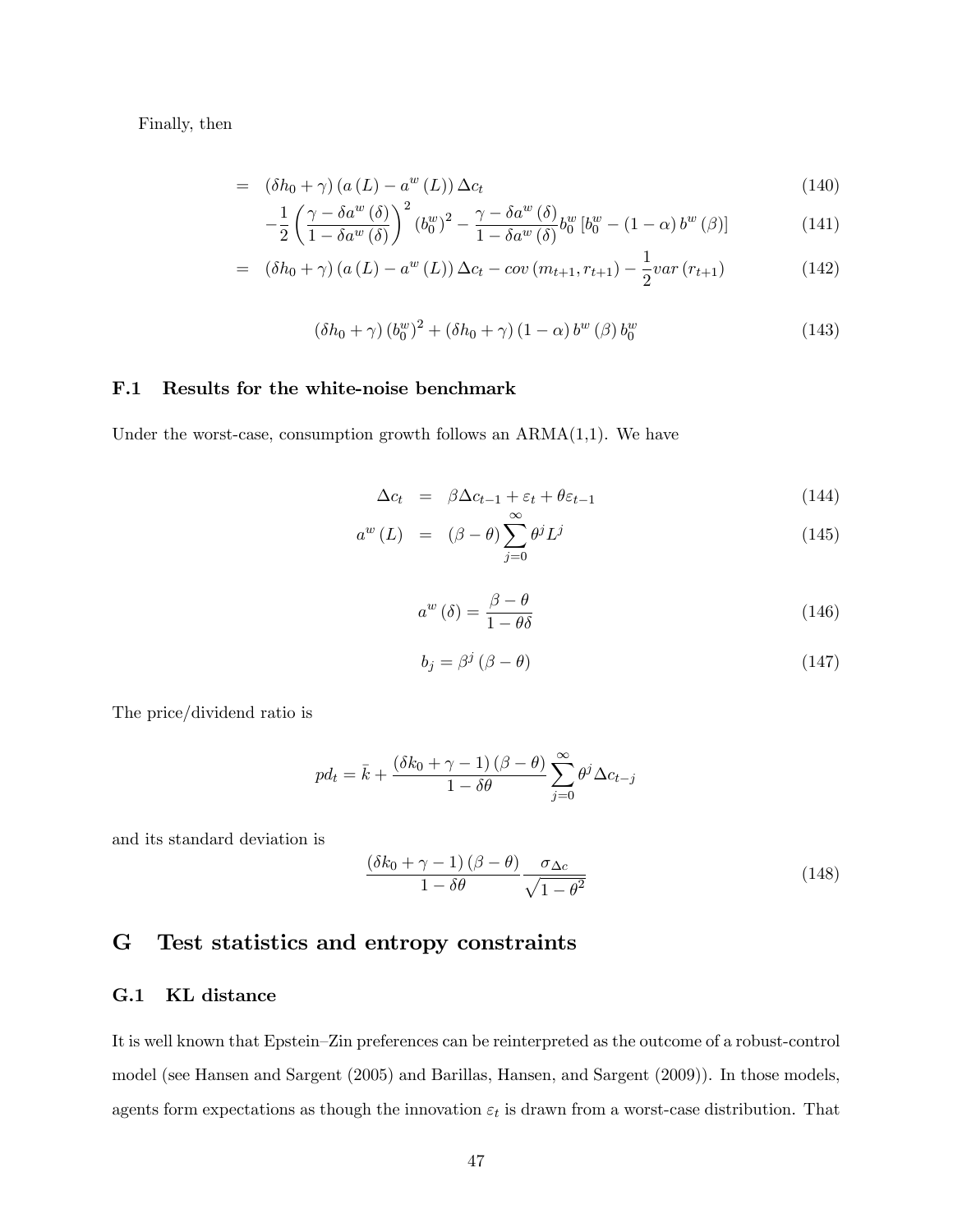distribution is chosen to minimize lifetime utility subject to a penalty on its distance from the benchmark of a standard normal, similarly to how we choose  $b^w$  here, and that distance depends on  $\alpha$ . The coefficient of relative risk aversion in Epstein–Zin preferences,  $\alpha$ , can therefore alternatively be interpreted as a penalty on a distance measure. We take advantage of that interpretation of recursive preferences here.

Formally, Barillas, Hansen, and Sargent (2009) model lifetime utility as

$$
v^{BHS}(\Delta c^t; a, b_0) = (1 - \beta) c_t + \beta \min_{\tilde{h}(\varepsilon_{t+1})} \left\{ E_t \left[ \frac{\tilde{h}(\varepsilon_{t+1})}{h(\varepsilon_{t+1})} \exp\left(\left(v^{BHS}\left(\Delta c^{t+1}; a, b_0\right)\right)\right) | a, b_0 \right] + \frac{1}{(\alpha - 1)} E_t \left[ \frac{\tilde{h}(\varepsilon_{t+1})}{h(\varepsilon_{t+1})} \log \frac{\tilde{h}(\varepsilon_{t+1})}{h(\varepsilon_{t+1})} \right] \right\} \tag{149}
$$

where  $h(\varepsilon_{t+1})$  is the benchmark (standard normal) probability density for  $\varepsilon_{t+1}$ , and  $\tilde{h}(\varepsilon_{t+1})$  is the worst-case density. The penalty function is

$$
KL\left(h,\tilde{h}\right) \equiv E_t \left[\frac{\tilde{h}\left(\varepsilon_{t+1}\right)}{h\left(\varepsilon_{t+1}\right)} \log \frac{\tilde{h}\left(\varepsilon_{t+1}\right)}{h\left(\varepsilon_{t+1}\right)}\right]
$$
(150)

Barillas, Hansen, and Sargent (2009) show that  $v^{BHS}(\Delta c^t; a, b_0) = v(\Delta c^t; a, b_0)$ , where  $v(\Delta c^t; a, b_0)$ is the utility function under Epstein–Zin preferences defined in equation  $(15)$ . We now show that the Kullback–Leibler (KL) distance can be interpreted as a penalty on a  $\chi^2$  test statistic.

Consider the case where

$$
\varepsilon_t \sim h N\left(0, \sigma^2\right) \tag{151}
$$

$$
\varepsilon_t \sim \frac{1}{\hbar} N\left(\mu, \sigma^2\right) \tag{152}
$$

The KL distance is then  $\frac{1}{2}$  $\frac{\mu^2}{\sigma^2}$ . The KL distance here is related to to a rejection probability. Suppose we take a sample of length  $T$  and split it into  $m$  equal-length groups (so we assume  $T$  is an integer multiple of m for the sake of simplicity). Denote the sum of  $\varepsilon_t$  in each of those m pieces as  $\varepsilon_i$ . We have

$$
\varepsilon_i \sim hN\left(0, \frac{T}{m}\sigma^2\right) \tag{153}
$$

$$
\varepsilon_i \sim \tilde{h}^N \left( \frac{T}{m} \mu, \frac{T}{m} \sigma^2 \right) \tag{154}
$$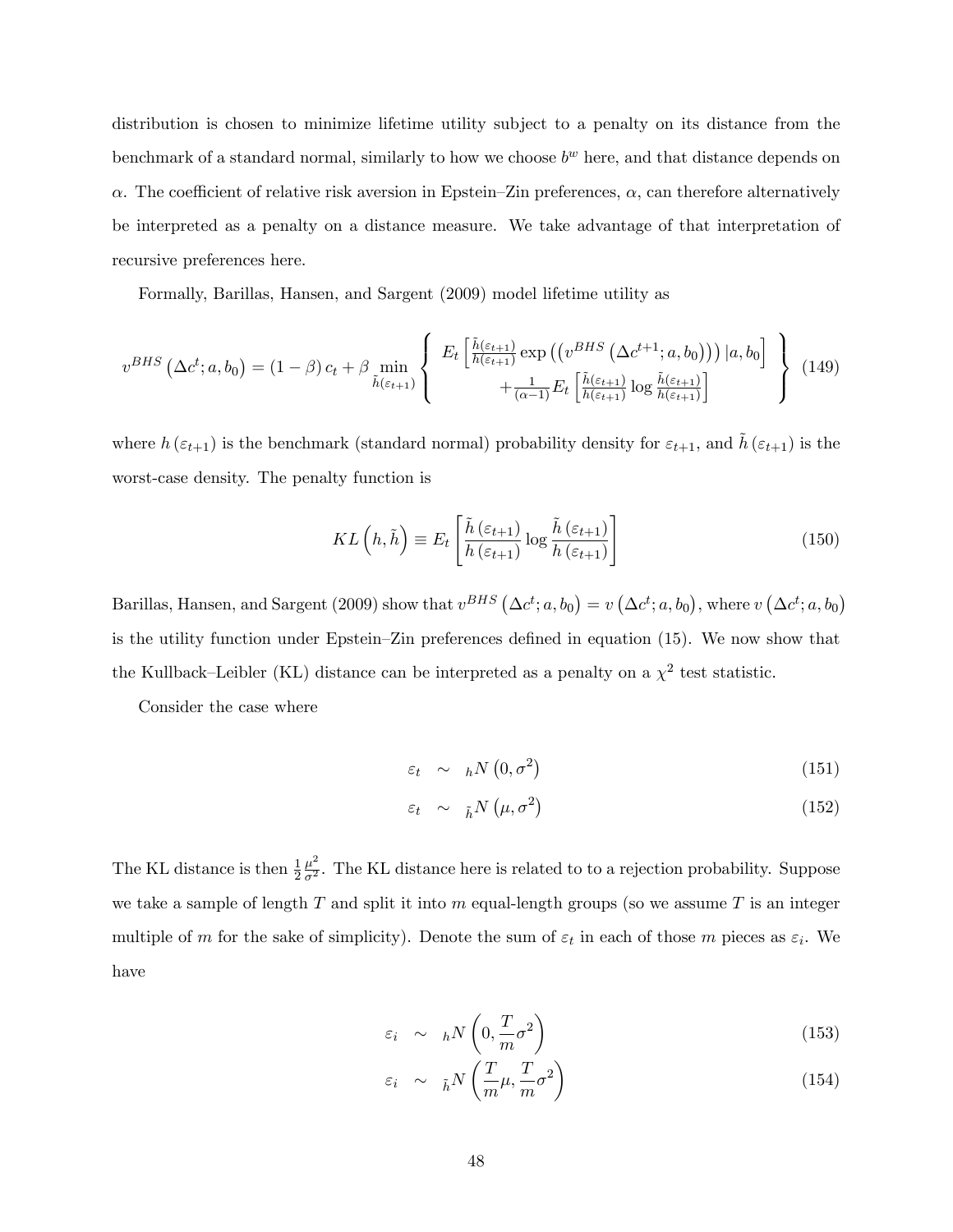So then

$$
\sum_{i=1}^{m} \left( \frac{\varepsilon_i}{\left(\frac{T}{m}\right)^{1/2} \sigma} \right)^2 \sim h \chi_m^2(0) \tag{155}
$$

$$
\sum_{i=1}^{m} \left( \frac{\varepsilon_i}{\left(\frac{T}{m}\right)^{1/2} \sigma} \right)^2 \sim \tilde{h} \chi_m^2 \left( m \left( \frac{\frac{T}{m} \mu}{\left(\frac{T}{m}\right)^{1/2} \sigma} \right)^2 \right) = \chi_m^2 \left( T \frac{\mu^2}{\sigma^2} \right) \tag{156}
$$

where  $\chi^2_m(k)$  denotes a non-central  $\chi^2$  variable with m degrees of freedom and non-centrality parameter k. Therefore, the standard  $\chi^2$  test statistic  $\sum_{i=1}^m \left( \frac{\varepsilon_i}{(T_i)^1} \right)$  $\left(\frac{T}{m}\right)^{1/2}$ o  $\setminus^2$ , if the data is generated by  $\tilde{h}$ , is a  $\chi^2_m$  with non-centrality parameter  $T\frac{\mu^2}{\sigma^2}$ . Note that the non-centrality parameter is 2 proportional to the sample size, showing how larger samples make it easier to reject the null given a fixed alternative. Moreover, the non-centrality parameter does not depend on  $m$ .

Finally, we have

$$
\frac{1}{(\alpha - 1)}KL\left(h, \tilde{h}\right) = \frac{1}{(\alpha - 1)}\frac{1}{2}\frac{\mu^2}{\sigma^2}
$$
\n(157)

$$
= \frac{1}{(\alpha - 1)} \frac{1}{T} \frac{1}{2} \left( T \frac{\mu^2}{\sigma^2} \right) \tag{158}
$$

So the multiplier on the non-centrality parameter in the utility function is  $\frac{1}{(\alpha-1)}$ 1 T 1  $\frac{1}{2}$ .

#### G.2 Spectral distance

We first simply define a measure of the goodness of fit. This applies to general time series models, and is basically a portmanteau test like Box and Pierce (1970), Ljung and Box (1978), and, most importantly, Hong (1996).

Suppose we have data generated by  $b(L)$ ,

$$
x_t = b(L)\,\varepsilon_t \tag{159}
$$

where  $\varepsilon_t$  is i.i.d. standard normal white noise. For our measure of fit, we will filter by  $\bar{b}(L)^{-1}$ , where  $\bar{b}(L)$  represents the null hypothesis of the point estimate. We then have

$$
\frac{1}{\bar{b}(L)}x_t = \frac{b(L)}{\bar{b}(L)}\varepsilon_t
$$
\n(160)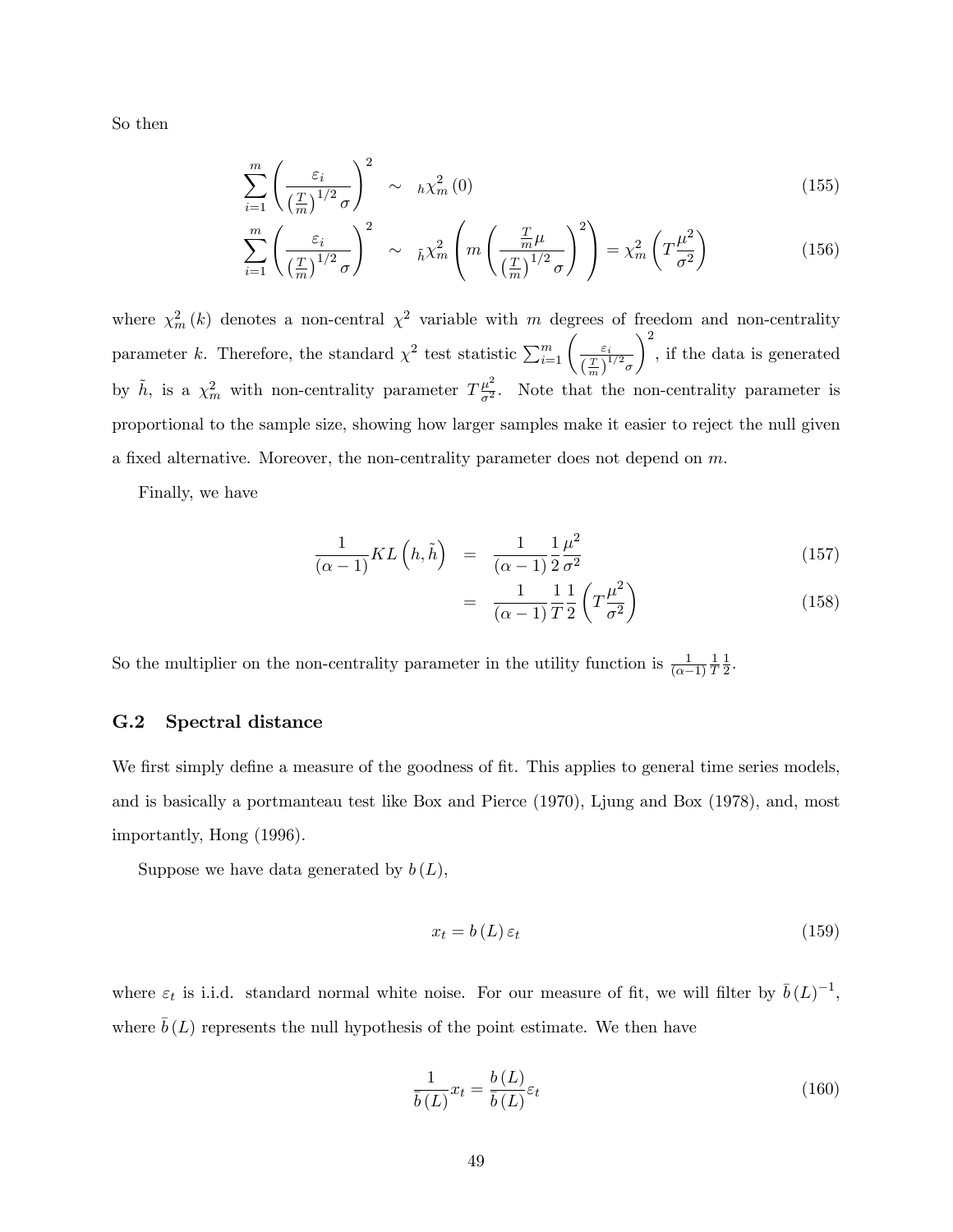The way we test the fit of the model  $\bar{b}$  is by measuring whether  $\bar{b}(L)^{-1}x_t$  is white noise.

To test for white noise, we fit an  $MA(m)$  to a sample of  $\frac{1}{b(L)}x_t$ . m will grow with the sample size. Call the sample lag polynomial  $\hat{d}(L)$ . If  $b (L) = \overline{b} (L)$ , i.e., if the null hypothesis is correct, then  $\hat{d}(L)$  should equal 1 on average. We also know the distribution of the  $\hat{d}$  coefficients from Brockwell and Davis (1988).

Denote  $\bar{d}(L) = \frac{b(L)}{b(L)}$ . The test statistic is

$$
\frac{1}{m} \sum_{j=1}^{m} \hat{d}_{j}^{2} \tag{161}
$$

In the case where  $\bar{d}(L) = 1$  (i.e. under the null), we have, using the results from Brockwell and Davis (1988), for  $j > 1$ , and  $m, T \rightarrow \infty$  (at the appropriate joint rate),

$$
T^{1/2}\hat{d}_j \Rightarrow N(0,1) \tag{162}
$$

and thus

$$
\frac{1}{m}\sum_{j=1}^{m}T\hat{d}_{j}^{2} \Rightarrow \chi_{m}^{2}
$$
\n(163)

under the null.

More generally, Brockwell and Davis (1988) show that  $\hat{d}_j \Rightarrow N\left(\bar{d}_j, var\left(\bar{d}\left(L\right) \varepsilon_t\right)\right)$ . So  $\frac{1}{m} \sum_{j=1}^m T \hat{d}_j^2$ is not exactly a non-central  $\chi^2$  under the alternative hypothesis that  $b(L) \neq \bar{b}(L)$ . The difference appears because under the alternative hypothesis the variance of the test statistic is not the same as under the null. However, if  $\bar{d}(L)$  is close enough to 1 asymptotically (i.e. b is close enough to  $\overline{b}$ ), we can treat the deviation in the variance as small.

We now define vectors,  $\hat{\mathbf{d}} \equiv \left[ \hat{d}_1, \hat{d}_2, ..., \hat{d}_m \right]$ ,  $\bar{\mathbf{d}} \equiv \left[ \bar{d}_1, \bar{d}_2, ...\right]$ . The null hypothesis is that  $\bar{\mathbf{d}} = 0$ . We model  $\bar{\mathbf{d}}$  as local to zero by defining  $\bar{\mathbf{d}}^T$  to be the value of  $\bar{\mathbf{d}}$  in a sample of size T, and setting  $\bar{\mathbf{d}}^T = \gamma T^{-1/2}$  for some vector  $\gamma$  (with elements  $\gamma_j$ ). A sample value of the MA polynomial in a sample of size T is denoted analogously as  $\hat{\mathbf{d}}^T$ . By scaling by  $T^{-1/2}$ , we are using a Pitman drift to study local power.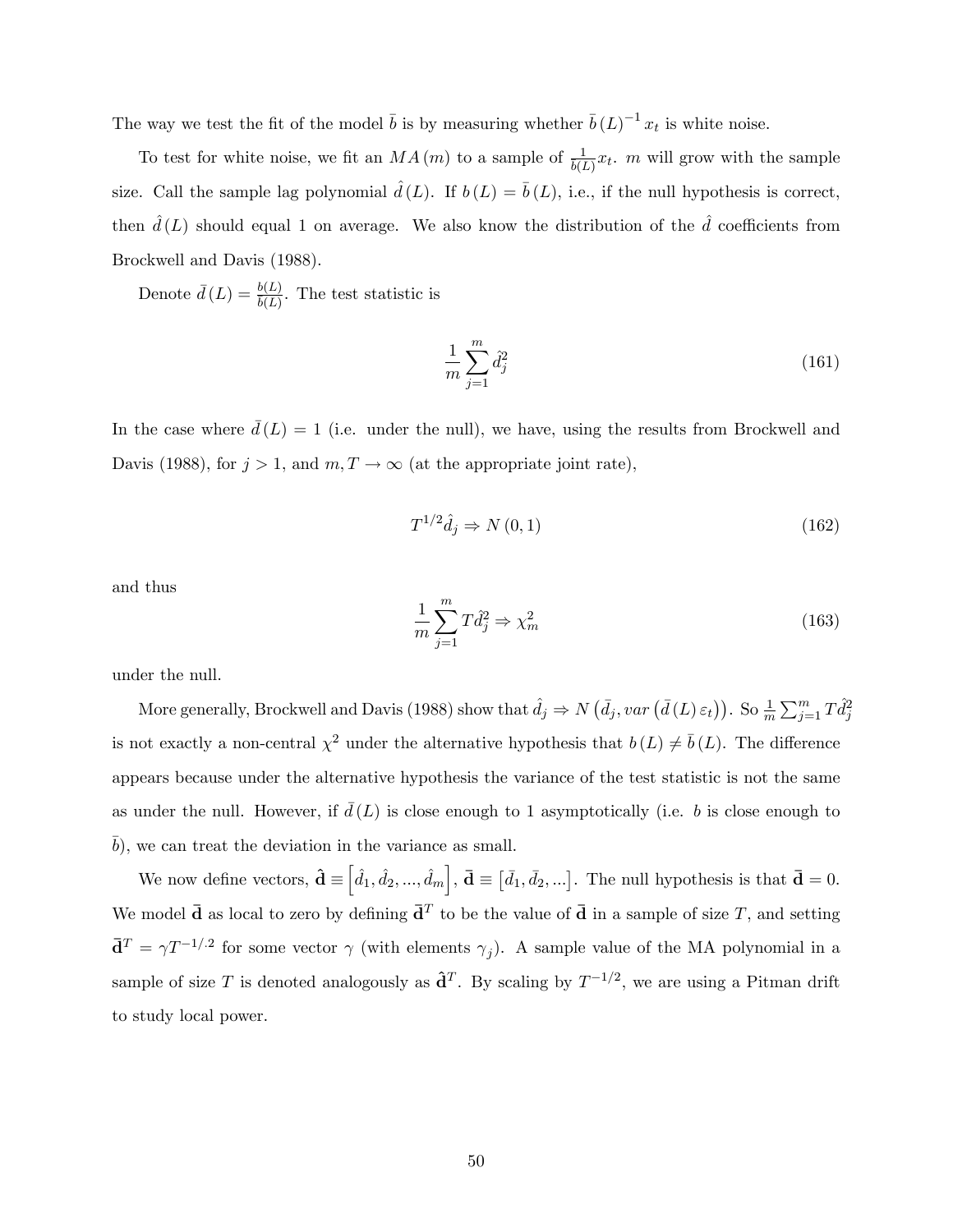We have, from Brockwell and Davis (1988),

$$
T^{1/2} \left( \hat{\mathbf{d}}^T - \bar{\mathbf{d}}^T \right) \Rightarrow N \left( 0, \Sigma_T \right) \tag{164}
$$

$$
T^{1/2}\hat{\mathbf{d}}^T \Rightarrow N\left(T^{1/2}\bar{\mathbf{d}}^T, \Sigma_T\right) = N\left(\gamma, \Sigma_T\right) \tag{165}
$$

where  $\Sigma_T$  is the covariance matrix of  $[x_t, x_{t-1}, ..., x_{t-m}]$  when  $x_t = \bar{d}^T(L) \varepsilon_t$ . Element  $i, j$  of  $\Sigma_T$  is  $cov(x_{t-i}, x_{t-j})$ . For  $j \neq 0$ , we have

$$
cov(x_t, x_{t-j}) = \sum_{k=0}^{\infty} \bar{d}_k^T \bar{d}_{k+j}^T
$$
\n(166)

$$
= \gamma_j T^{-1/2} + T^{-1} \sum_{k=1}^{\infty} \gamma_k \gamma_{k+j} \tag{167}
$$

where the first term comes from the fact that  $\bar{d}_0^T = 1$ . For  $j = 0$ ,

$$
cov(x_t, x_t) = 1 + \sum_{k=1}^{\infty} (\bar{d}_k^T)^2
$$
\n(168)

$$
= 1 + T^{-1} \sum_{k=1}^{\infty} \gamma_k^2 \tag{169}
$$

We then define two matrices.  $\Omega_1$  has element  $(h, j)$  equal to  $\sum_{k=1}^{\infty} \gamma_k \gamma_{k+|h-j|}$  and  $\Omega_2$  has element  $(h, j)$  equal to  $\gamma_{|h-j|}$  if  $h - j \neq 0$ , and 0 if  $h = j$ . Finally, then

$$
\Sigma_T = I + T^{-1} \Omega_1 + T^{-1/2} \Omega_2 \tag{170}
$$

We then have

$$
T^{1/2}\hat{\mathbf{d}}^T \Rightarrow N\left(T^{1/2}\bar{\mathbf{d}}^T, I + \Omega_1 T^{-1} + \Omega_2 T^{-1/2}\right) \tag{171}
$$

$$
T^{1/2} \left( \mathbf{\hat{d}}^T - \mathbf{\bar{d}}^T \right) \Rightarrow \varepsilon_I + \varepsilon_{\Omega_1} T^{-1/2} + \varepsilon_{\Omega_2} T^{-1/4} \tag{172}
$$

where  $\varepsilon_x$  is a mean-zero normally distributed vector of innovations with covariance matrix x, for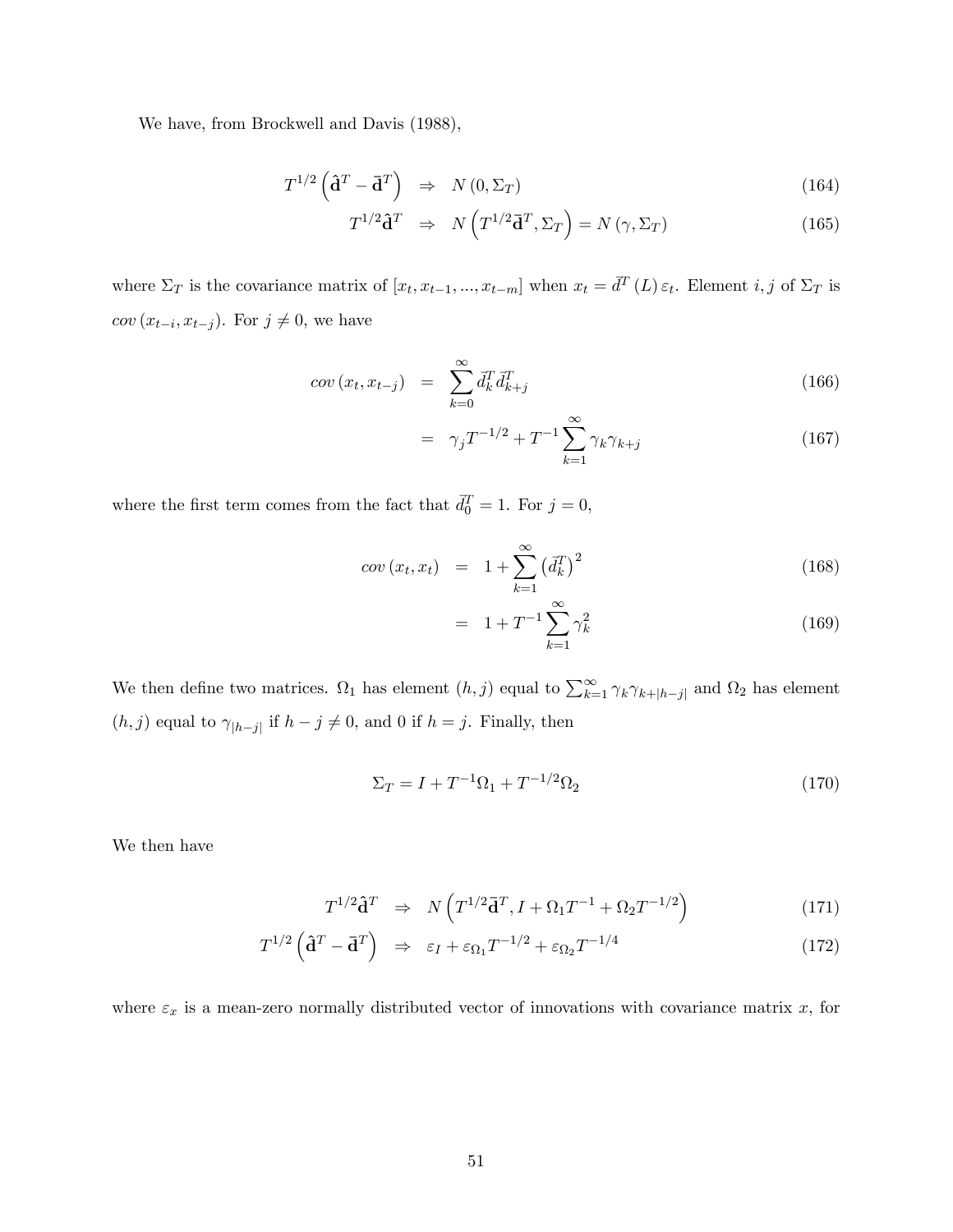$x \in \{I, \Omega_1, \Omega_2\}.$  Therefore

$$
T\left(\hat{\mathbf{d}}^T - \bar{\mathbf{d}}^T\right)\left(\hat{\mathbf{d}}^T - \bar{\mathbf{d}}^T\right)' = \varepsilon_I \varepsilon_I' + \varepsilon_{\Omega_1} \varepsilon_{\Omega_1}' T^{-1} + \varepsilon_{\Omega_2} \varepsilon_{\Omega_2}' T^{-1/2}
$$
\n(173)

$$
+2\varepsilon_I \varepsilon_{\Omega_1}' T^{-1/2} + 2\varepsilon_I \varepsilon_{\Omega_2}' T^{-1/4} + 2\varepsilon_{\Omega_1} \varepsilon_{\Omega_2}' T^{-3/4} \tag{174}
$$

The terms involving negative powers of  $T$  approach zero asymptotically, so we have

$$
\left(T^{1/2}\hat{\mathbf{d}}^T - T^{1/2}\bar{\mathbf{d}}^T\right)\left(T^{1/2}\hat{\mathbf{d}}^T - T^{1/2}\bar{\mathbf{d}}^T\right)' \approx \varepsilon_I \varepsilon_I' = \chi_m^2(0) \tag{175}
$$

$$
\left(T^{1/2}\mathbf{\hat{d}}^{T}\right)\left(T^{1/2}\mathbf{\hat{d}}^{T}\right)' \approx \chi_{m}^{2}\left(T\mathbf{\bar{d}}^{T}\mathbf{\bar{d}}^{T}\right) \tag{176}
$$

That is, the test statistic is a non-central  $\chi^2_m$ , with non-centrality parameter  $T\overline{d}^T\overline{d}^{T'}$ .

Now, finally, we want to compute the test statistic. For any alternative hypothesis  $\bar{\mathbf{d}}^T$ , and defining  $\bar{D}^T(\omega) = \bar{d}^T(e^{i\omega})$ , we have

$$
\int \left| \bar{D}^T \left( \omega \right) - 1 \right|^2 d\omega = \int \left| \bar{D}^T \left( \omega \right) \right|^2 - \bar{D}^T \left( \omega \right) - \bar{D}^T \left( \omega \right)^* + 1 d\omega \tag{177}
$$

$$
= \int |\bar{D}^T(\omega)|^2 - 1 d\omega \tag{178}
$$

$$
= \sum_{j=1}^{\infty} \left(\overline{d}_j^T\right)^2 = \overline{\mathbf{d}}^T \overline{\mathbf{d}}^{T} \tag{179}
$$

where the second line follows from the fact that  $\int \bar{D}^T (\omega) = \bar{d}_0^T = 1$ , and the third line is then just Parseval's theorem. So we have that for a given  $m, \int |\bar{D}^T(\omega) - 1|^2 d\omega$  is equal to the non-centrality parameter in the  $\chi^2_m$  when you generate data under the model  $B^w$  and test the null that the data was driven by  $\bar{B}$ .

Now note that  $\int |\bar{D}^T(\omega) - 1|^2 d\omega$  is exactly our  $g(b)$  from the text. Specifically,

$$
\int \left| \bar{D}^T \left( \omega \right) - 1 \right|^2 d\omega = \int \left| \frac{b(L)}{\bar{b}(L)} - 1 \right|^2 d\omega \tag{180}
$$

$$
= \int \left| \frac{b(L) - \bar{b}(L)}{\bar{b}(L)} \right|^2 d\omega \tag{181}
$$

$$
= \int \frac{\left|b\left(L\right) - \bar{b}\left(L\right)\right|^2}{\bar{f}\left(L\right)} d\omega \tag{182}
$$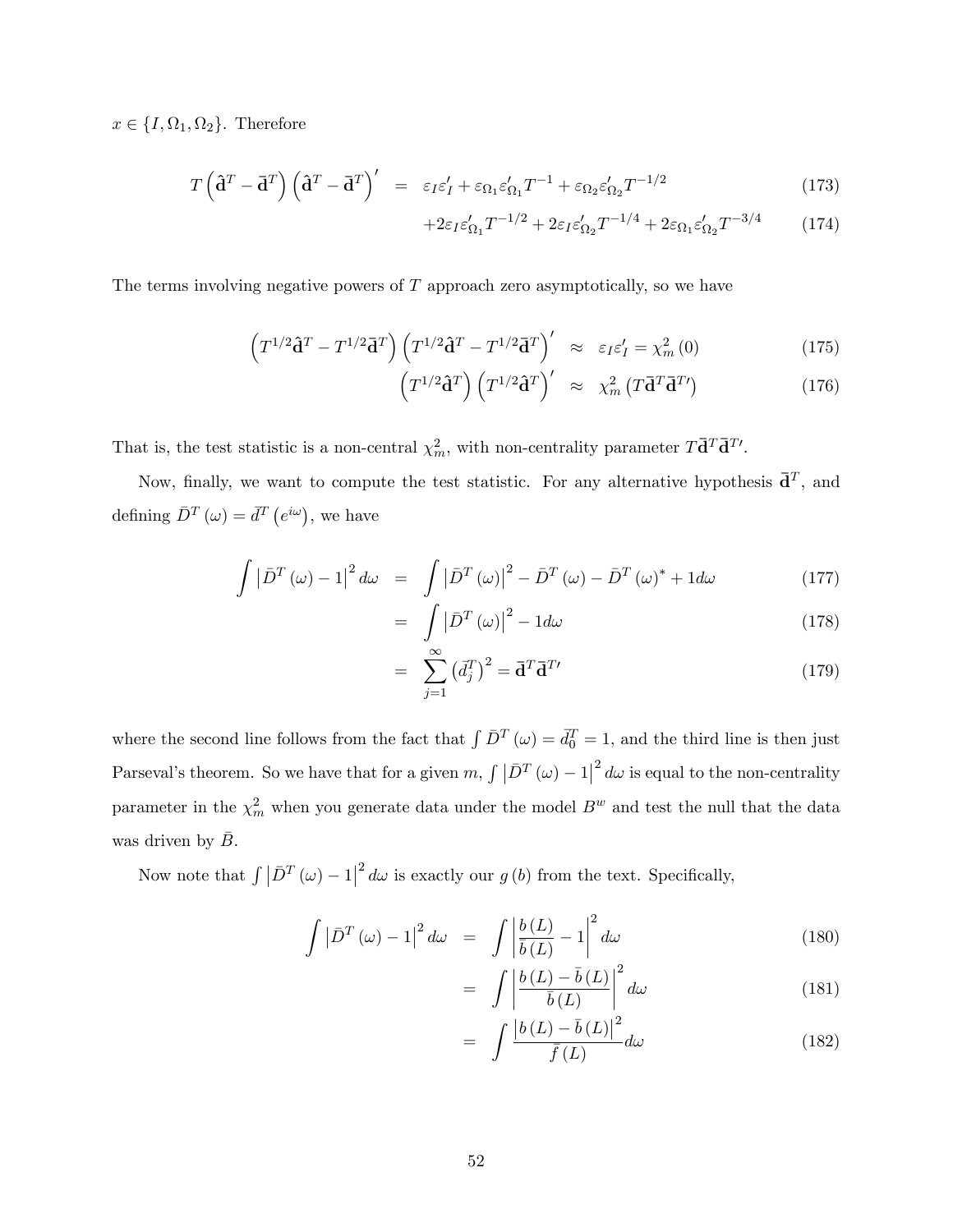So we have that

$$
g(b) = \sum_{j=1}^{\infty} \left(\vec{d}_j^T\right)^2 = \vec{\mathbf{d}}^T \vec{\mathbf{d}}^T
$$
\n(183)

$$
\lambda g\left(b\right) = \lambda \bar{\mathbf{d}}^T \bar{\mathbf{d}}^{T'} \tag{184}
$$

$$
= \frac{\lambda}{T} \left( T \overline{\mathbf{d}}^T \overline{\mathbf{d}}^T' \right) \tag{185}
$$

Therefore  $\lambda T^{-1}$  is what multiplies the non-centrality parameter in a  $\chi^2$  specification test, the same as  $\frac{1}{(\alpha - 1)}$ 1 T  $\frac{1}{2}$  multiplies a non-centrality parameter on the KL distance. To equate them, we say

$$
\frac{1}{1 - \beta} \frac{1}{(\alpha - 1)} \frac{1}{T} \frac{1}{2} = \lambda T^{-1}
$$

The extra term multiplying the left-hand side reflects the fact that the penalty on the dynamic model ambiguity is paid only once, while the penalty on the  $\varepsilon$  ambiguity is paid in every period.

Solving for  $\alpha$  yields

$$
\alpha = 1 + \frac{1}{2\lambda(1-\beta)}\tag{186}
$$

### G.3 Connecting  $\alpha$  and  $\lambda$

If we adopt the robust control reinterpretation of Epstein-Zin preferences, as in Barillas, Hansen and Sargent (2009) we can argue that one should connect  $\alpha$  and  $\lambda$  through a single underlying assertion of the agent's preparedness to entertain models with a certain distance from the benchmark - in terms of b and the distribution of  $\varepsilon$ . The KL distance and spectral distance are thus both multiples of non-centrality parameters in  $\chi^2_m$  tests. We can then think of the agent's distance penalty for both being in terms of the same units. To equate them, we must set

$$
\alpha = 1 + \frac{1}{2\lambda \left(1 - \beta\right)}\tag{187}
$$

We therefore have a direct mapping between  $\alpha$  and  $\lambda$ . We can calibrate either  $\alpha$  or  $\lambda$  to help fit the data, but then the other is pinned down immediately.<sup>35</sup>

 $35$  Implicit in these results is the thought experiment of generating data under the worst-case model and asking how likely one would be to reject the benchmark. There are two reasons for running the analysis in this direction, rather than the reverse. The first is that it is what we do when using the KL distance in standard robust-control models.  $KL(h,\tilde{h})$  is an expectation of a test statistic when data is generated by  $\tilde{h}$ . So to maintain the analogy, we calculate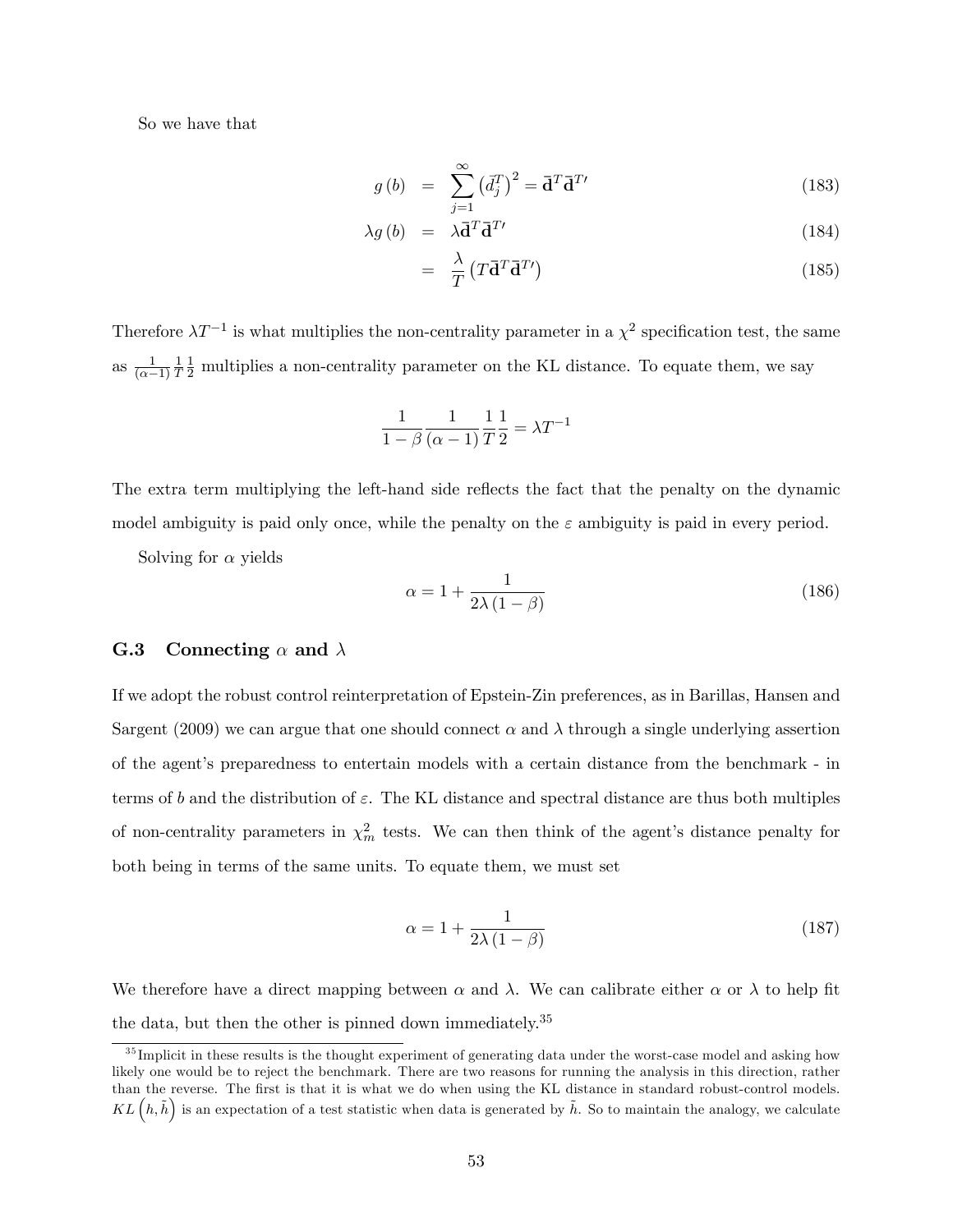Equation 187 asserts that there is a single fundamental parameter driving risk preferences. The ultimate focus of this paper is not, however, on econometric testing and the results derived here rely on assumptions that are in some cases special to this paper (such as the Gaussianity of  $\varepsilon_{t+1}$ ). What this section does (again adopting the robustness interpretation of the Epstein-Zin recursion) is let us remove one degree of freedom from the parameterization of the model. Rather than having to calibrate both  $\alpha$  and  $\lambda$ , we now only have a single degree of freedom in determining risk preferences, unlike Hansen and Sargent (2010) and Ju and Miao (2012) who calibrate separate parameters determining risk preferences for the different sources of uncertainty that they study.

That said, the remaining results in the paper hold even ignoring the content of this section if one wishes to take  $\lambda$  and  $\alpha$  as independent parameters to be calibrated. We will also argue below that our calibrated values of  $\alpha$  and  $\lambda$  are both reasonable, independently of each other. Indeed, through our choice of an extremely low  $\alpha$  we have essentially bound our hands and rely on  $\lambda$  as our only free parameter and even this, in fact, is disciplined with the analysis of section 7.1.2.

### H Endogenous consumption

Suppose the agent can invest in a single asset that faces log-normal shocks. The recursion for lifetime utility is

$$
v_t = \max_{c_t} (1 - \beta) c_t + \frac{\beta}{1 - \alpha} \log E_t \exp((1 - \alpha) v_{t+1})
$$
\n(188)

Wealth follows

$$
W_{t+1} = R_t W_t - C_t \tag{189}
$$

Think of  $W_t$  measuring investment in some technology that shifts consumption across dates. It might be a financial asset or it might be a real investment project with payoff  $R_t$ . It might also represent storage.

Now suppose

$$
r_t \equiv \log R_t = b(L)\,\varepsilon_t \tag{190}
$$

 $g(b)$  also generating data under the worst-case model. The second reason is more practical. The distribution under which the data is generated is what determines the distribution of the test statistic. If the worst case model were to constitute the null of the test, then not only would the value of the test statistic change for different possible values of b considered by the agent, but also its distribution. By generating data from b and making the null always  $b$ , different values of  $b$  are always compared to the same null distribution.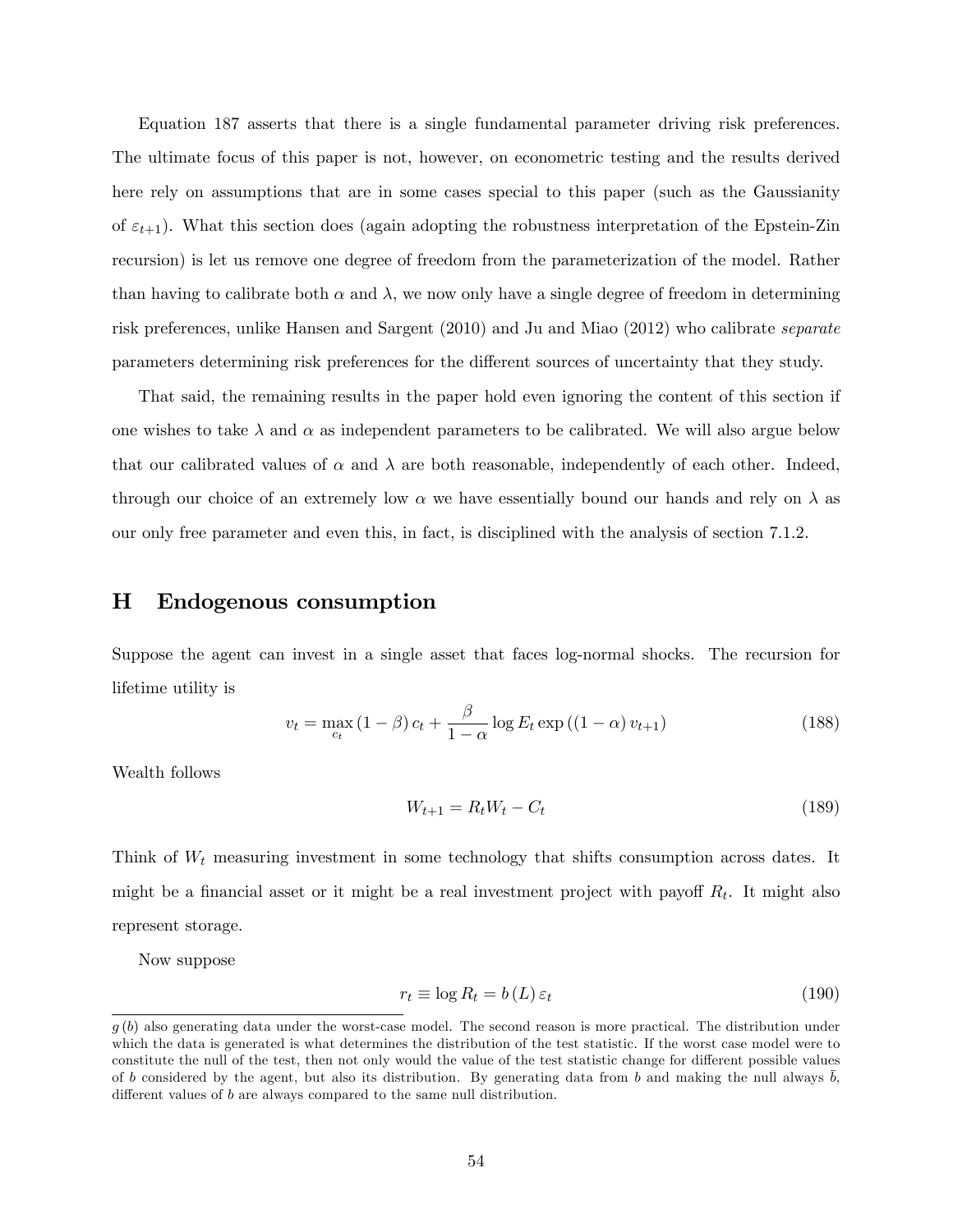Lower-case letters are logs. We guess that  $v_t = \bar{v} + v_w (w_t + r_t) + \sum_{j=0}^{\infty} v_j \varepsilon_{t-j}$ . The optimization problem is then

$$
\max_{c_t} (1 - \beta) c_t + \frac{\beta}{1 - \alpha} \log E_t \exp\left( (1 - \alpha) \left( \bar{v} + v_w \left( \log \left( R_t W_t - C_t \right) + r_{t+1} \right) + \sum_{j=0}^{\infty} v_j \varepsilon_{t+1-j} \right) \right)
$$
  
= 
$$
\max_{c_t} (1 - \beta) c_t + \beta \left( \bar{v} + v_w \log \left( R_t W_t - C_t \right) + \sum_{j=1}^{\infty} \left( v_w b_j + v_j \right) \varepsilon_{t+1-j} \right) + \frac{1}{2} \beta \left( 1 - \alpha \right) \left( v_w + v_0 \right) \frac{\partial \mathbf{g}}{\partial \mathbf{g}}
$$

The first-order condition for consumption is

$$
\frac{1-\beta}{C_t} = \frac{\beta v_w}{R_t W_t - C_t} \tag{193}
$$

$$
v_w \beta C_t = (1 - \beta) (R_t W_t - C_t)
$$
\n(194)

$$
C_t = \frac{(1-\beta) R_t W_t}{v_w \beta + (1-\beta)} \tag{195}
$$

So then,

$$
R_t W_t - C_t = R_t W_t - \frac{(1 - \beta) R_t W_t}{v_w \beta + (1 - \beta)}
$$
(196)

$$
= R_t W_t \frac{v_w \beta}{v_w \beta + (1 - \beta)} \tag{197}
$$

We can then plug optimal consumption back into the equation for lifetime utility (starting from the point above where we already took the log-normal expectation)

$$
\bar{v} + v_w (w_t + r_t) + \sum_{j=0}^{\infty} v_j \varepsilon_{t-j} = (1 - \beta) \log \frac{(1 - \beta) R_t W_t}{v_w \beta + (1 - \beta)} + \frac{\beta (1 - \alpha)}{2} (v_w b_0 + v_0)^2 + \tag{198}
$$

$$
\beta \left( \bar{v} + v_w \log \left( R_t W_t \frac{v_w \beta}{v_w \beta + (1 - \beta)} \right) + \sum_{j=1}^{\infty} \left( v_w b_j + v_j \right) \varepsilon_{t+1} (199) \right)
$$

Matching coefficients (noting that  $(w_t + r_t) = \log W_t R_t$ )

$$
v_w = (1 - \beta) + \beta v_w = 1 \tag{200}
$$

$$
v_j = \beta \left( v_w b_{j+1} + v_{j+1} \right) \tag{201}
$$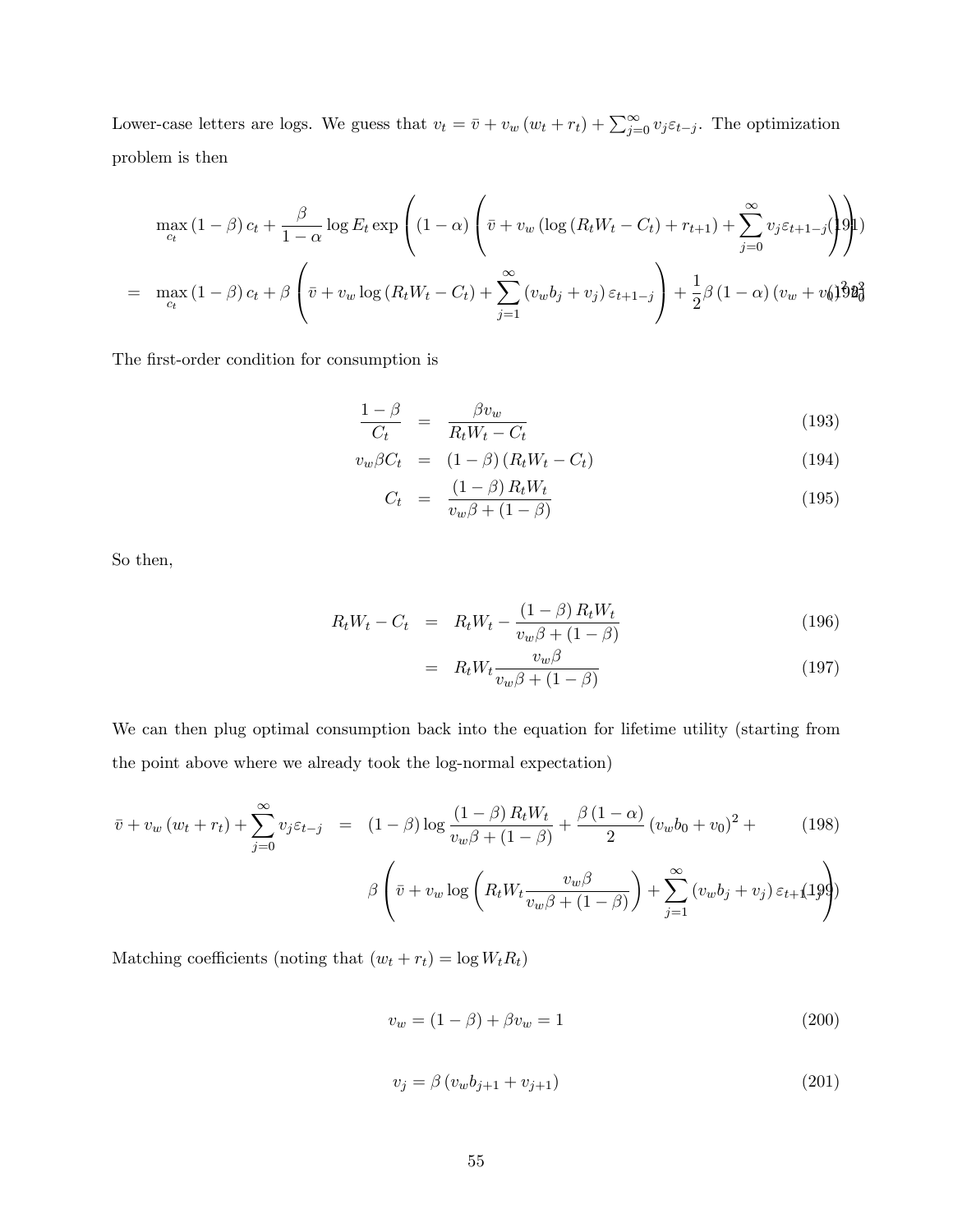So for  $v_0$ ,

$$
v_0 = \beta b_1 + \beta v_1 \tag{202}
$$

$$
= \sum_{j=1}^{\infty} \beta^j b_j \tag{203}
$$

We then have

$$
\bar{v} = (1 - \beta) \log \left(1 - \beta\right) + \beta \left(\bar{v} + \log \beta\right) + \frac{\beta \left(1 - \alpha\right)}{2} b \left(\beta\right)^2 \tag{204}
$$

$$
= \log(1 - \beta) + \frac{\beta}{1 - \beta} \log \beta + \frac{\beta (1 - \alpha)}{(1 - \beta)^2} b(\beta)^2 \tag{205}
$$

# I Stochastic volatility

Suppose consumption follows an  $MA(\infty)$  with volatility driven by a variable  $s_t$ ,

$$
\Delta c_t = b(L) s_{t-1} \varepsilon_t \tag{206}
$$

$$
s_t^2 = 1 + h(L)\,\mu_t \tag{207}
$$

We guess that

$$
vc_t = \bar{v} + \sum_{j=0}^{\infty} \left( v_{bj} s_{t-1-j} \varepsilon_{t-j} + v_{sj} \mu_{t-j} \right)
$$
 (208)

The recursion for lifetime utility is then

$$
v c_t = \frac{\beta}{1-\alpha} \log E_t \exp\left( (1-\alpha) \left( \bar{v} + \sum_{j=0}^{\infty} \left( v_{bj} s_{t-j} \varepsilon_{t+1-j} + v_{sj} \mu_{t+1-j} \right) + b(L) s_t \varepsilon_{t+1} \right) \right) \tag{209}
$$

$$
= \beta \bar{v} + \beta \sum_{j=1}^{\infty} \left( \left( v_{bj} + b_j \right) s_{t-j} \varepsilon_{t+1-j} + v_{sj} \mu_{t+1-j} \right) + \frac{1-\alpha}{2} \beta \left( \left( v_{b0} + b_0 \right)^2 s_t^2 + v_{s0}^2 \right) \tag{210}
$$

$$
= \beta \bar{v} + \beta \sum_{j=1}^{\infty} ((v_{bj} + b_j) s_{t-j} \varepsilon_{t+1-j} + v_{sj} \mu_{t+1-j}) + \frac{1-\alpha}{2} \beta ((v_{b0} + b_0)^2 + (v_{b0} + b_0)^2 h(L) \mu_t + (2\beta_0^2)
$$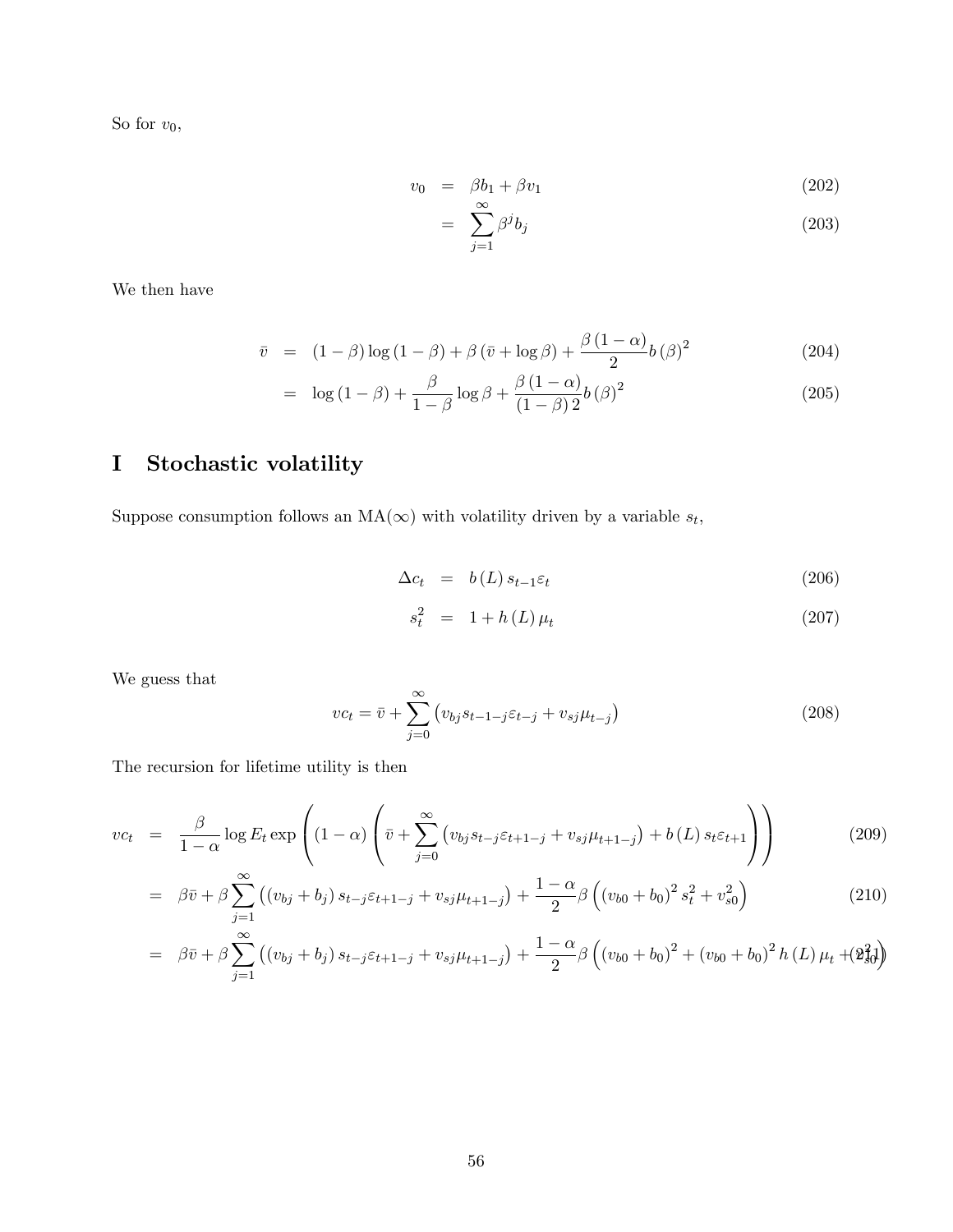Matching coefficients yields

$$
\bar{v} = \beta \bar{v} + \frac{1 - \alpha}{2} \beta \left( (v_{b0} + b_0)^2 + v_{s0}^2 \right)
$$
 (212)

$$
= \frac{1-\alpha}{2} \frac{\beta}{1-\beta} \left( (v_{b0} + b_0)^2 + v_{s0}^2 \right) \tag{213}
$$

$$
v_{bj} = \beta (v_{b,j+1} + b_{j+1}) \tag{214}
$$

$$
v_{b0} = \sum_{j=1}^{\infty} \beta^j b_j \tag{215}
$$

$$
v_{sj} = \beta v_{sj+1} + \frac{1-\alpha}{2} \beta (v_{b0} + b_0)^2 h_j \tag{216}
$$

$$
= \beta v_{sj+1} + \frac{1-\alpha}{2} \beta b (\beta)^2 h_j \qquad (217)
$$

$$
v_{s,0} = \beta v_{s,1} + \frac{1-\alpha}{2} \beta b (\beta)^2 h_0 \qquad (218)
$$

$$
= \frac{1-\alpha}{2}\beta b\left(\beta\right)^2 h_0 + \beta \left(\beta v_{s,2} + \frac{1-\alpha}{2}\beta b\left(\beta\right)^2 h_1\right) \tag{219}
$$

$$
= \frac{1-\alpha}{2}\beta b(\beta)^2 h(\beta) \tag{220}
$$

So we end up with

$$
\bar{v} = \frac{1 - \alpha}{2} \frac{\beta}{1 - \beta} \left( b \left( \beta \right)^2 + \left( \frac{1 - \alpha}{2} \beta b \left( \beta \right)^2 h \left( \beta \right) \right)^2 \right) \tag{221}
$$

The easiest way to solve this is using the matrix form. We define  $z = [1, \beta, \beta^2, \ldots]$ . The optimization problem is to minimize over the vectors of coefficients  $\boldsymbol{b}$  and  $\boldsymbol{h}$ 

$$
\frac{1-\alpha}{2} \frac{\beta}{1-\beta} b' z z' b + \frac{1-\alpha}{2} \frac{\beta}{1-\beta} \left( \frac{1-\alpha}{2} \beta \left( b' z z' b \right) z' h \right)^2 + \lambda_b \left( b - \bar{b} \right)' \Sigma_b^{-1} \left( b - \bar{b} \right) + \lambda_h \left( h - \bar{h} \right)' \Sigma_h^{-1} \left( h - \bar{h} \right)
$$
\n(222)

The FOCs are

$$
b : 0 = 2\frac{1-\alpha}{2} \frac{\beta}{1-\beta} z z' b + 4\frac{1-\alpha}{2} \frac{\beta}{1-\beta} \left(\frac{1-\alpha}{2} \beta z' h\right)^2 \left(b' z z' b\right) z z' b + 2\lambda_b \Sigma_b^{-1} \left(b - \overline{b}\right) (223)
$$
  

$$
h : 0 = 2\frac{1-\alpha}{2} \frac{\beta}{1-\beta} \left(\frac{1-\alpha}{2} \beta \left(b' z z' b\right)\right)^2 z z' h + 2\lambda_h \Sigma_h^{-1} \left(h - \overline{h}\right) \tag{224}
$$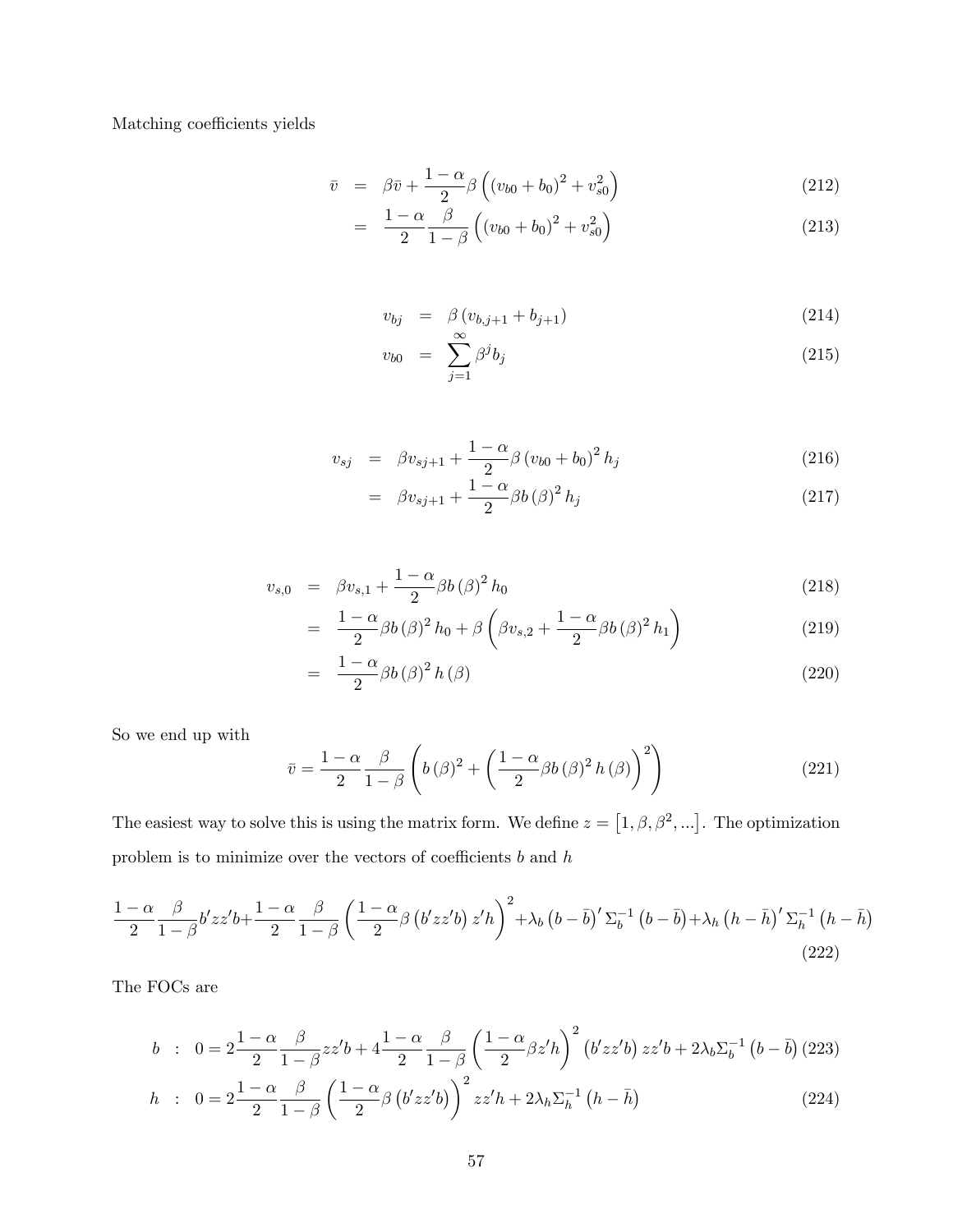Solving for b,

$$
-\lambda_b \Sigma_b^{-1} \left(b - \bar{b}\right) = \frac{1 - \alpha}{2} \frac{\beta}{1 - \beta} \left(1 + 2 \left(\frac{1 - \alpha}{2} \beta h^w \left(\beta\right) b^w \left(\beta\right)\right)^2\right) z z' b \tag{225}
$$

$$
\left(b-\overline{b}\right) = \frac{\alpha-1}{2} \frac{\beta}{1-\beta} \lambda_b^{-1} \Sigma_b b^w \left(\beta\right) \left[1+2\left(\frac{1-\alpha}{2}\beta b^w \left(\beta\right) h^w \left(\beta\right)\right)^2\right] z \tag{226}
$$

To shift this to the frequency domain, we just recall that

$$
\Sigma_b = \Lambda \bar{F}_b \Lambda' \tag{227}
$$

so that

$$
(b - \bar{b}) = \frac{\alpha - 1}{2} \frac{\beta}{1 - \beta} \lambda_b^{-1} \Lambda \bar{F}_b \Lambda' b^w (\beta) \left[ 1 + 2 \left( \frac{1 - \alpha}{2} \beta b^w (\beta) h^w (\beta) \right)^2 \right] z \tag{228}
$$

$$
\Lambda' b - \Lambda' \bar{b} = \frac{\alpha - 1}{2} \frac{\beta}{1 - \beta} \lambda_b^{-1} \bar{F}_b b^w (\beta) \left[ 1 + 2 \left( \frac{1 - \alpha}{2} \beta b^w (\beta) h^w (\beta) \right)^2 \right] \Lambda' z \tag{229}
$$

$$
B(\omega) - \bar{B}(\omega) = \frac{\alpha - 1}{2} \frac{\beta}{1 - \beta} \lambda_b^{-1} \bar{F}_b(\omega) b^w(\beta) \left[ 1 + 2 \left( \frac{1 - \alpha}{2} \beta b^w(\beta) h^w(\beta) \right)^2 \right] Z(\omega)^*(230)
$$

Solving the FOC for  $h$ ,

$$
-\lambda_h \Sigma_h^{-1} \left( h - \bar{h} \right) = \frac{1 - \alpha}{2} \frac{\beta}{1 - \beta} \left( \frac{1 - \alpha}{2} \beta b^w \left( \beta \right) \right)^2 z h^w \left( \beta \right) \tag{231}
$$

$$
h - \bar{h} = \frac{\alpha - 1}{2} \frac{\beta}{1 - \beta} \lambda_h^{-1} \Sigma_h \left( \frac{1 - \alpha}{2} \beta b^w \left( \beta \right) \right)^2 h^w \left( \beta \right) z \tag{232}
$$

Again, we can decompose  $\Sigma_h$  using the spectrum of  $h,$ 

$$
H(\omega) - \bar{H}(\omega) = \frac{\alpha - 1}{2} \frac{\beta}{1 - \beta} \lambda_h^{-1} \bar{F}_h(\omega) \left(\frac{1 - \alpha}{2} \beta b^w(\beta)\right)^2 h^w(\beta) Z(\omega)
$$
 (233)

If the point estimate is that both consumption and volatility follow independent white noise, then the two worst-case models are  $ARMA(1,1)$ 's with persistence equal to  $\beta$ .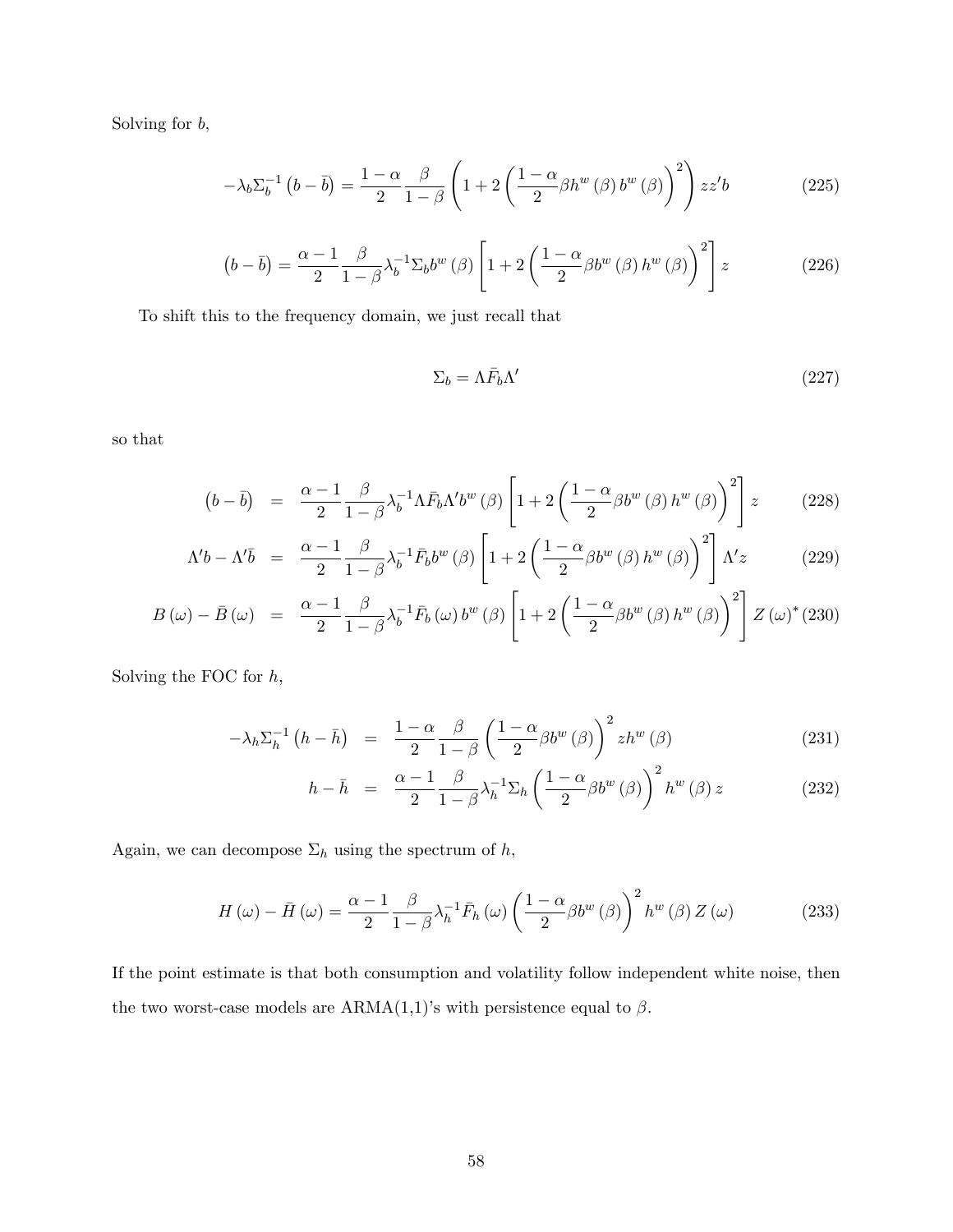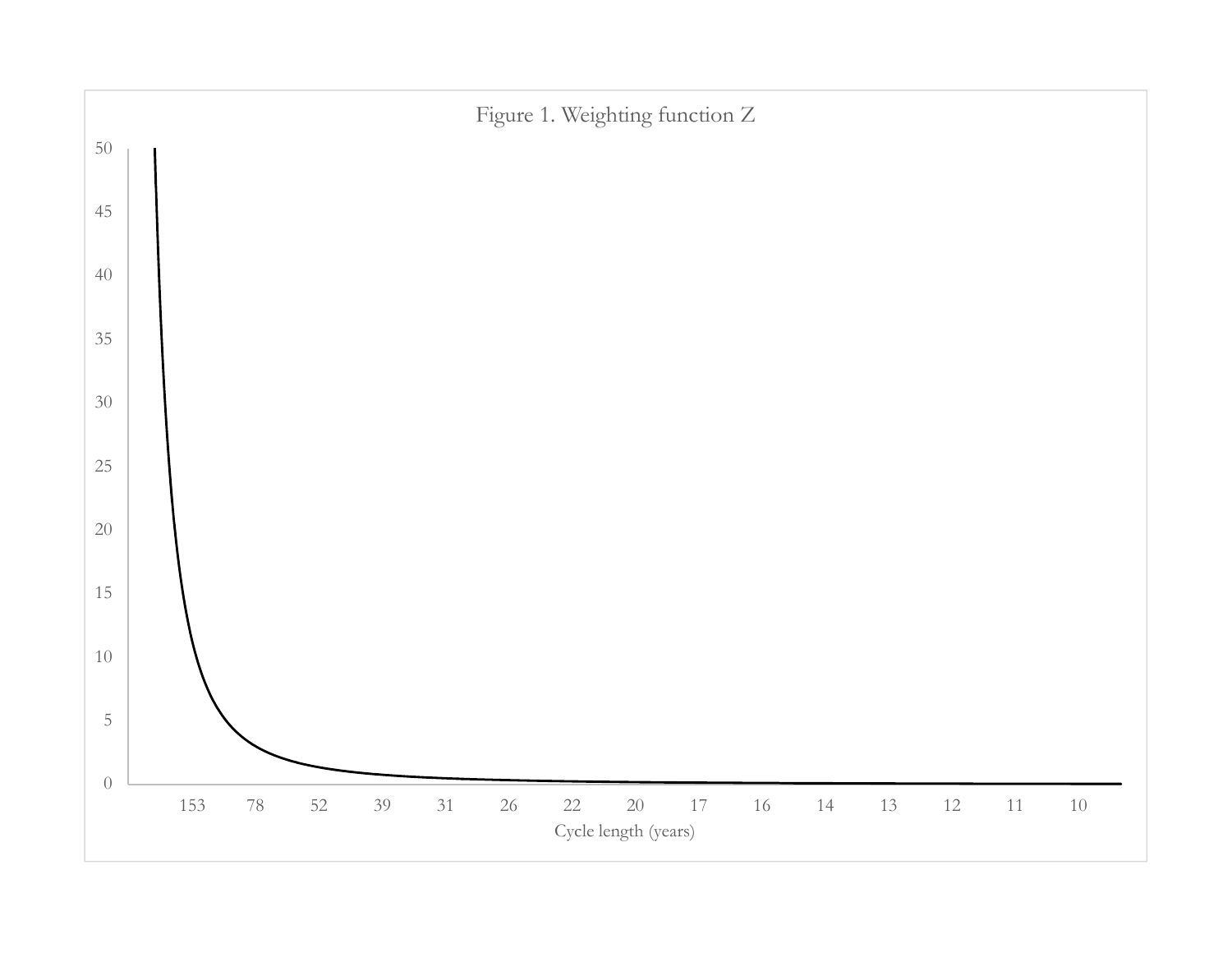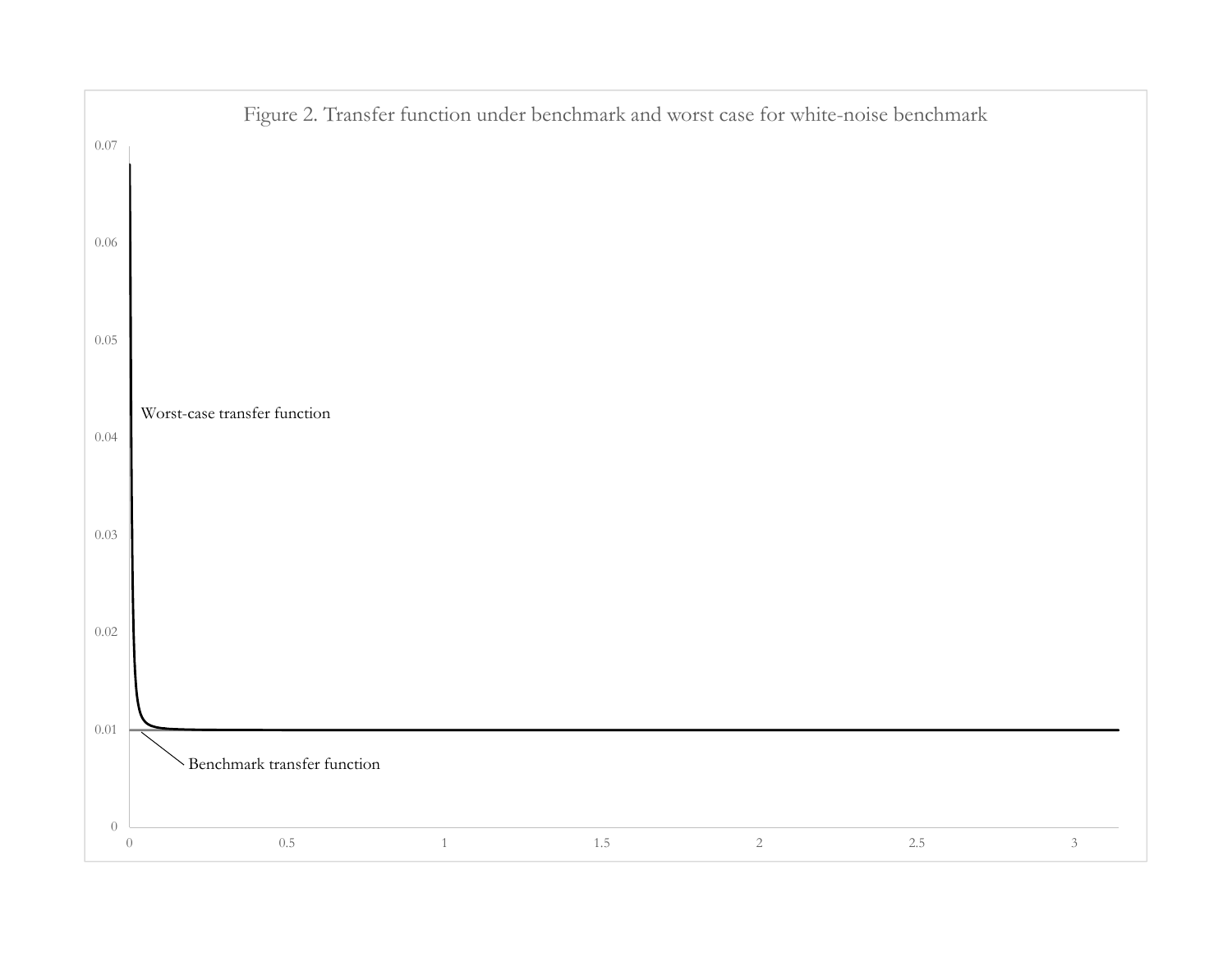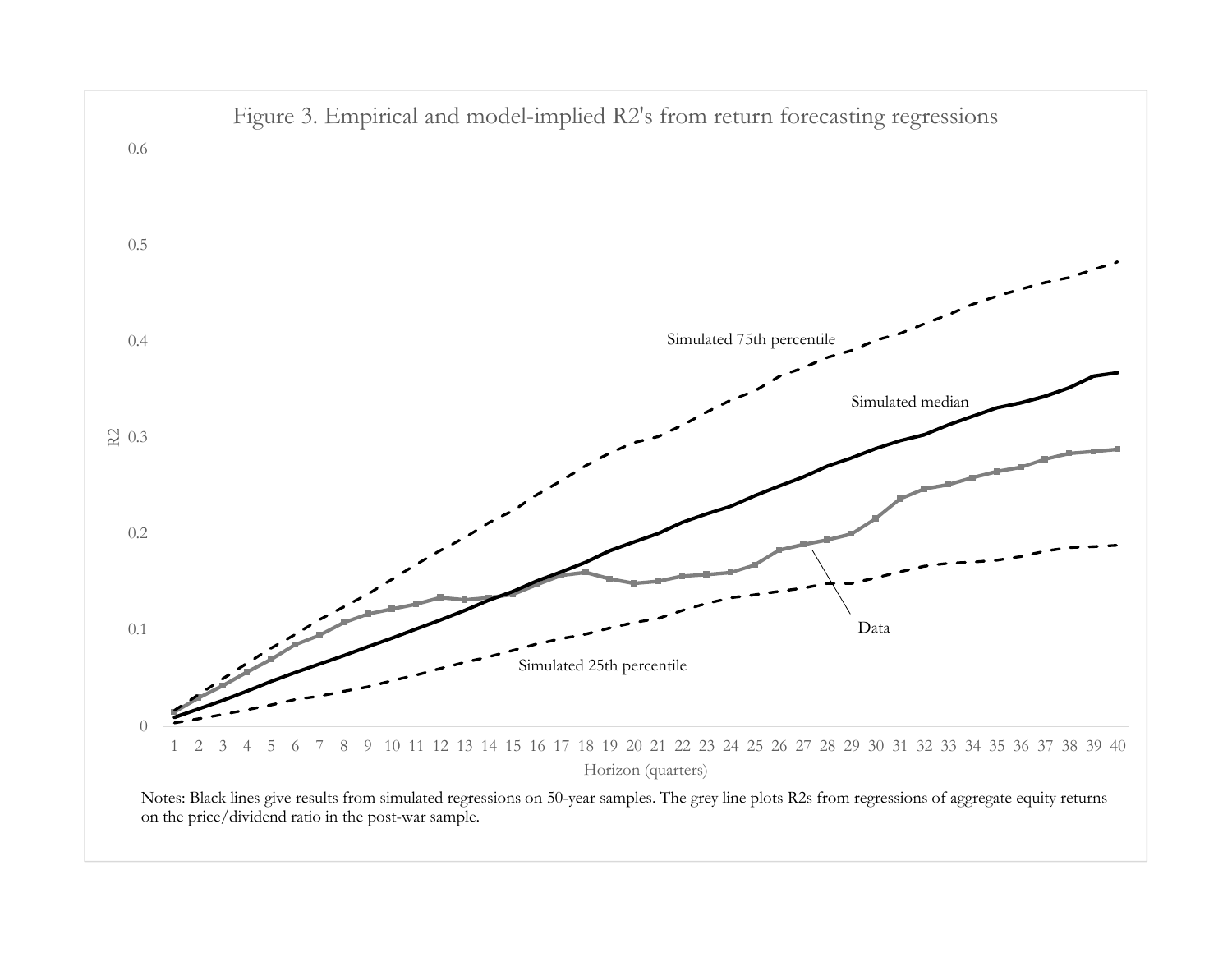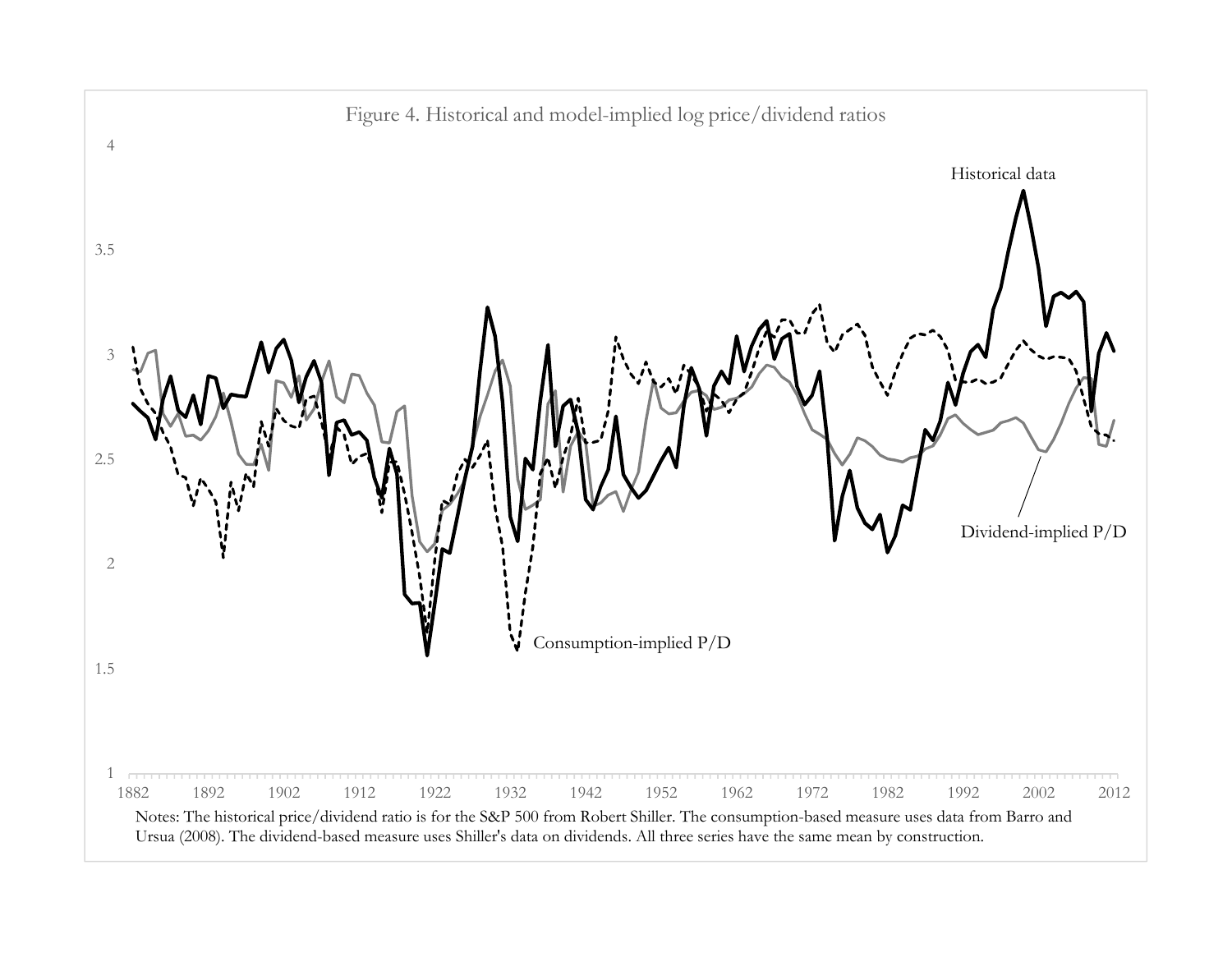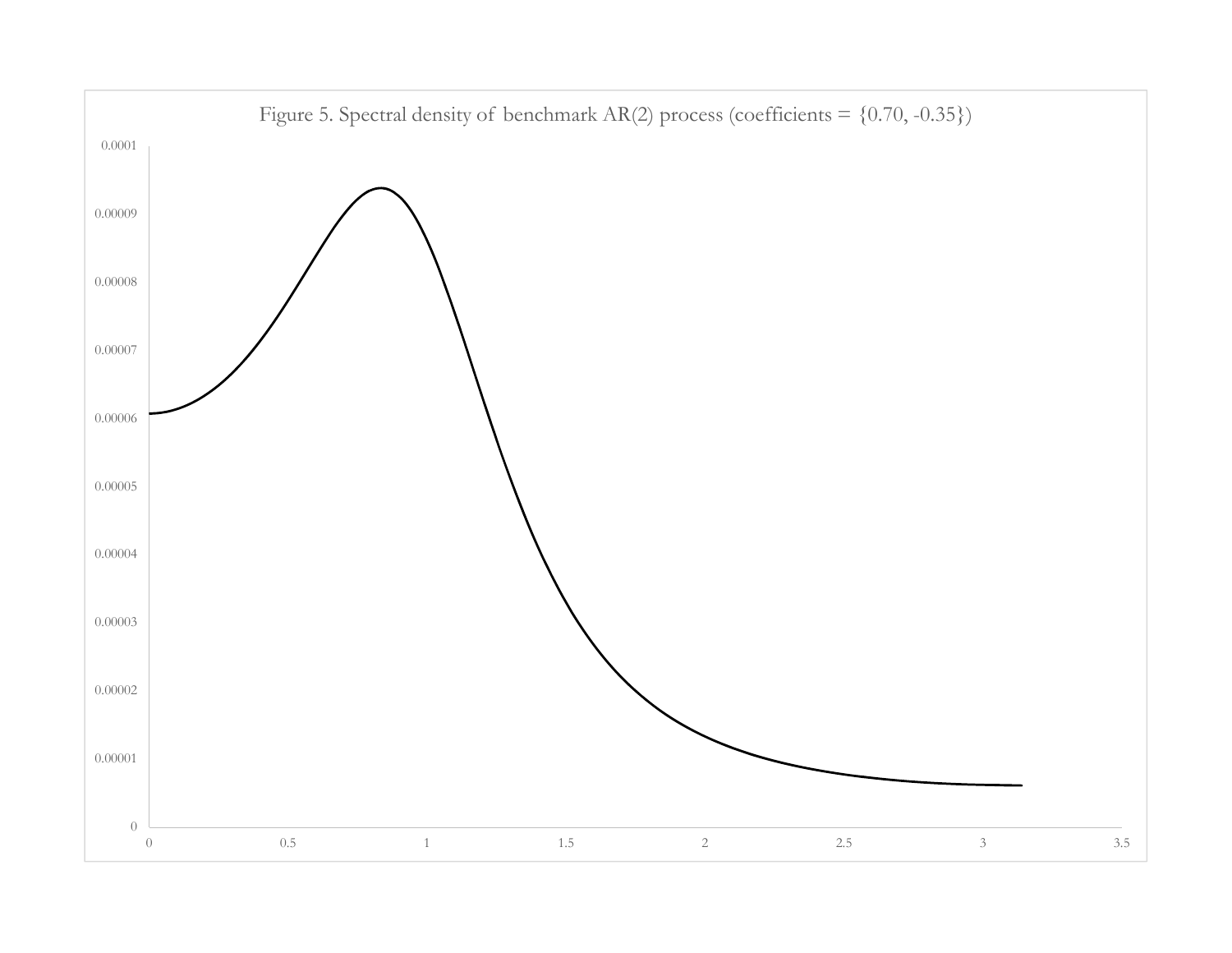